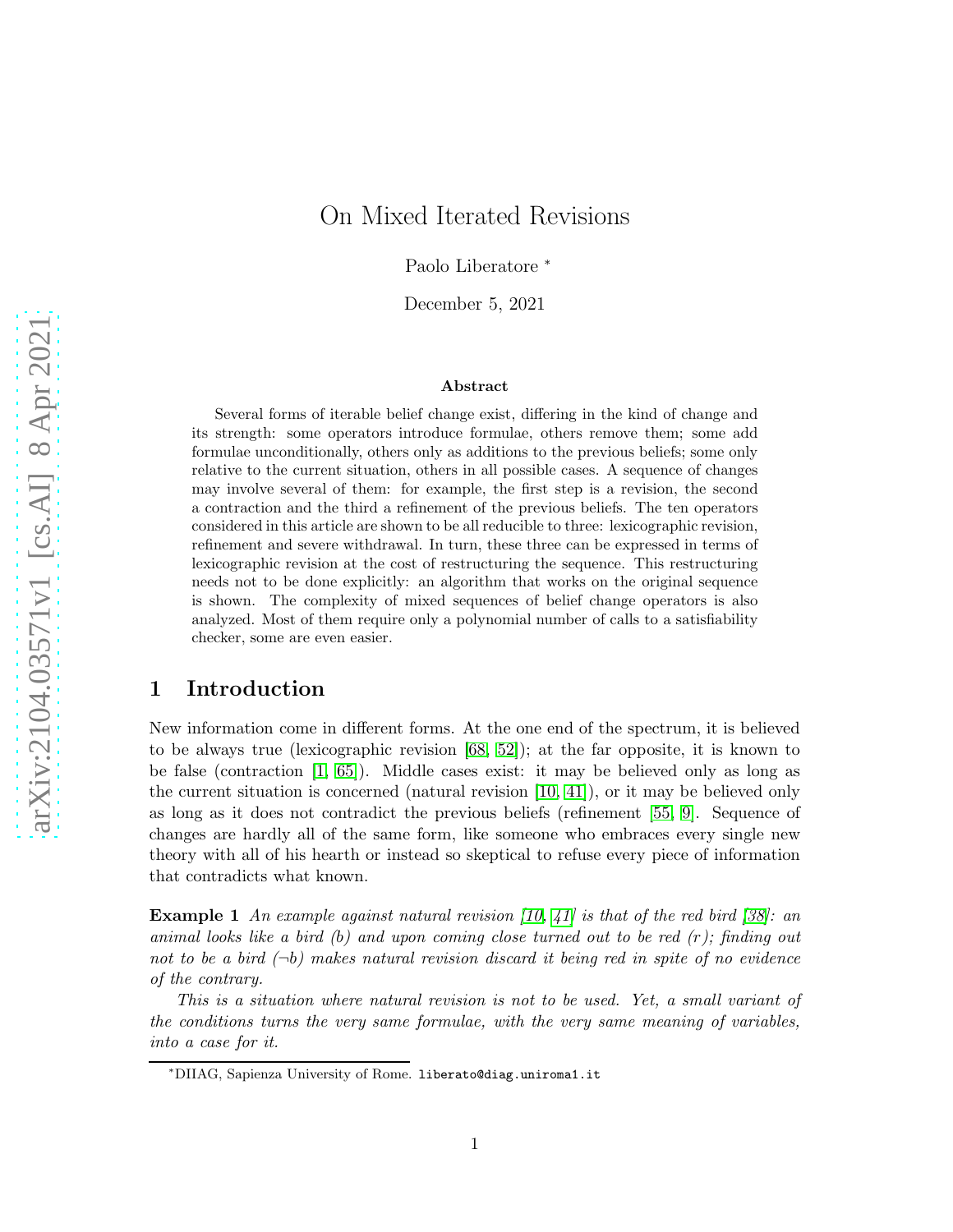A hunter meets a peasant friend in the countryside, who told him having seen a strange bird in the thicket a couple of miles away (b). Lured by the unique trophy he could make out of it, and by bragging about its hunting at the village fête that evening, the hunter rushes to there.

Midway, he encounters the village postman. In a hurry, the hunter explains he could not stop and why. The postman answers he understands, as he actually saw something red in the thicket  $(r)$ . This would explain why the peasant friend told the bird was strange, because no red bird has ever been seen around there.

Arrived at the thicket, the hunter checks for anything red but the bushes and trees are too thick to see anything inside. Entering is out of discussion, as any bird would fly away upon hearing the noise. Keeping ready with his rifle, the hunter throws a stone in the thicket, but nothing happens. A second and third stone confirm that no bird is there. The peasant friend and the postman made fun of him by having him run with no reason. No bird is there  $(\neg b)$ , nothing indicates something red (r is no longer believed).

While the sequence of formulae is exactly the same (first b, then r, finally  $\neg b$ ), with the same meaning of the variables  $(b=bird, r=red)$ , natural revision gives exactly the expected result: since the first piece of information was made up, there is no reason to believe the second.

Should hunters always use natural revisions?

Of course not.

Seeing the hunter throwing stones for no clear reason, the village policeman approaches the hunter to ask why. Concealing how he was made a fool is useless, as the peasant friend and the postman will tell the story to everyone at the village fête that evening; everyone will know even before the parade. The policeman laughs, but to the hunter's surprise it's not about the practical joke. A red animal would be unique in the area. Even if one was there, and the hunter managed to shot it, he would have been fined and confiscated the trophy. He could not have shown it in his living room, and certainly not brag about it at the village fête. If it is red, it cannot be hunted  $(r \to \neg h)$ .

As it comes from a police officer while on duty, this information is totally reliable. It is also a general rule, not specific to the current situation. No matter if it was a bird (b or  $\neg b$ ), if it is red it cannot be hunted  $(r \to \neg h)$ . The situation where a red bird that can be hunted was there (b, r and h) is less likely than one where it can (b, r,  $\neg h$ ), and the same if it is red but not a bird  $(\neg b, r \text{ and } h \text{ is less likely than } \neg b, r \text{ and } \neg h)$ . That hunting it is forbidden is more likely in every situation, even if a red animal that is not a bird later turn out to be there.

The hunter is better revising lexicographically  $(by -h)$  this time if he wants to avoid being fined, after previously having revised naturally (by  $\neg b$ ). A mixed sequence of revisions is the best course of actions.

A related question is why to apply a sequence of revisions in the first place. Why not just coming back to where the hunter started, with no information about the thicket, rather than revising by b, then r and then by  $\neg b$ ? Once the bird is nowhere to be found, everything could be just canceled. The epistemic state is the same as the beginning.

While talking with the policeman, the hunter hears a sound of feathers from the thicket. Feathers mean bird  $(b)$ . Maybe one that does not fly, or is wounded and unable to fly. The peasant and the postman might have been truthful, after all. Nothing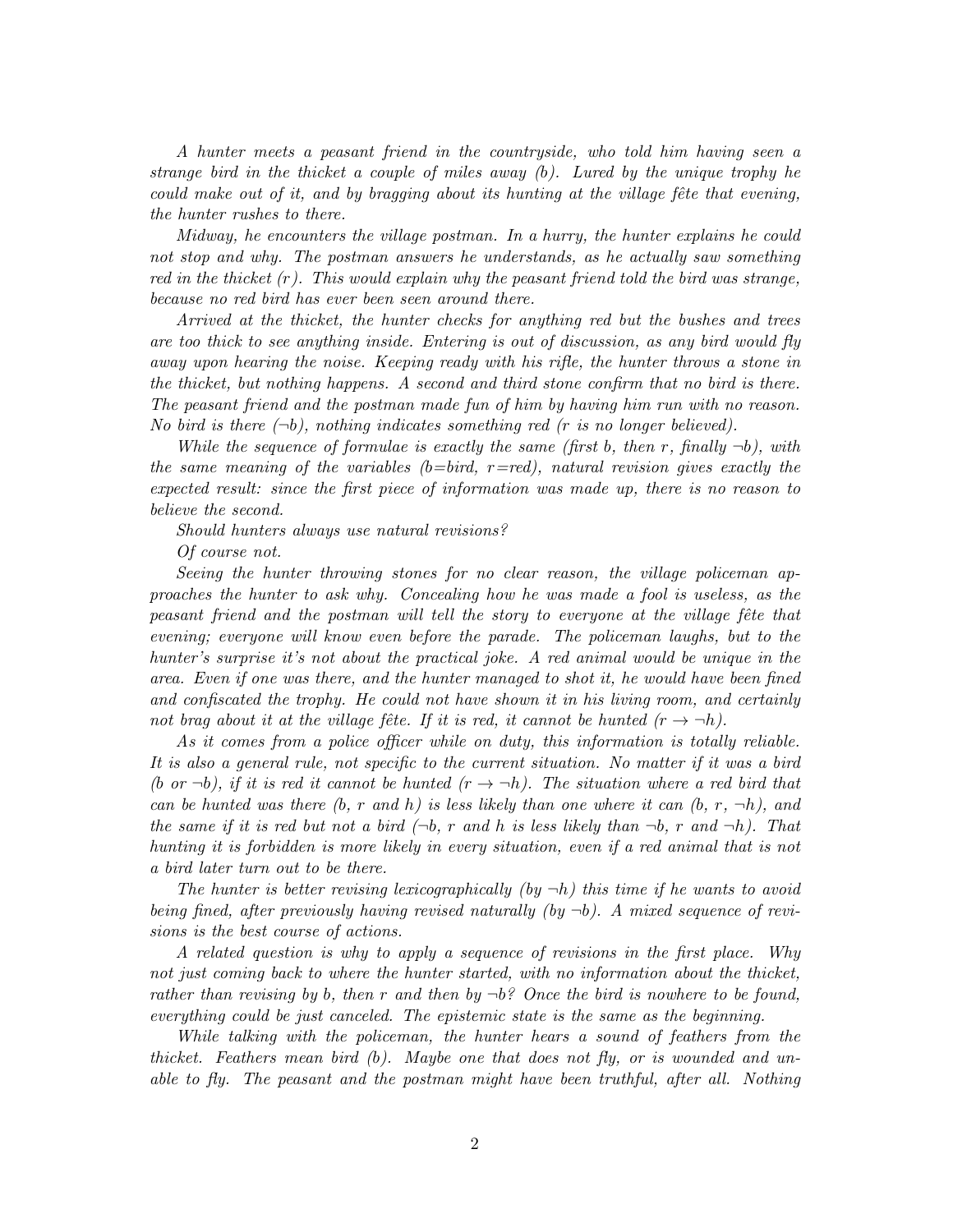indicates they joked any longer. None of them, including the postman. The bird might be red (r) after all. This would not be the case if the hunter just forgot everything was told.

Natural revision, then lexicographic revision. Not two lexicographic revisions, not two natural revisions. A mixed sequence of revisions is what to do in this example. As Booth and Meyer [\[7\]](#page-43-2) put it: "it is clear that an agent need not, and in most cases, ought not to stick to the same revision operator every time that it has to perform a revision."

Other forms of revisions exist. They may mix in any order. A lexicographic revision may be followed by a natural revision, a restrained revision and a radical revision. Such a sequence is used as a running example:

$$
\emptyset \text{lex}(y) \text{nat}(\neg x) \text{res}(x \land z) \text{rad}(\neg z)
$$

The sequence begins with *Ø*, the complete lack of knowledge. The first information acquired is  $y$ , and is considered valid in all possible situations; it is a lexicographic revision. The next is  $\neg x$ , but is deemed valid only in the current conditions; this is a natural revision. The next is  $x \wedge z$ , but is only accepted as long as it does not contradict what is currently known; it is a refinement. Finally,  $\neg z$  is so firmly believed that all cases where it does not hold are excluded; this is a radical revision.

No semantics is better than the others. Natural revision has its place. As well as lexicographic revision. As well as refinement, radical revision, severe antiwithdrawals and severe revision. None of them is the best. Each is right in the appropriate conditions and wrong in the others. For example, a sequence of severe revisions is problematic because it coarsens the plausibility degree of different scenarios [\[25,](#page-45-1) [59\]](#page-47-2); yet, it is a common experience that sometimes new information makes unlikely conditions as likely as others. A truck full of parrots to be sold as pets crushed nearby, freeing thousands of exotic animals; a red bird is now as likely to be stumbled upon as a local wild animal. New information may raise the plausibility of a situation to the level of another, making them equally likely. This is a consequence of the new information, not a fault of the revision operator. The problem comes when using severe revisions only, without other revisions that separate the likeliness of different conditions [\[25,](#page-45-1) [59\]](#page-47-2).

The solution is not to search for a new framework that encompasses all possible cases, but to deal with mixes of different revision kinds. How to decide which type of revision to use at each time depends on how the information has been obtained and on the information itself. This is a separate problem [\[8,](#page-43-3) [48\]](#page-46-2), not considered here.

The problem considered here is to determine the outcome of a sequence of mixed revisions. Semantically, each modifies the order of plausibility of the models in a different way. For example, natural revision "promotes" some models to the maximal plausibilty; lexicographic revision makes some models being more plausible than others. Keeping in memory a complete description of these orderings is unfeasible, even in the propositional case: the number of models is exponential in the number of variables. Several operators such as lexicographic revision, refinement and restrained revision can generate orderings that compare equal no two models, making exponential every representation that is linear in the number of equivalence classes of the ordering, such as the ordered sequence of formulae by Rott [\[60\]](#page-47-3) and the partitions by Meyer, Ghose and Chopra [\[51\]](#page-46-3). Many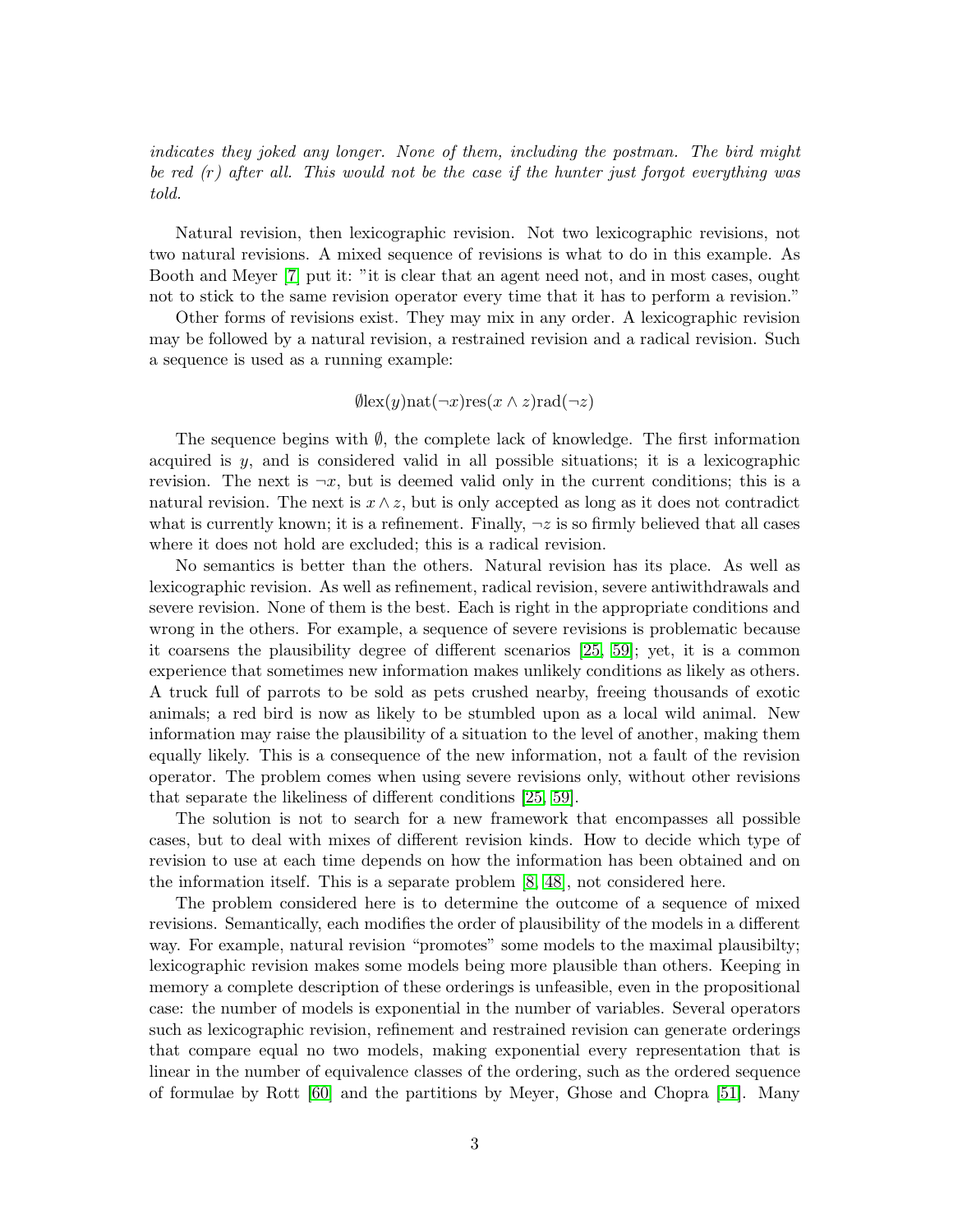distance-based one-step revisions suffer from a similar problem: the result of even a single revision may be exponential in the size of the involved formulae [\[12\]](#page-44-1). Iterated revisions typically do not employ distances, and the problem can be overcome:

- the ten belief change operators considered in this article (lexicographic revision, refinement, severe withdrawal, natural revision, restrained revision, plain severe revision, severe revision, moderate severe revision, very radical revision) can be reduced to three: lexicographic revision, refinement and severe withdrawal; these reductions are local: they replace an operator without changing the rest of the sequence before and after it;
- refinement and severe withdrawal can be reduced to lexicographic revision; this however requires structuring the sequence of belief change operators; however, the result is a sequence that behave like the original on subsequent changes;
- this restructuring needs not to be done explicitly; an algorithm that works on the original sequence is shown; it does not change the sequence, but behaves as if it were restructured; apart from the calls to a satisfiability checker, the running time is polynomial.

This mechanism determines the result of an arbitrary sequence of revisions from an initial ordering that reflects a total lack of information. This is not a limitation, as an arbitrary ordering can be created by a sequence of lexicographic revisions [\[8\]](#page-43-3).

During its execution, the algorithm calculates some partial results called unformulae, which can be used when the sequence is extended by further revisions. The need for a satisfiability checker is unavoidable, given that belief change operates on propositional formulae. However, efficient solvers have been developed [\[4,](#page-43-4) [2\]](#page-43-5). Restricting to a less expressive language [\[14\]](#page-44-2) such as Horn logic may also reduce the complexity of the problem, as it is generally the case for one-step revisions [\[19,](#page-44-3) [54,](#page-46-4) [50,](#page-46-5) [45\]](#page-46-6), since satisfiability in this case can be solved efficiently.

Some complexity results are proved: some imply the ones announced without proofs in a previous article [\[47\]](#page-46-7), but extend them to the case of mixed sequences of revisions. Entailment from a sequence of lexicographic, natural, restrained, very radical and severe revisions, refinements and severe antiwithdrawals is in the complexity class  $\Delta_2^p$ , and is  $\Delta_2^p$ -hard even if the sequence contains only lexicographic revisions and refinements. Two groups of belief change operators are relevant to complexity. The first is called lexicographic-finding and comprises the ones that behave like lexicographic revision on consistent sequences of formulae; lexicographic and moderate severe revisions are in this group. The second is called bottom-refining as it includes the revisions that separate the most likely scenarios when some are consistent with the new information; natural revision, restrained revision and severe revision are in this group. Entailment from a sequence of operators all of the first kind or all of the second is  $\Delta_2^p$ -complete. Three revision operators require a separate analysis. Entailment from a sequence of very radical revision is  $\Delta_2^p[\log n]$ -complete. The same complexity comes from sequences of plain severe and full meet revisions only.

The rest of this article is organized as follows: Section [2](#page-4-0) introduces the main concepts of total preorder, lexicographic revision, refinement and severe withdrawal; Section [3](#page-9-0)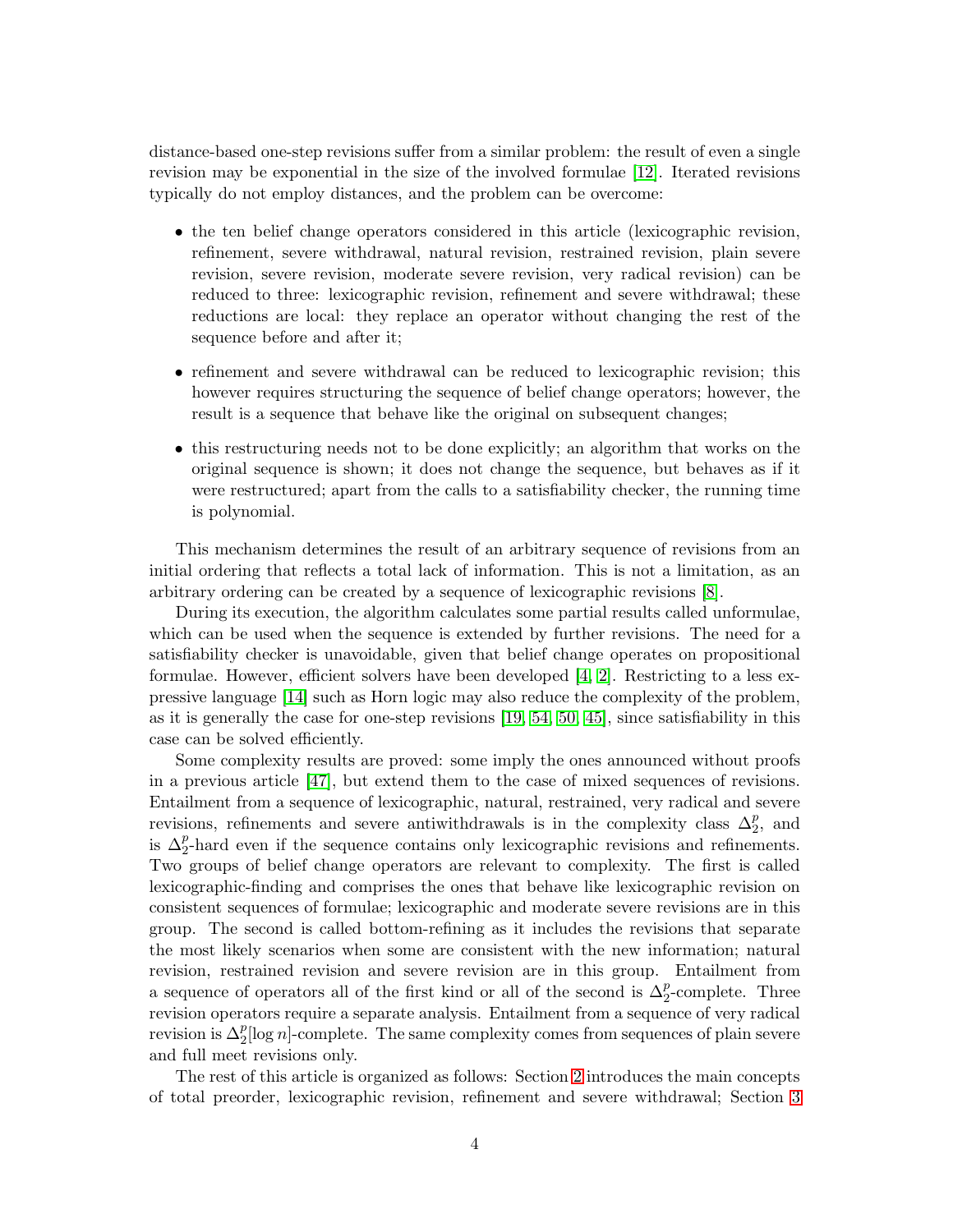shows how to reduce the other change operators to these three; Section [4](#page-18-0) shows an algorithm for computing the result of a sequence of revisions; Section [5](#page-28-0) presents the computational complexity results; Section [6](#page-40-0) discusses the results in this article, compares them with other work in the literature and presents the open problems.

# <span id="page-4-0"></span>2 Preliminaries

A propositional language over a finite alphabet is assumed. Given a formula  $F$ , its set of models is denoted  $Mod(F)$ , while a formula having S as its set of models is denoted Form(S). The symbol  $\top$  denotes a tautology, a formula satisfied by all models over the given alphabet.

A base is a propositional formula denoting what is believed in certain moment. Historically, revision was defined as an operator that modifies a base in front of new information; an ordering was employed to take choices when this integration may be done in multiple ways, which is usually the case. Assuming this ordering as fixed or depending on the base only is the AGM model or revision [\[1,](#page-43-0) [28\]](#page-45-2). Iterated revision is problematic using this approach; the solution is to reverse the role of the base and the ordering. Instead of being a supporting element, the ordering becomes the protagonist. The base derives from it as the set of most plausible formulae [\[16,](#page-44-4) [43\]](#page-46-8). Such plausibility information can be formalized in several equivalent ways: epistemic entrenchments [\[29,](#page-45-3) [23\]](#page-44-5), systems of spheres [\[32,](#page-45-4) [30\]](#page-45-5), rankings [\[71,](#page-48-1) [69,](#page-48-2) [40\]](#page-46-9), and KM preorders [\[39,](#page-45-6) [56\]](#page-47-4).

# 2.1 Total preorders

Katsuno and Mendelzon [\[39\]](#page-45-6) proved that AGM revision can be reformulated in terms of a total preorder over the set of models, where the models of the base are exactly the minimal ones according to the ordering. Iterated revision can be defined by demoting the base from primary information to derived one. Instead of revising a base using the ordering as a guide, the ordering itself is modified. The base is taken to be just the set of formulae implied by all most plausible models.

**Definition 1** A total preorder C is a partition of the models into a finite sequence of classes  $[C(0), C(1), C(2), \ldots, C(m)].$ 

Such an ordering can be depicted as a stack, the top boxes containing the most plausible models. This is equivalent to a reflexive, transitive and total relation, but makes for simpler definitions and proofs about iterated revisions.

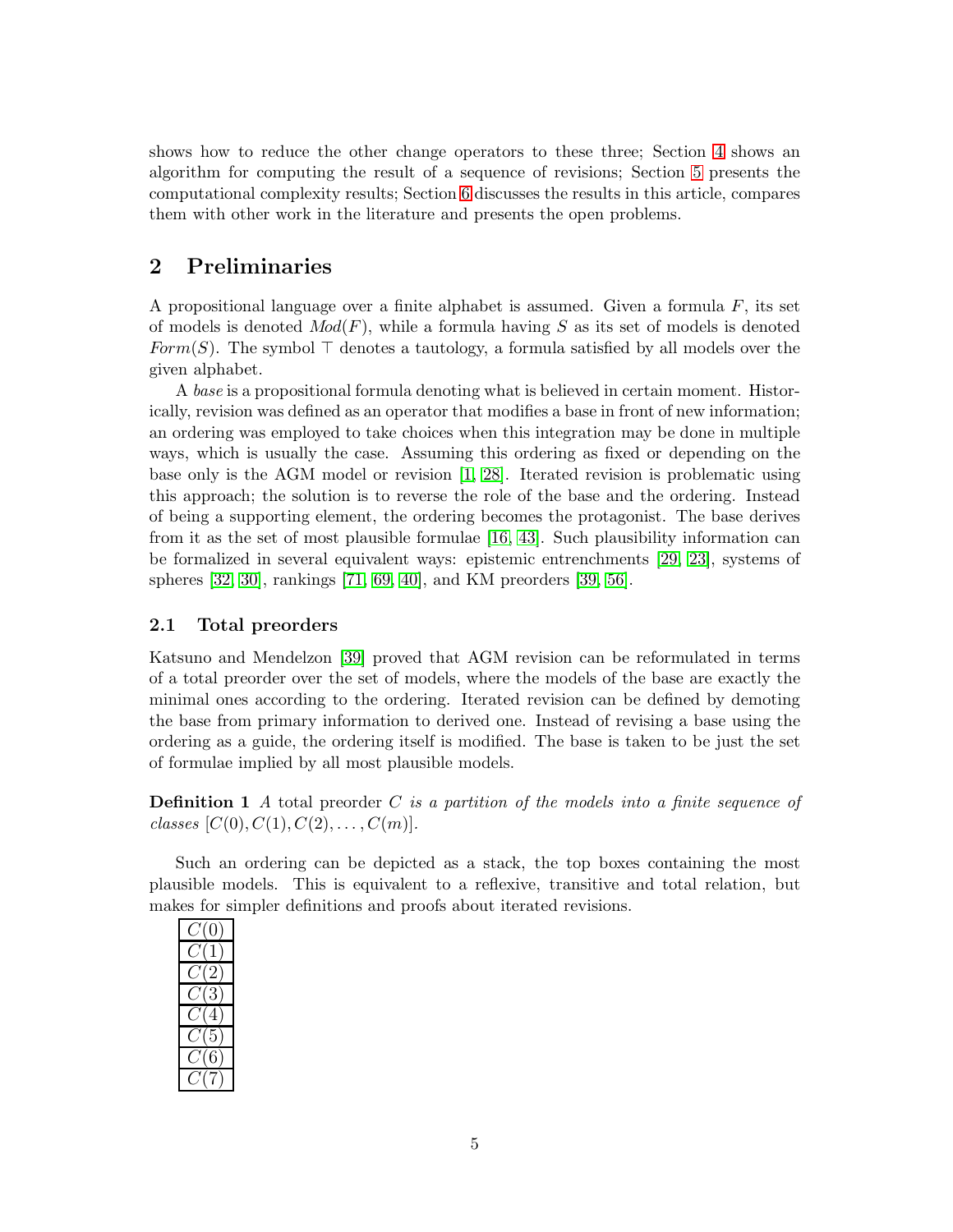A KM total preorder is the same as a partition by Mayer, Ghose and Chopra [\[51\]](#page-46-3), who use a formula for each class in place of its set of models. In turns, such a partition is similar to the system for expressing such orderings in possibilistic logic [\[3\]](#page-43-6), and correspond to a sequence of formulae by Rott [\[60\]](#page-47-3)  $h_1 \prec \cdots \prec h_m$  via  $C(0) \cup \ldots \cup C(i) = Mod(h_{i+1} \wedge$  $\cdots \wedge h_m$ ) and to an epistemic entrenchment [\[1\]](#page-43-0).

Being a partition,  $C = [C(0), \ldots, C(m)]$  contains all models. As a result, every model is in a class. No model is "inaccessible", or excluded from consideration when performing revision. Revisions producing such models could still be formalized by giving a special status to the last class  $C(m)$ , as the set of such inaccessible models, but they are not studied in this article. Their analysis is left as an open problem.

Classes are allowed to be empty, even class zero  $C(0)$ . The base represented by a total preorder  $C = [C(0), \ldots, C(m)]$  cannot therefore being defined as  $Form(C(0))$  but as the minimal models according to C, denoted by  $Mod(C, \top)$ .

More generally, given a formula P the notation  $\min(C, P)$  indicates the set of minimal models of  $P$  according to the ordering  $C$ . Formally, if  $i$  is the lowest index such that  $C(i) \cap Mod(P)$  is not empty, then  $min(C, P) = C(i) \cap Mod(P)$ . Several iterated revision depends on such an index i and its corresponding set of models  $C(i) \cap Mod(P)$ .

Another consequence of allowing empty classes is that two total preorder may be different yet comparing models in the same way. For example,  $[Mod(T)]$  and  $[Ø, Mod(T)]$ both place all models in the same class, which is class zero for the former and class one for the latter. They are in this sense equivalent. They coincide when removing the empty classes. The minimal models of every formula are the same [\[55\]](#page-47-1).

**Definition 2** Two total preorder C and C' are equivalent if  $min(C, P) = min(C, P')$  for every formula P.

Revising by the same formula modifies equivalent orderings into equivalent orderings. This holds for all revision semantics considered in this article.

The amount of information an ordering carries can be informally identified with its ability of telling the relative plausibility of two models. Ideally, an ordering should have a single minimal model, representing what is believed to be the state of the world, and a single model in each class, allowing to unambiguously decide which among two possible states of the world is the most likely. Most revision indeed refine the ordering by splitting its classes. At the other end of the spectrum, the total order  $\emptyset = [Mod(T)]$  carries no information: not only its base comprises all models and is therefore tautological, but all models are also considered equally plausible. Studies on the practical use of revision [\[47,](#page-46-7) [8\]](#page-43-3) assume an initial empty ordering that is then revised to obtain a more discriminating one. Equivalently, an ordering can be expressed as a suitable sequence of revisions applied to the empty total preorder.

Not all operators considered in this article are revisions, only the ones that produce an ordering whose base implies the revising formula. Some other operators just split classes (like refinement) or merge them (like severe withdrawal). The result of an operator ope modifying a total preorder C by a formula P is defined by the infix notation  $Cope(P)$ . This is a new total preorder whose base entails P if ope is a revision operator. More specifically, AGM revisions produce a base out of the minimal models of  $P$  in  $C$ :

$$
\min(Cope(P),\top)=\min(C,P)
$$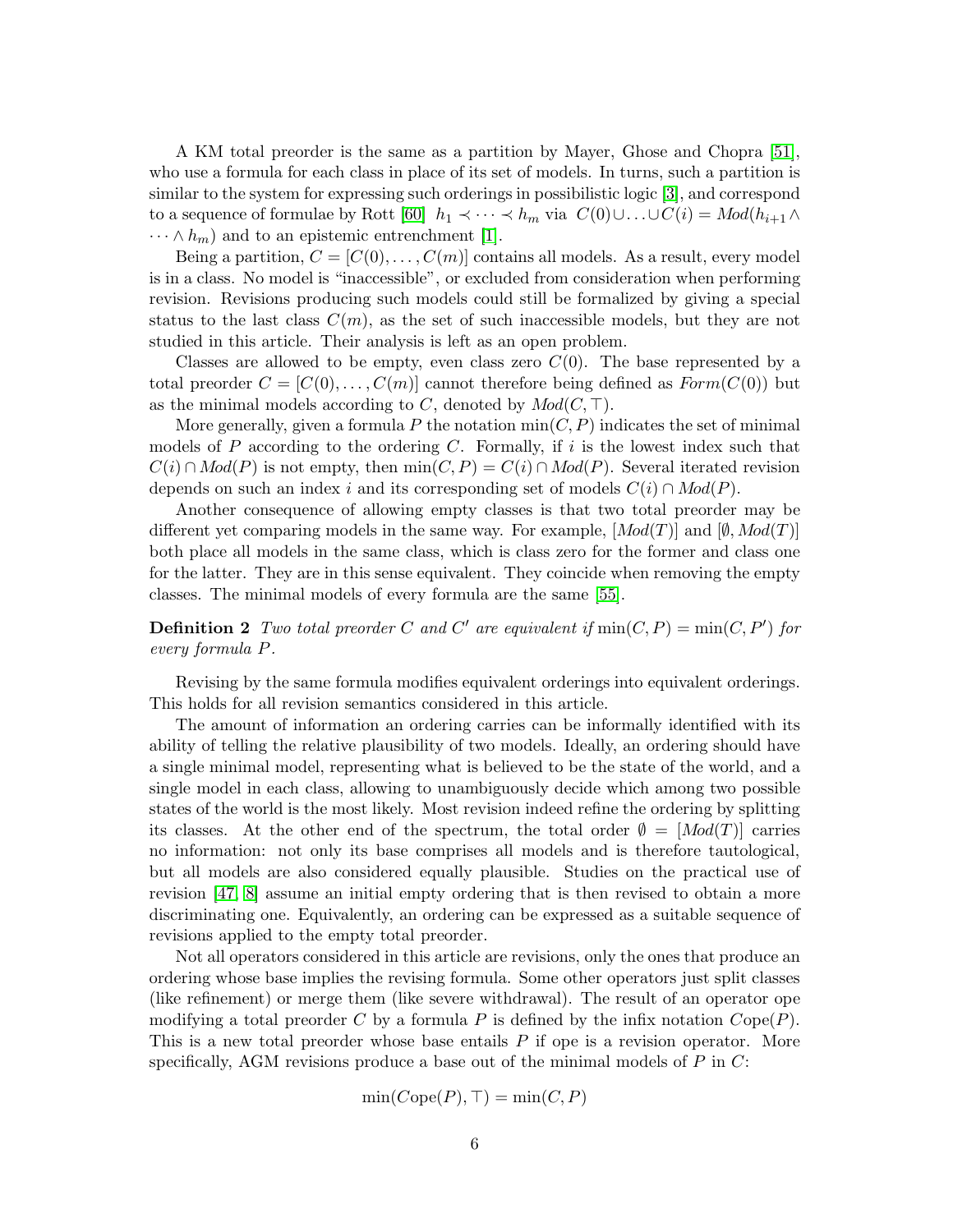### 2.2 Iterated revisions

Several iterated belief revision operators are considered. These can be all expressed in terms of three of them: lexicographic revision, refinement, and severe withdrawal. Intuitively, this is because each of these three includes a basic operation that can be performed over an ordering: moving, splitting and merging classes. The correspondence is not exact, as the lexicographic revision perform both moving and splitting, but can be made to move a single class from a position of the sequence to another.

These three operators are defined in this section. The others will be then introduced in the next, and immediately proved to be reducible to these three. This allows to concentrate on the computational aspects only on the three basic ones.

### 2.2.1 Lexicographic revision

Lexicographic revision is one of the two earliest iterated belief revision operator [\[68\]](#page-48-0). While its authors initially rejected it, later research have reconsidered it [\[52,](#page-46-0) [47,](#page-46-7) [58,](#page-47-5) [53\]](#page-46-10). The tenant of this operator can be summarized as: revising by  $P$  means that  $P$  is true no matter of everything else. Technically, all models satisfying  $P$  are more plausible that every other one.

**Definition 3** The lexicographic revision of a total preorder C by a formula P is defined as the following total preorder, where  $i$  and  $j$  are respectively the indexes of the minimal and maximal classes of  $C$  containing models of  $P$ :

$$
C\text{lex}(P)(k) = \begin{cases} C(k+i) \cap Mod(P) & \text{if } k \le j-i\\ C(k-j+i-1) \setminus Mod(P) & \text{otherwise} \end{cases}
$$

Alternatively, a formula directly based on sequences can be taken as the definition of lexicographic revision:

$$
[C(0),...,C(m)]\text{lex}(P) =
$$
  

$$
[C(0) \cap Mod(P),...,C(m) \cap Mod(P),C(0)\backslash Mod(P),...,C(m)\backslash Mod(P)]
$$

This definition does not exactly coincide with the previous one because of some empty classes, which means that the two produce equivalent total preorders. A graphical representation of revising a total preorder by a formula  $P$  is the following one: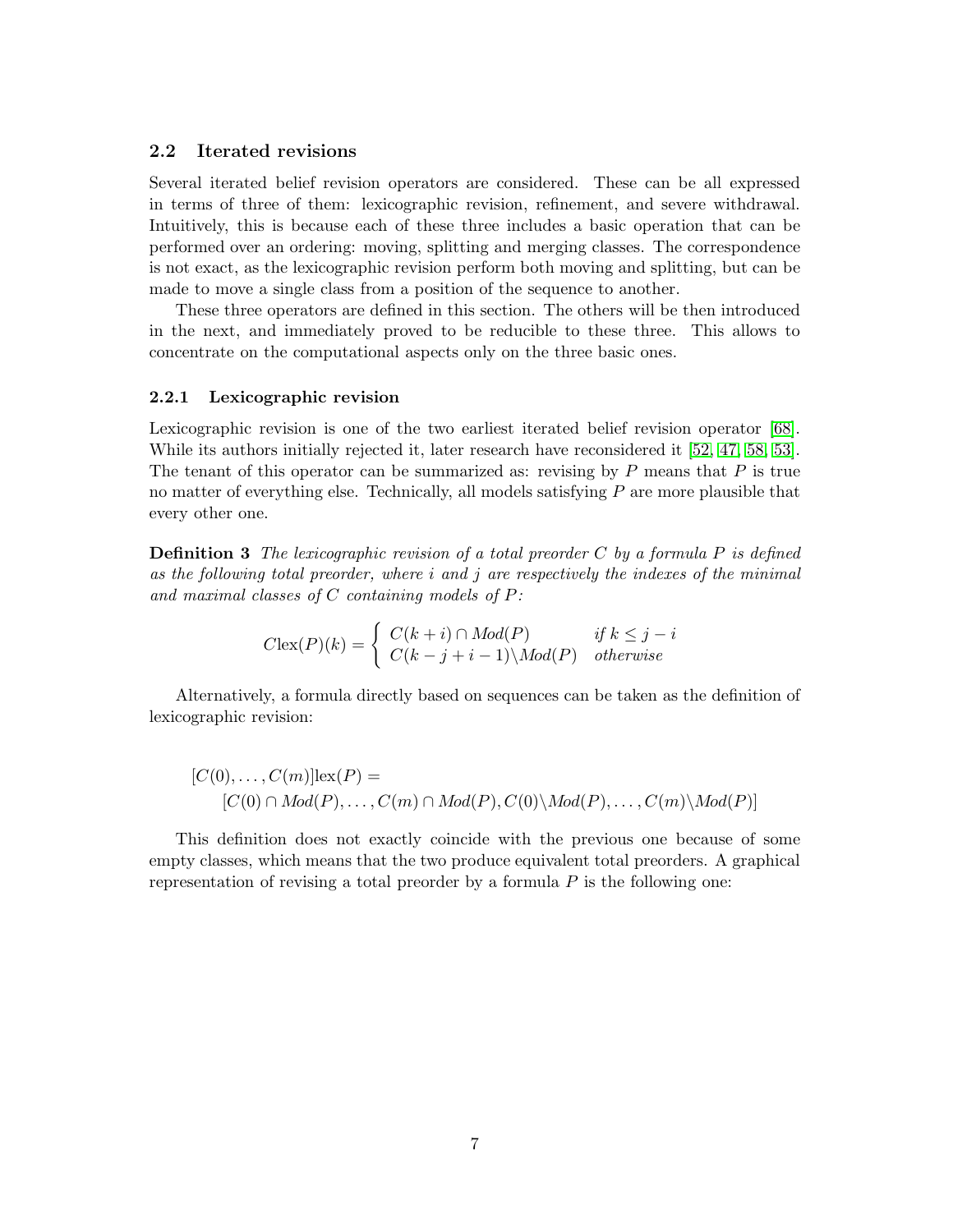

In words, the models of  $P$  are "cut out" from the ordering and shifted together to the top. Their relative ordering is not changed, but they are made more plausible than every model of  $\neg P$ . By construction, min( $C$ lex $(P)$ ,  $\neg$ ) is equal to min( $C, P$ ), making this operator a revision.

#### 2.2.2 Refinement

Contrary to lexicographic revision, refinement [\[55,](#page-47-1) [9\]](#page-43-1) is not a revision. It is still a basic form of belief revision in which belief in a formula  $P$  is strengthened, but never so much to contradict previous information. Technically, the models of every class are split depending on whether they satisfy  $P$  or not. This way, two models are separated only if they were previously considered equally plausible, and only if one satisfies  $P$  and the other does not.

**Definition 4** The refinement of a total preorder  $C$  by formula  $P$  is the following total preorder:

 $Cref(P)(k) =$  $\sqrt{ }$  $\int$  $\overline{\mathcal{L}}$  $C(0) \cap Mod(P)$  if  $k = 0$  and  $C(0) \cap Mod(P) \neq \emptyset$  $C(0)\backslash Mod(P)$  if  $k = 0$  and  $C(0) \cap Mod(P) = \emptyset$  $C(k/2) \cap Mod(P)$  if  $k > 0$  even  $C(k/2)\setminus Cref(P)(k-1)$  if  $k > 0$  odd

Alternatively, refinement can be defined directly on partitions:

$$
[C(0),...,C(m)]ref(P) =
$$
  

$$
[C(0) \cap Mod(P), C(0) \setminus Mod(P),..., C(m) \cap Mod(P), C(m) \setminus Mod(P)]
$$

Some of these classes may be empty, and can therefore be removed respecting preorder equivalence. Graphically, refining a total preorder  $C$  by a formula  $P$  can be seen as follows: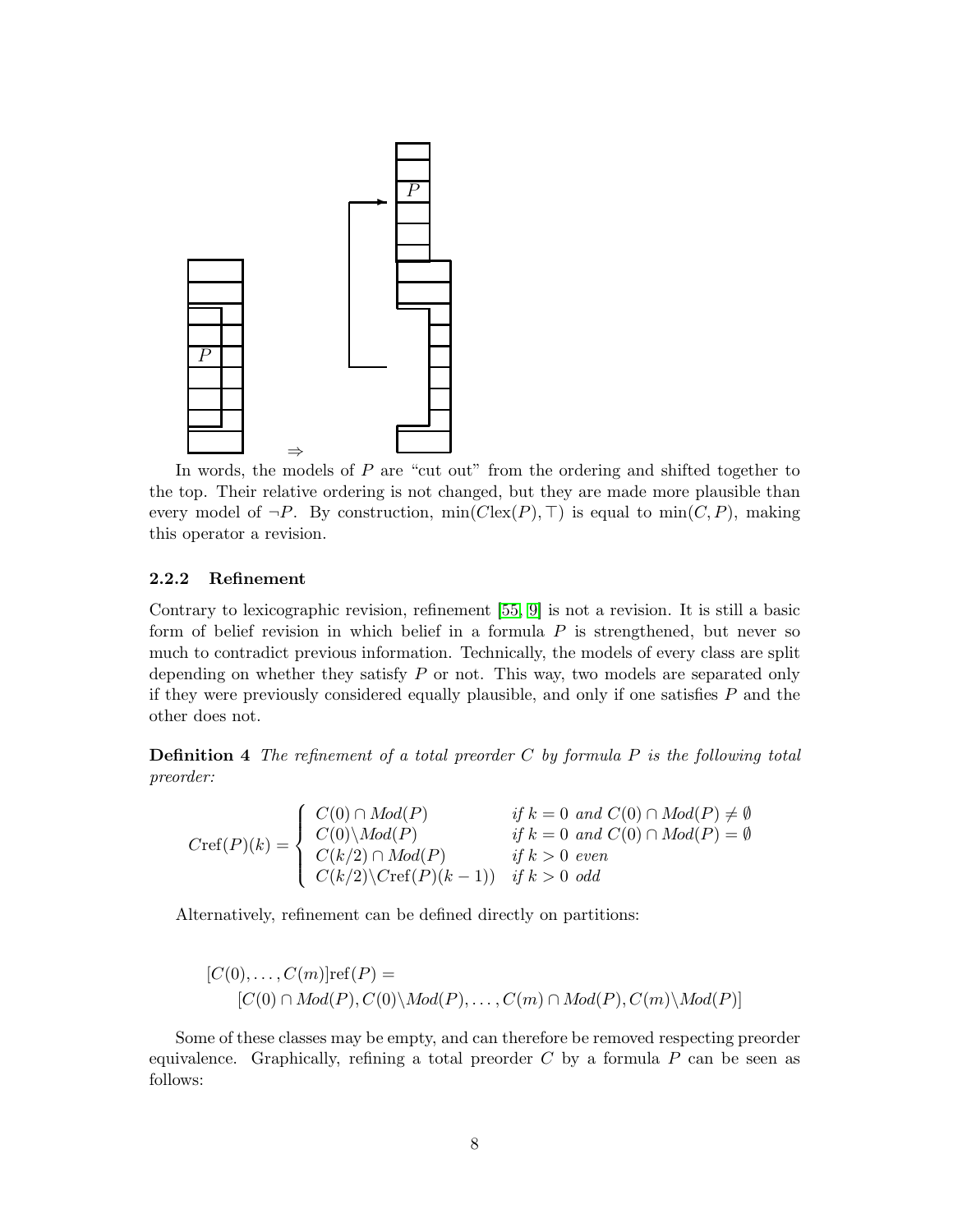

### 2.2.3 Severe antiwithdrawal

While this operator was defined [\[62,](#page-47-6) [24\]](#page-44-6) as a form of contraction, it is technically cleaner to use it in reverse, with the negated formula. Removing a formula  $\neg P$  is the same of creating the consistency with  $P$ , but the second definition has been advocated has a most direct formalization of the actual process of belief change [\[31\]](#page-45-7).

In the specific case of severe antiwithdrawal, creating consistency with  $P$  is obtained by merging all classes of the ordering that are in the same class or one of lower index with the minimal models of  $P$ . This is motivated by the principle of equal-treated-equally when applied to the plausibility of models: in order to make  $P$  consistent some models of P have to become minimal; but the models of  $\neg P$  that are in lower classes have the same plausibility or greater, so they should not be excluded.

**Definition 5** The severe anticontraction of the total preorder  $C$  by formula  $P$  is the following total preorder, where i is the minimal index such that  $C(i) \cap Mod(P) \neq \emptyset$ :

$$
Csev(P)(k) = \begin{cases} C(0) \cup \cdots \cup C(i) & if \ k = 0 \\ C(k+i) & if \ k > 0 \end{cases}
$$

Lexicographic antiwithdrawal can also be defined in terms of sequences. If  $i$  is the lowest index such that  $C(i) \cap Mod(P) \neq \emptyset$ , then:

$$
[C(0),...,C(i),C(i+1),...,C(m)]\text{sev}(P) = [C(0) \cup \cdots \cup C(i),C(i+1),...C(m)]
$$

Graphically, severe antiwithdrawal merges all classes of index lower or equal to the minimal class intersecting  $Mod(P)$ :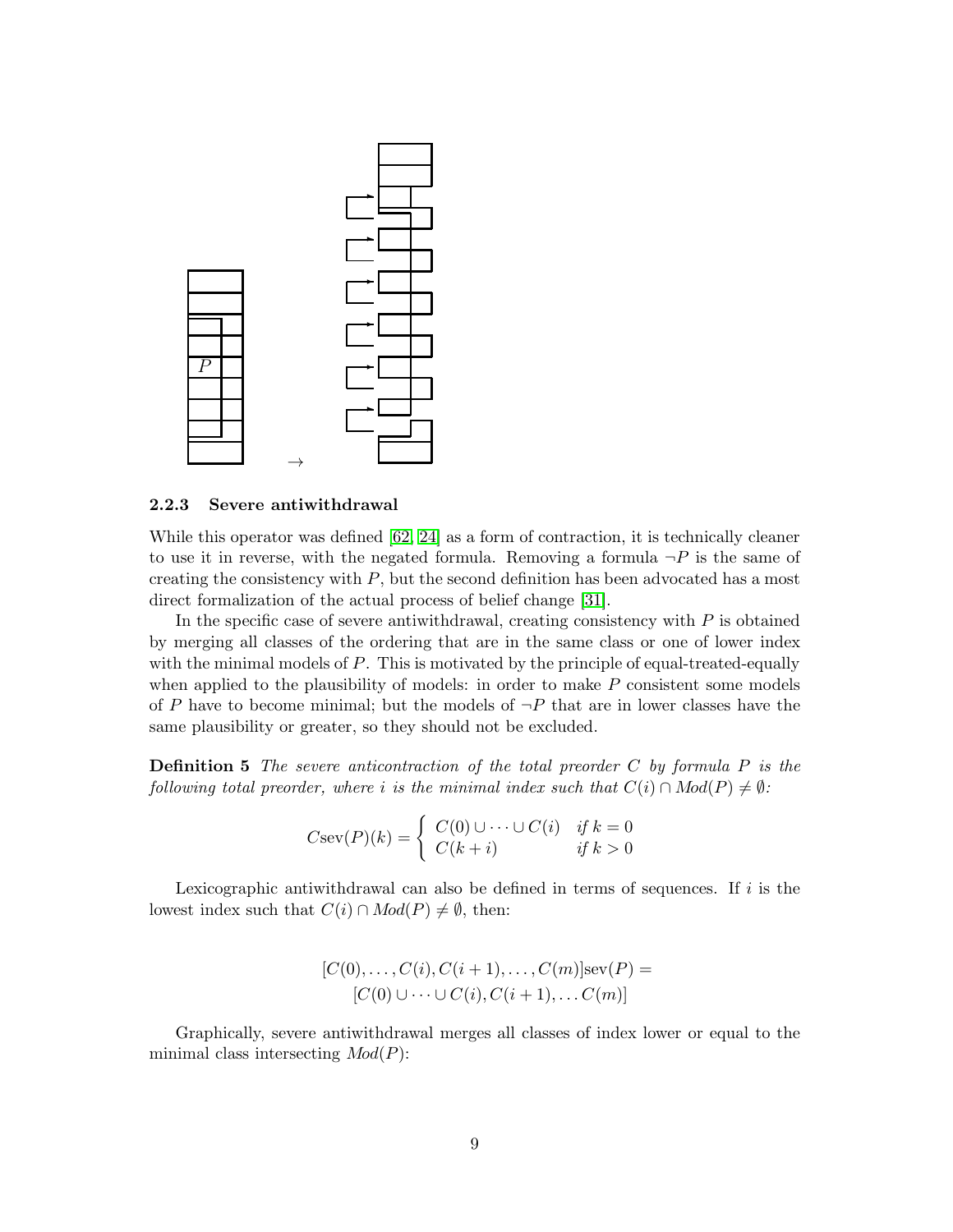

This way, the base of the revised preorder min( $C\text{sev}(P)$ , ⊤) is guaranteed to contain some models of  $P$ , which means that it has been made consistent with  $P$ . At the same time, the relative plausibility of two models is never reversed: a model that is more plausible that another according to  $C$  is never made less plausible than that according to  $C\text{sev}(P)$ .

# <span id="page-9-0"></span>3 Reductions

Many belief change operators exist. Many of them are expressible in terms of the three presented in the previous section: lexicographic revision, refinement and severe antiwithdrawal. The reductions do not affect what is before or after then replaced operator applications, which is not the case for the transformations shown in the next section.

Example 2 The following sequence of revisions is used as a running example. The following sections show how to make it into a sequence that only contains lex, ref and sev.

$$
\emptyset \text{lex}(y) \text{nat}(\neg x) \text{res}(x \land z) \text{rad}(\neg z)
$$

# 3.1 Natural revision

This revision was first considered and discarded by Spohn [\[68\]](#page-48-0), and later independently reintroduced by Boutilier [\[10\]](#page-44-0). Among revisions, it can be considered at further opposite to lexicographic revision, in that a formula  $P$  is made true by a minimal change to the ordering. This amounts to making the minimal models of  $P$  the new class zero of the ordering, and changing nothing else.

Formally, if  $min(C, P) = C(i) \cap Mod(P)$  then:

$$
[C(0),...,C(m)]\text{nat}(P) =
$$
  

$$
[C(i) \cap Mod(P), C(0),... C(i-1), C(i) \backslash Mod(P), C(i+1),..., C(m)]
$$

Graphically,  $\min(C, P)$  is "cut out" from the total preorder C and moved to the beginning of the sequence, making it the new class zero  $Cnat(P)(0)$ . Since by definition  $min(C, P)$  is not empty, it holds  $min(Cnat(P), T) = Cnat(P)(0) = min(C, P)$ , meaning that it is an AGM revision operator.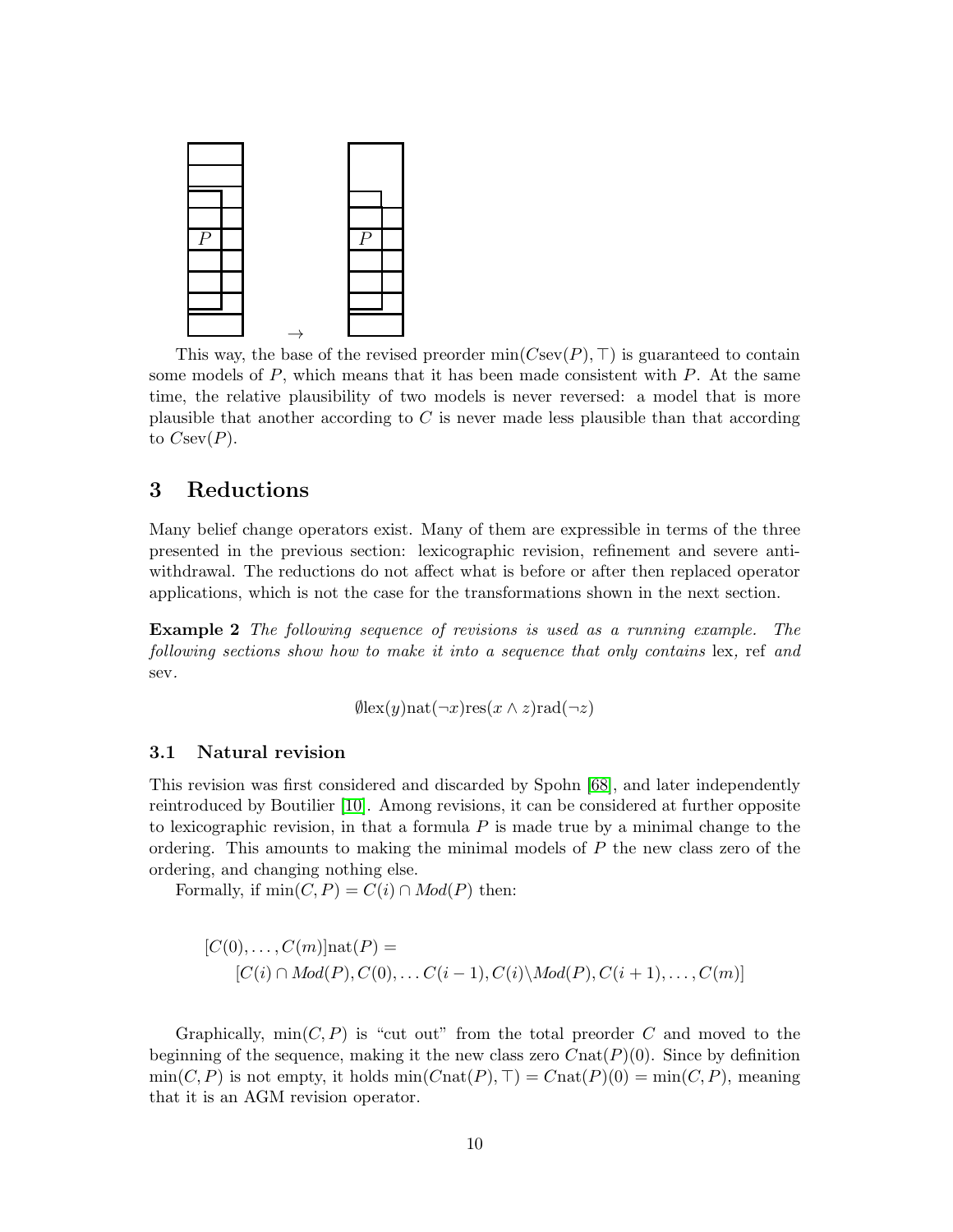**Theorem 1** For every total preorder C and formula P, it holds  $C$ nat $(P) \equiv C \text{lex}(K)$ where  $K = Form(min(C, P)).$ 

Proof. Let  $K = Form(\min(C, P))$  and i the index such that  $\min(C, P) = C(i) \cap Mod(P)$ . By the properties of set difference, it holds  $C(i)\backslash Mod(P) = C(i)\backslash (C(i) \cap Mod(P)) =$  $C(i)\backslash Mod(K)$ . Since classes do not share variable and  $Mod(K) \subseteq C(i)$ , it holds  $C(j)$  $C(j)\backslash Mod(K)$  for every  $j \neq i$ . Natural revision can therefore be recast as:

$$
[C(0),..., C(m)]nat(P) =
$$
  
\n
$$
= [C(i) \cap Mod(M), C(0),... C(i-1), C(i) \setminus Mod(P), C(i+1),..., C(m)]
$$
  
\n
$$
\equiv [Mod(K),
$$
  
\n
$$
C(0) \setminus Mod(K),... C(i-1) \setminus Mod(K), C(i) \setminus Mod(K),
$$
  
\n
$$
C(i+1) \setminus Mod(K),..., C(m) \setminus Mod(K)]
$$
  
\n
$$
\equiv [Mod(K), \emptyset, ..., \emptyset,
$$
  
\n
$$
C(0) \setminus Mod(K),..., C(m) \setminus Mod(K)]
$$
  
\n
$$
\equiv [C(0) \cap Mod(K), C(1) \cap Mod(K),... C(m) \cap Mod(K),
$$
  
\n
$$
C(0) \setminus Mod(K),... C(m) \setminus Mod(K)]
$$

The equivalences are correct because: first,  $C(i) \cap Mod(K) = Mod(K)$  since  $Mod(K) \subseteq C(i)$ ; second, empty classes can be introduced at every point of every ordering, and  $C(j) \cap Mod(K) = \emptyset$  for every  $j \neq i$ . The resulting total preorder is  $Clex(K)$ .  $\Box$ 

This transformation does not just tell how to compute the propositional result of natural revision, that is, the base  $Form(Cnat(P)(0))$  of the revised ordering. To the contrary, it requires it, as  $Mod(K) = min(C, P) = Cnat(P)(0)$ . After K has been calculated, lex(K) produces the same exact preorder as  $nat(P)$  when applied to the same preorder, not just two preorders having the same base. This means that all subsequent revisions are unaffected by the replacement. In other words, for every initial preorder C and every sequence of previous and future belief changes, it holds:

Cope<sub>1</sub>(P<sub>1</sub>)...ope<sub>n-1</sub>(P<sub>n-1</sub>)nat(P)ope<sub>n+1</sub>(P<sub>n+1</sub>)...ope<sub>n'</sub>(P<sub>n'</sub>) 
$$
\equiv
$$
  
Cope<sub>1</sub>(P<sub>1</sub>)...ope<sub>n-1</sub>(P<sub>n-1</sub>)lex(K)ope<sub>n+1</sub>(P<sub>n+1</sub>)...ope<sub>n'</sub>(P<sub>n'</sub>)

The other reductions in this section have all this property, that an operator application in whichever position of a sequence can be replaced without affecting the final ordering. Natural revision requires the minimal models of  $P$  to be calculated, some other operators do not. Natural revision is replaced by a single lexicographic revision, the others may require some lexicographic revisions, refinements and severe antiwithdrawals.

**Example 3** The second operation in the running example is a natural revision.

$$
\emptyset \text{lex}(y) \text{nat}(\neg x) \text{res}(x \wedge z) \text{rad}(\neg z)
$$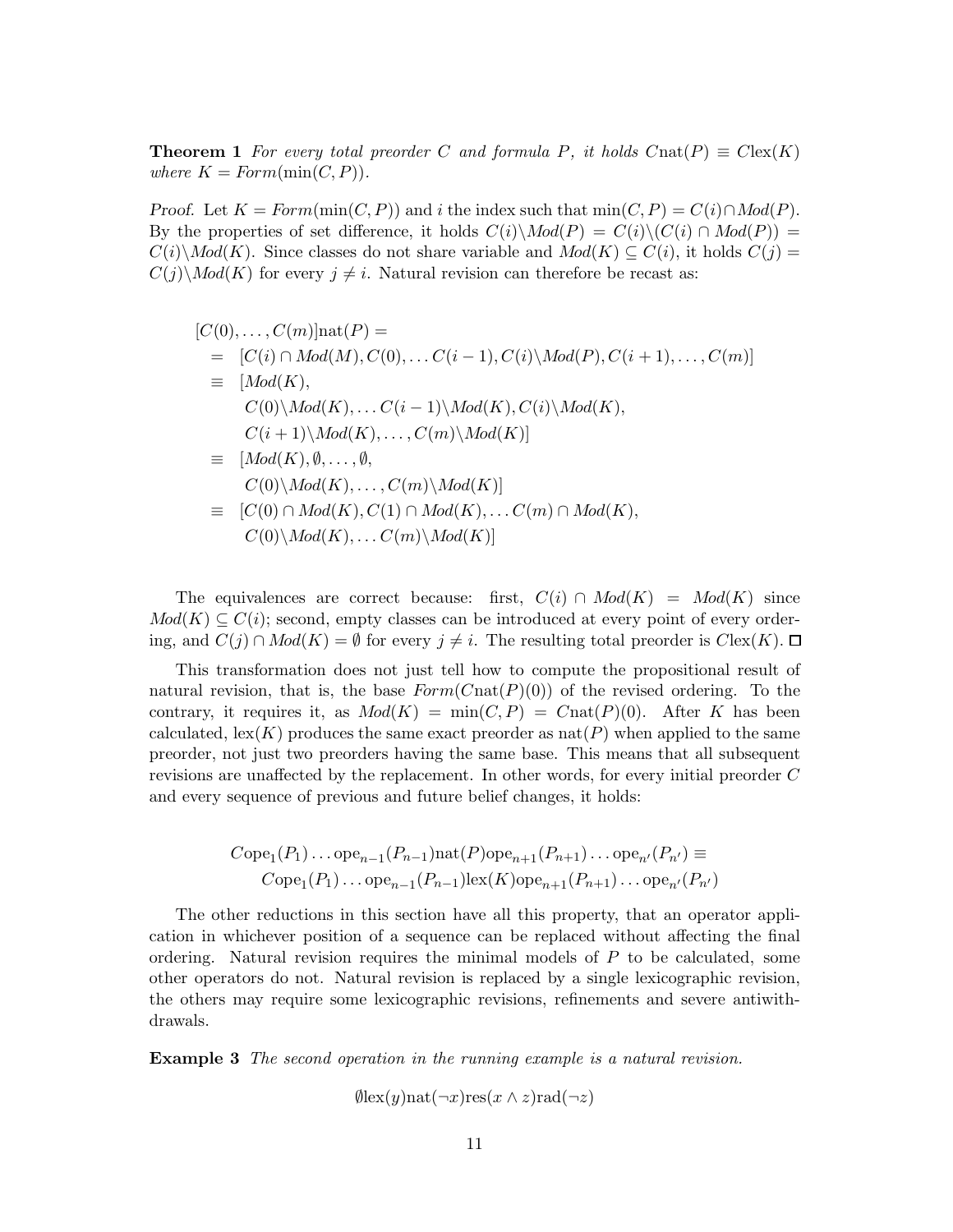Since  $\emptyset$ lex(y) is  $[Mod(y), Mod(\neg y)]$ , and class zero of this ordering contains models of  $\neg x$ , then  $\min(\emptyset, \neg x) = Mod(\neg x \wedge y)$ . As a result, the sequence can be simplified into:

 $\emptyset$ lex $(y)$ lex $(\neg x \land y)$ res $(x \land z)$ rad $(\neg z)$ 

Some other operators are reduced to natural revision, which can in turn be reduced to lexicographic revision. For example, restrained revision is a refinement followed by natural revision (or vice versa). The above theorem shows that it can be further reformulated as a refinement and a lexicographic revision.

# 3.2 Restrained revision

Restrained revision [\[7\]](#page-43-2) can be seen as a minimal modification of refinement to turn it into a form of revision. Indeed, refining a total preorder by a formula P does not generally makes P entailed by the refined total preorder. This is indeed the case only if  $min(C, \top)$ contains some models of P.

Restrained revision can be seen as an intermediate form of revision: while natural revision changes the preorder in a minimal way to make the revising formula entailed and lexicographic revision makes the formula to be preferred in all possible cases, restrained revision makes it to be preferred only when this is consistent with previous beliefs, and makes it entailed by a minimal change in the ordering.

Restrained revision is defined as follows, where  $min(C, P) = C(i) \cap Mod(P)$ .

$$
[C(0),...,C(m)]\text{res}(P) =
$$
  
= [C(i) \cap Mod(P),  
C(0) \cap Mod(P), C(0)\backslash Mod(P),..., C(i - 1) \cap Mod(P), C(i - 1)\backslash Mod(P),  
C(i)\backslash Mod(P),  
C(i + 1) \cap Mod(P), C(i + 1)\backslash Mod(P),... C(m) \cap Mod(P), C(m)\backslash Mod(P)]

The following quite obvious theorem is proved only for the sake of completeness, its statement being almost a direct consequence of the definition.

**Theorem 2** For every total preorder C and formula P, it holds  $Cres(P) \equiv$  $Cref(P)$ nat $(P)$ 

*Proof.* Let  $min(C, P) = C(i) \cap Mod(P)$ . The ordering  $Cref(P)nat(P)$  is:

$$
[C(0),...,C(m)]ref(P)nat(P) =
$$
  
\n
$$
= [C(0) \cap Mod(P), C(0) \setminus Mod(P),..., C(m) \cap Mod(P), C(m) \setminus Mod(P)]nat(P)
$$
  
\n
$$
= [C(i) \cap Mod(P),
$$
  
\n
$$
C(0) \cap Mod(P), C(0) \setminus Mod(P),..., C(i-1) \cap Mod(P), C(i-1) \setminus Mod(P),
$$
  
\n
$$
\emptyset, C(i) \setminus Mod(P),
$$
  
\n
$$
C(i+1) \cap Mod(P), C(i+1) \setminus Mod(P),... C(m) \cap Mod(P), C(m) \setminus Mod(P)]
$$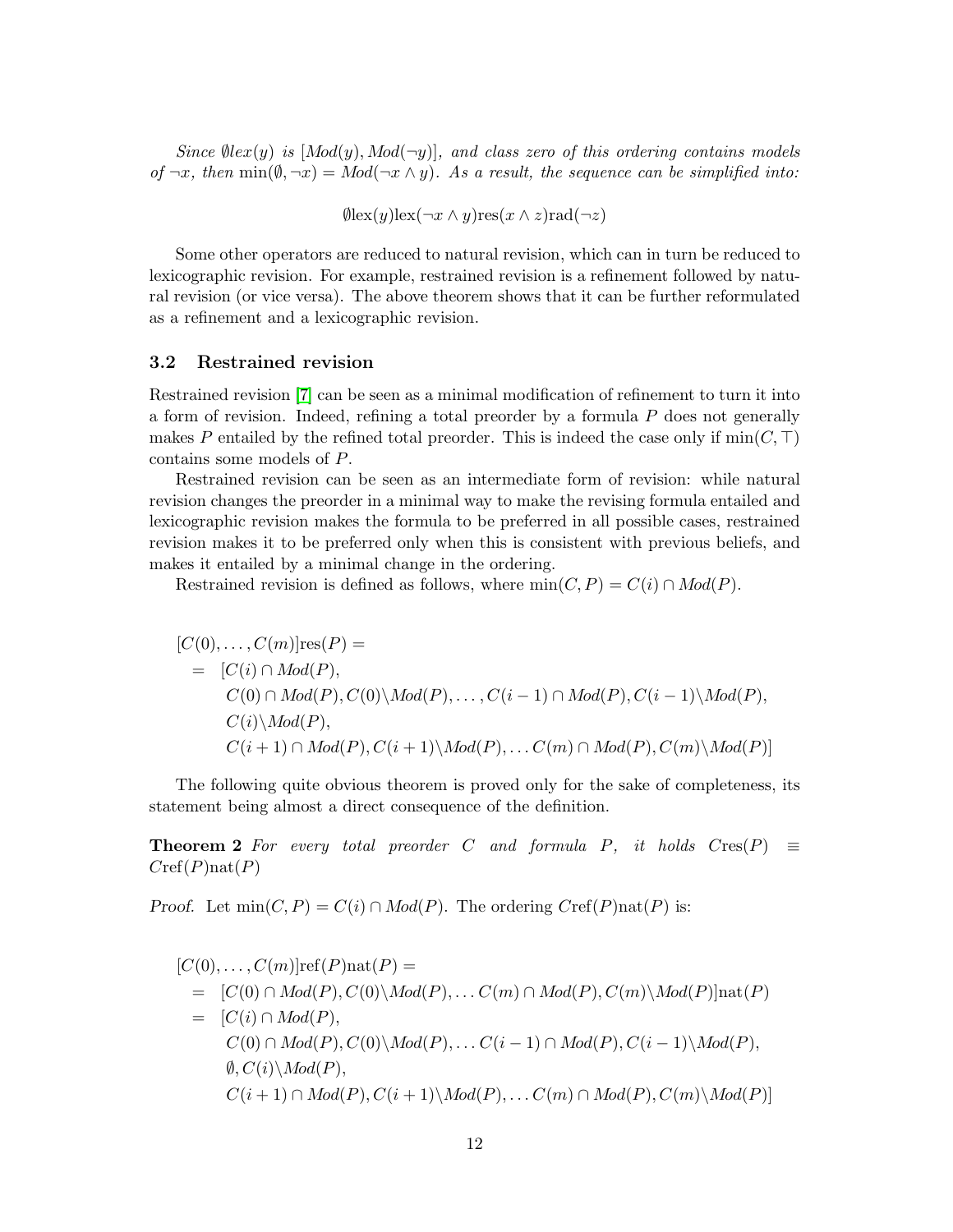$$
= \left[\min(C\text{ref}(P), P), C(0) \cap Mod(P), C(0) \backslash Mod(P), \dots \emptyset, \\ C(i) \backslash Mod(P), \dots C(m) \cap Mod(P), C(m) \backslash Mod(P)\right]
$$

By assumption, the minimal class of C containing models of P is  $C(i)$ . As a result, the minimal class of  $Cref(P)$  containing models of P is  $C(i) \cap Mod(P)$ . As a result,  $\min(Cref(P), P) = \min(C, P)$ . The total preorder above is therefore equivalent to  $Cref(P)$ , since empty classes do not affect equivalence.  $\Box$ 

This reduction is applied to the running example.

Example 4 Restrained revision can be replaced by a refinement followed by natural revision.

 $\theta$ lex $(y)$ lex $(\neg x \wedge y)$ res $(x \wedge z)$ rad $(\neg z)$ 

This operation results into the following sequence:

$$
\emptyset \text{lex}(y) \text{lex}(\neg x \land y) \text{ref}(x \land z) \text{nat}(x \land z) \text{rad}(\neg z)
$$

The resulting natural revision can be then replaced by lexicographic revision. It can be seen that the minimal models of  $x \wedge z$  in the ordering just before the natural revision are these of  $x \wedge y \wedge z$ :

$$
\emptyset \text{lex}(y) \text{lex}(\neg x \land y) \text{ref}(x \land z) \text{lex}(x \land y \land z) \text{rad}(\neg z)
$$

### 3.3 Very radical revision

Irrevocable revision [\[67\]](#page-47-7) formalizes hypothetical reasoning by excluding from consideration all models that do not satisfy the assumption. Formally, these models are made inaccessible to revision, which cannot therefore recover them (hence the name). The scope of this article is limited to revisions that consider all models. While irrevocable revision excludes some model, the very radical revision variant by Rott [\[60\]](#page-47-3) does not. Formally, it is defined as follows.

$$
[C(0),...,C(m)]\text{rad}(P) =
$$
  
= [C(0)  $\cap$  Mod(P),..., C(m)  $\cap$  Mod(P), (C(0)  $\cup \cdots \cup C(m)$ )\backslash Mod(P)]

The original definition has the first part  $C(0) \cap Mod(P), \ldots, C(m) \cap Mod(P)$  only for the classes that intersect  $Mod(P)$ . The difference is inessential since the other classes are empty and empty classes are irrelevant.

Very radical revision can be expressed in terms of a sequence of a lexicographic revision, a severe antiwithdrawal and a second lexicographic revision. Intuitively, this is because very radical revision merges the classes not satisfying  $P$ , which is equivalent to make them minimal by a lexicographic revision by  $\neg P$  and then by a severe antiwithdrawal by  $P$ ; a further lexicographic revision is needed to restore the correct ordering.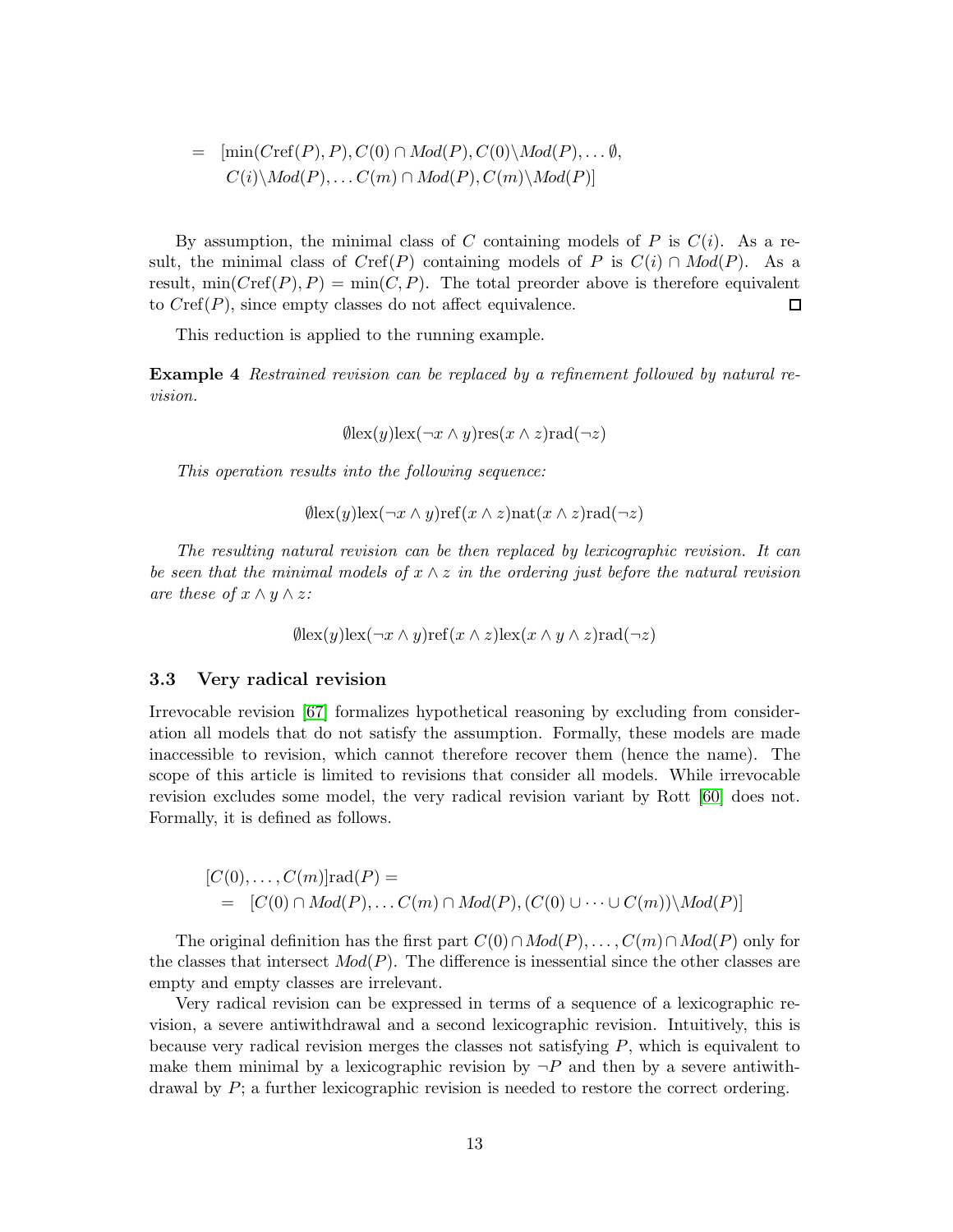**Theorem 3** For every total preorder C and formula P, it holds  $C \text{rad}(P) \equiv$  $C$ lex $(\neg P)$ sev $(P)$ lex $(P)$ .

*Proof.* By definition,  $C\text{lex}(\neg P)\text{sex}(P)\text{lex}(P)$  is the following total preorder:

$$
[C(0),...,C(m)]lex(\neg P)sex(P)lex(P) =
$$
\n
$$
= [C(0) \cap Mod(\neg P),...,C(m) \cap Mod(\neg P),
$$
\n
$$
C(0)\backslash Mod(\neg P),...,C(m)\backslash Mod(\neg P)]sex(P)lex(P)
$$
\n
$$
= [C(0)\backslash Mod(P),...,C(m)\backslash Mod(P),
$$
\n
$$
C(0) \cap Mod(P),...,C(m) \cap Mod(P)]sex(P)lex(P)
$$
\n
$$
= [C(0)\backslash Mod(P) \cup \cdots \cup C(m)\backslash Mod(P) \cup C(0) \cap Mod(P),
$$
\n
$$
C(1) \cap Mod(P),...,C(m) \cap Mod(P)]lex(P)
$$
\n
$$
= [(C(0) \cup \cdots \cup C(m))\backslash Mod(P) \cup C(0) \cap Mod(P),
$$
\n
$$
C(1) \cap Mod(P),...,C(m) \cap Mod(P)]lex(P)
$$
\n
$$
= [((C(0) \cup \cdots \cup C(m))\backslash Mod(P) \cup C(0) \cap Mod(P)) \cap Mod(P),
$$
\n
$$
C(1) \cap Mod(P) \cap Mod(P),...,C(m) \cap Mod(P) \cap Mod(P),
$$
\n
$$
((C(0) \cup \cdots \cup C(m))\backslash Mod(P) \cup C(0) \cap Mod(P))\backslash Mod(P),
$$
\n
$$
C(1) \cap Mod(P)\backslash Mod(P),...,C(m) \cap Mod(P)\backslash Mod(P),
$$
\n
$$
= [C(0) \cap Mod(P),
$$
\n
$$
C(1) \cap Mod(P),...,C(m) \cap Mod(P),
$$
\n
$$
C(0) \cup \cdots \cup C(m)\backslash Mod(P), \emptyset, ..., \emptyset]
$$

Apart from the empty classes, this total preorder is  $Crad(P)$ .

 $\Box$ 

The reduction is applied to the running example.

Example 5 The previous replacements turned the sequence of revisions of the running example into the following.

 $\emptyset$ lex $(y)$ lex $(\neg x \land y)$ ref $(x \land z)$ lex $(x \land y \land z)$ rad $(\neg z)$ 

The last revision of the sequence  $rad(\neg z)$  is replaced by  $lex(\neg z)sec(\neg z)[ex(\neg z)$ :

 $\theta$ lex $(y)$ lex $(\neg x \land y)$ ref $(x \land z)$ lex $(x \land y \land z)$ lex $(z)$ sev $(\neg z)$ lex $(\neg z)$ 

This sequence contains only lexicographic revisions, a refinement and a severe antiwithdrawal.

# 3.4 Severe revisions

The Levi identity [\[33\]](#page-45-8) allows constructing a revision operator from a contraction. This can be applied to severe withdrawal, leading to the definition of severe revision. However, the Levy identity only specifies the base of the revised ordering, the set of its minimal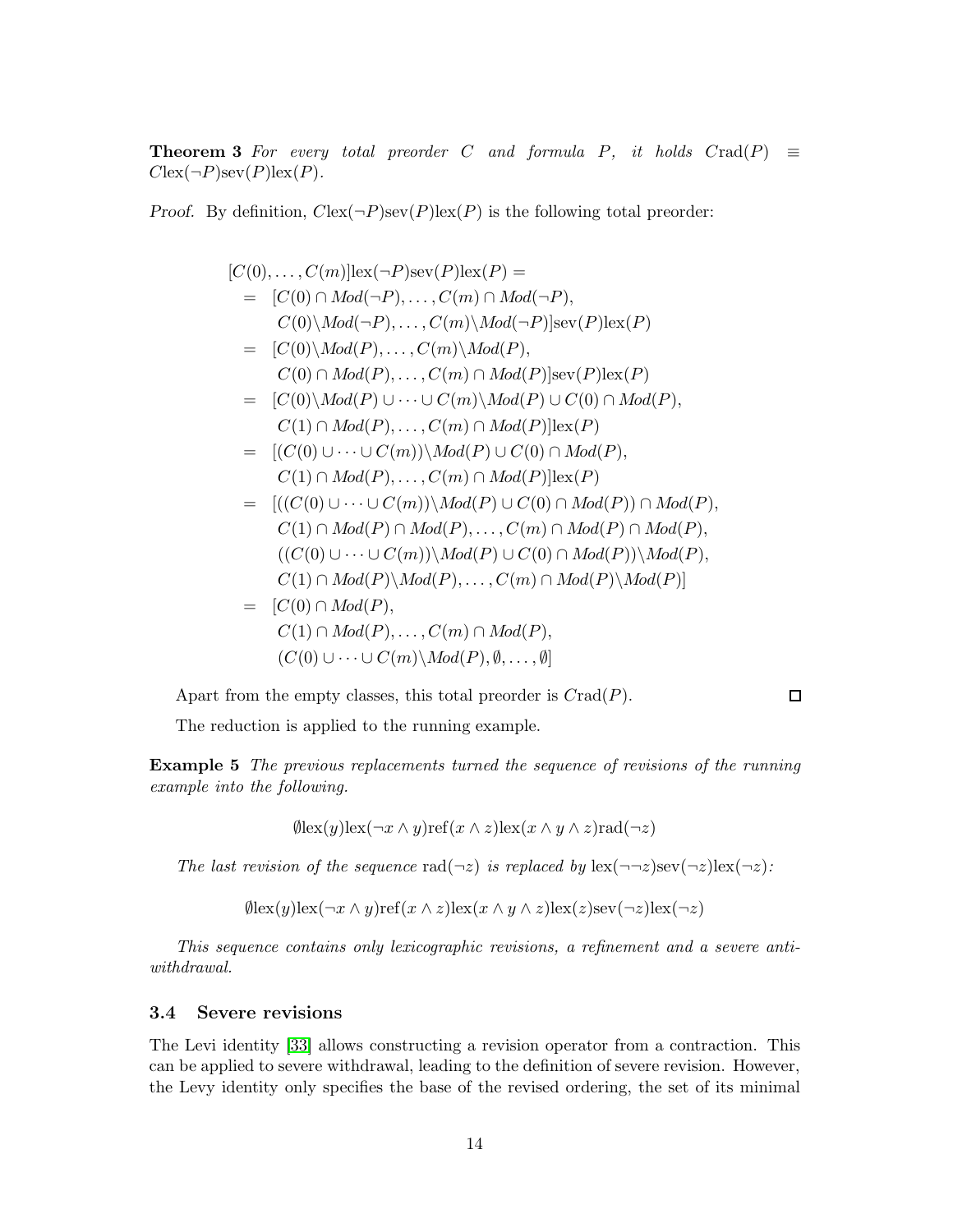models. The rest of the ordering can be obtained in at least three different ways, leading to different revision operators [\[60\]](#page-47-3).

The first definition is called just "severe revision". Since the symbol sev is already taken for severe antiwithdrawal, sevr is used for this revision.

**Definition 6** If min(C, P) =  $C(i) \cap Mod(P)$ , the severe revision sever revises the total preorder C by formula P as follows.

$$
[C(0),...,C(m)]\text{sevr}(P) =
$$
  
= 
$$
[C(i) \cap Mod(P), (C(0) \cup \cdots \cup C(i)) \setminus Mod(P), C(i+1),..., C(m)]
$$

This operator can be shown to be reducible to a severe antiwithdrawal followed by a natural revision, the latter being reducible to lexicographic revision as proved above.

**Theorem 4** For every total preorder C and formula P, it holds  $C\text{sevr}(P) \equiv$  $\text{sev}(P)\text{nat}(P)$ .

Proof. Let  $C = [C(0), \ldots, C(m)]$  and i be the minimal index such that  $C(i) \cap Mod(P) \neq$  $\emptyset$ . Revising C by sev(P) and then nat(P) produces:

$$
[C(0),...,C(m)]\text{sev}(P)\text{nat}(P) =
$$
  

$$
[C(0) \cup \cdots \cup C(i), C(i+1),... C(m)]\text{nat}(P)
$$

Since class zero of this ordering is  $C(0) \cup \cdots \cup C(i)$  and  $C(i)$  intersects  $Mod(P)$ , it follows that the minimal index of a class of this ordering interesting  $Mod(P)$  is zero. As a result, natural revision produces:

$$
[C(0) \cup \cdots \cup C(i), C(i+1), \dots C(m)] \text{nat}(P) =
$$
  
= 
$$
[(C(0) \cup \cdots \cup C(i)) \cap Mod(P), (C(0) \cup \cdots \cup C(i)) \setminus Mod(P),
$$
  

$$
C(i+1), \dots C(m)] \text{nat}(P)
$$
  
= 
$$
[C(i) \cap Mod(P), (C(0) \cup \cdots \cup C(i)) \setminus Mod(P), C(i+1), \dots C(m)] \text{nat}(P)
$$

The last step follows from  $C(i)$  being the minimal-index class of C intersecting  $Mod(P)$ , which implies  $C(j) \cap Mod(P) = \emptyset$  for every  $j < i$ . The last total preorder is  $C\text{sevr}(P)$ .  $\Box$ 

Moderate severe revision mixes a severe withdrawal with the changes lexicographic revision makes to a preorder. It will indeed be proved to be equivalent as a sequence of a severe antiwithdrawal and a lexicographic revision.

**Definition 7** If min(C, P) =  $C(i) \cap Mod(P)$ , the moderate severe revision msev revises the total preorder  $C$  by formula  $P$  as follows.

$$
[C(0),...,C(m)]msev(P) =
$$
  
= 
$$
[C(0) \cap Mod(P),...,C(m) \cap Mod(P),(C(0) \cup ... \cup C(i))\backslash Mod(P), C(i+1)\backslash Mod(P),...,C(m)\backslash Mod(P)]
$$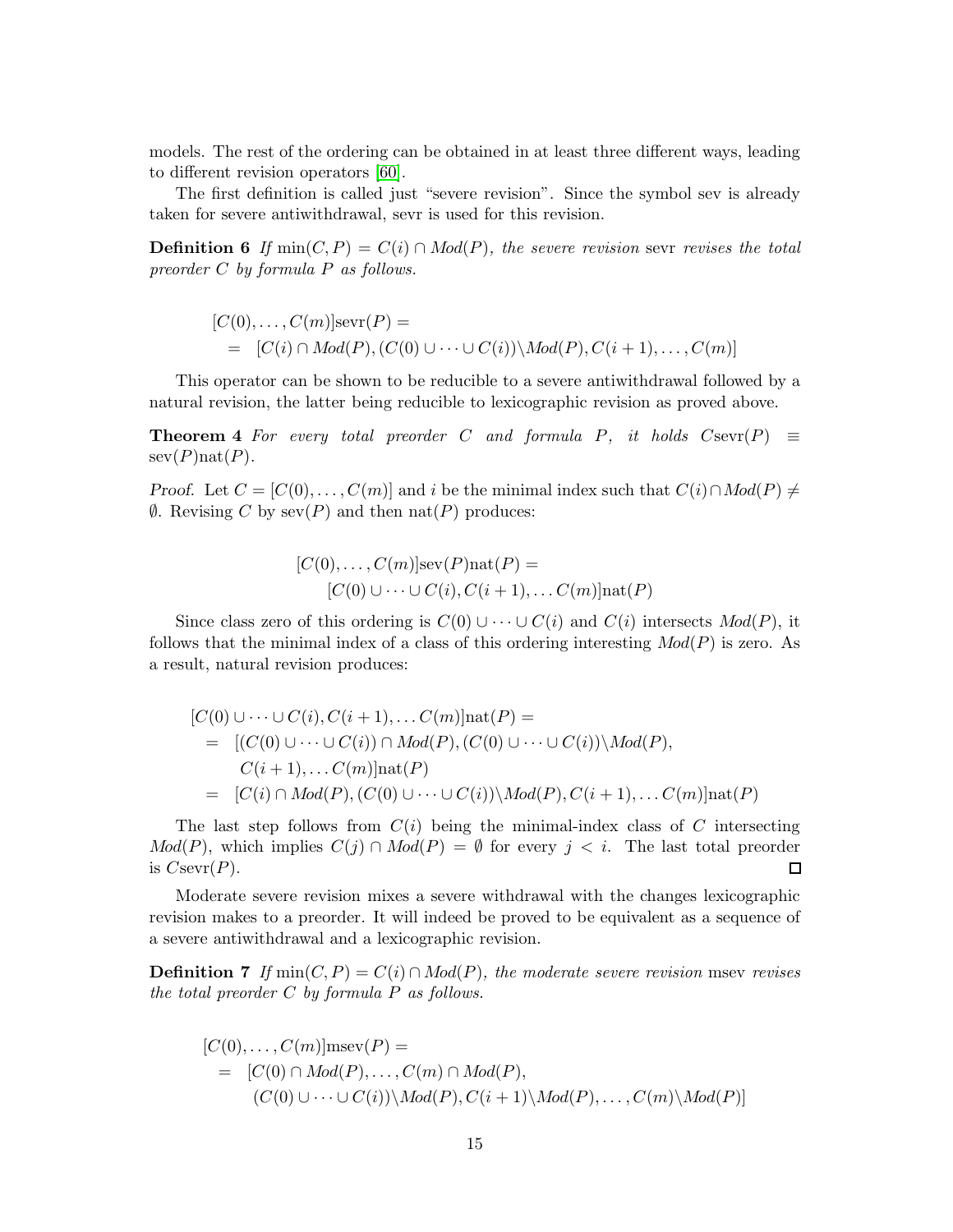Moderate severe revision can be proved to be equivalent to a severe antiwithdrawal followed by a lexicographic revision.

**Theorem 5** For every total preorder C and formula P, it holds  $C$ msev $(P) \equiv$  $\text{sev}(P)\text{lex}(P)$ .

Proof. Let  $C = [C(0), \ldots, C(m)]$  and i be the index such that  $min(C, P) = C(i) \cap$  $Mod(P)$ . Revising C by sev(P) and then  $lex(P)$  produces:

$$
[C(0),...,C(m)]\text{sev}(P)\text{lex}(P) =
$$
\n
$$
= [C(0) \cup \cdots \cup C(i), C(i+1),...C(m)]\text{lex}(P)
$$
\n
$$
= [(C(0) \cup \cdots \cup C(i)) \cap Mod(P), C(i+1) \cap Mod(P),...C(m) \cap Mod(P),
$$
\n
$$
(C(0) \cup \cdots \cup C(i)) \setminus Mod(P), C(i+1) \setminus Mod(P),...C(m) \setminus Mod(P)]
$$
\n
$$
= [C(i) \cap Mod(P), C(i+1) \cap Mod(P),...C(m) \cap Mod(P),
$$
\n
$$
(C(0) \cup \cdots \cup C(i)) \setminus Mod(P), C(i+1) \setminus Mod(P),...C(m) \setminus Mod(P)]
$$
\n
$$
= [C(0) \cap Mod(P),...C(i-1) \cap Mod(P),
$$
\n
$$
C(i) \cap Mod(P), C(i+1) \cap Mod(P),...C(m) \cap Mod(P),
$$
\n
$$
(C(0) \cup \cdots \cup C(i)) \setminus Mod(P), C(i+1) \setminus Mod(P),...C(m) \setminus Mod(P)]
$$

Equivalence  $(C(0) \cup \cdots \cup C(i)) \cap Mod(P) = C(i) \cap Mod(P)$  holds because  $C(i)$  is by assumption the lowest-index class intersecting  $Mod(P)$ . For the same reason,  $C(0) \cap$  $Mod(P), \ldots, C(i-1) \cap Mod(P)$  are all empty; therefore, their introduction leads to an equivalent preorder. The preorder obtained this way is  $C$ msev $(P)$ .  $\Box$ 

The last variant of severe revision is plain severe revision. Let  $min(C, P) = C(i) \cap$  $Mod(P)$  and j be the minimal index such that  $i < j$  and  $C(j) \neq \emptyset$  if any, otherwise  $j = i + 1$ . Plain severe revision is defined as follows.

**Definition 8** If min(C, P) =  $C(i) \cap Mod(P)$ , the plain severe revision psev revises the total preorder C by formula P as follows.

$$
[C(0),...,C(m)]psev(P) =
$$
  
= [C(i) ∩ Mod(P), C(0) ∪···∪ (C(i) \Mod(P)) ∪ C(j), C(j + 1),..., C(m)]

Plain severe revision can be reformulated in terms of severe antiwithdrawal and lexicographic revision.

**Theorem 6** For every total preorder C and formula P, it holds  $C$ psev $(P) \equiv$  $C$ sev $(\neg K')$ lex $(K)$  where  $K = Form(min(C, P))$  and  $K' = Form(min(C \text{sev}(P), \top)$ .

$$
[C(0),\ldots,C(i),C(i+1),\ldots,C(m)]\mathrm{sev}(P) = [C(0)\cup\cdots\cup C(i),C(i+1),\ldots,C(m)]
$$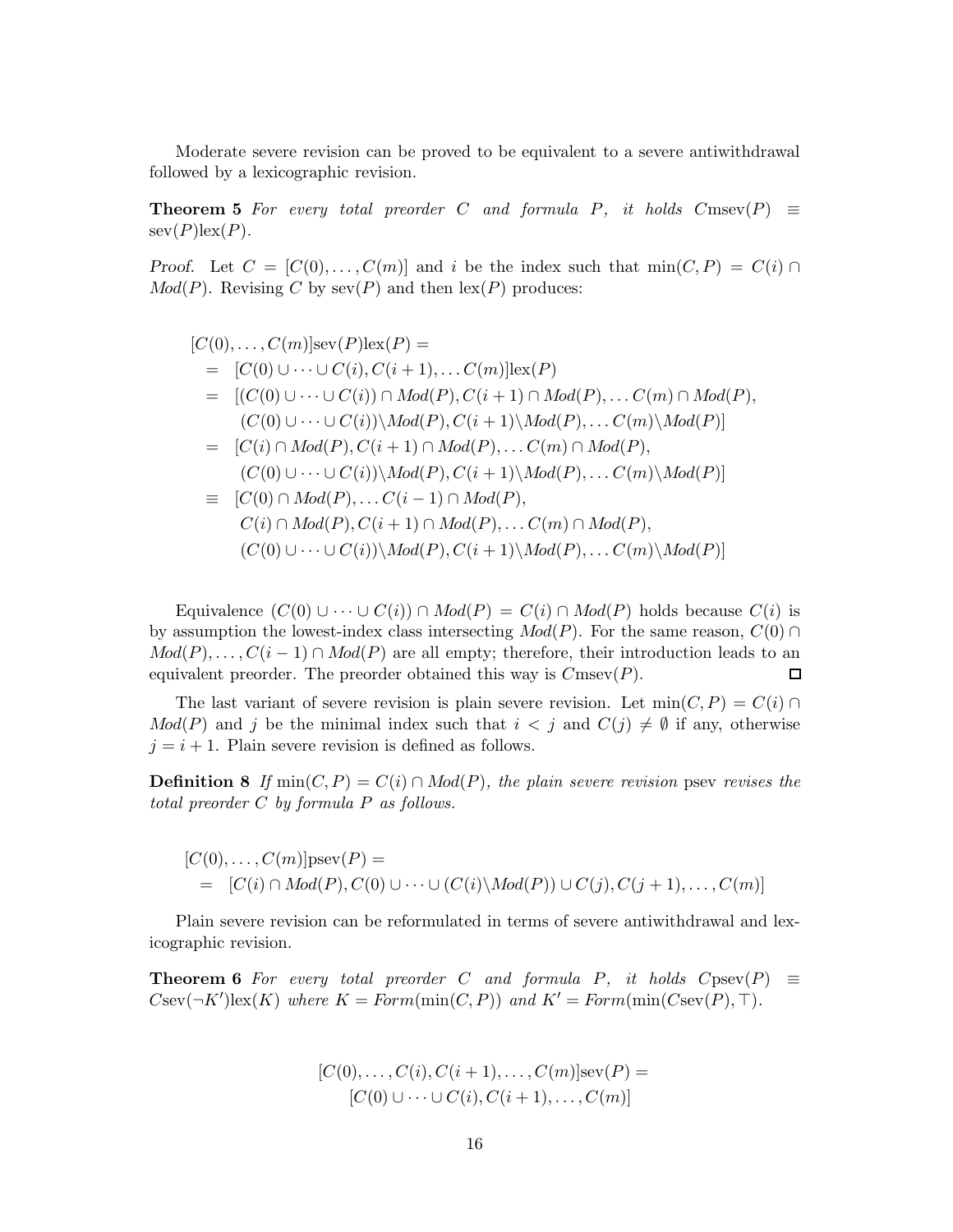*Proof.* Let i and j be the indexes as in the definition of plain severe revision. The models of K' are the first non-empty class of the ordering  $C\text{sev}(P)$ , where  $C = [C(0), \ldots, C(m)]$ :

$$
[C(0),...,C(i),C(i+1),...,C(m)]\text{sev}(P) = [C(0) \cup ... \cup C(i),C(i+1),...,C(m)]
$$

By definition i is such that  $C(i) \cap Mod(P) \neq \emptyset$ . As a result,  $C(0) \cup \cdots \cup C(i)$  is not empty and therefore defines the set of models of  $K'$ . The models of  $\neg K'$  are the other ones:

$$
Mod(\neg K') = C(i+1) \cup \dots \cup C(m)
$$

The ordering  $C\text{sev}(\neg K')\text{lex}(K)$  can now be determined. By construction, none of the classes  $C(0), \ldots, C(i)$  intersect  $Mod(\neg K')$ . The next class  $C(i + 1)$  may, but only if it is not empty. In particular, the lowest index class intersecting  $Mod(K')$  is  $C(j)$ .

$$
[C(0),...,C(m)]\text{sev}(\neg K')\text{lex}(K) =
$$
  
= 
$$
[C(0) \cup \cdots \cup C(i) \cup \cdots \cup C(j), C(j+1),...,C(m)]\text{lex}(K)
$$
  
= 
$$
[C(i) \cap Mod(P), C(0) \cup \cdots (C(i) \setminus Mod(P)) \cup \cdots \cup C(j), C(j+1),...,C(m)]
$$
  
= 
$$
[C(i) \cap Mod(P), C(0) \cup \cdots (C(i) \setminus Mod(P)) \cup C(j), C(j+1),...,C(m)]
$$

The last simplification can be done because all classes between  $C(i)$  and  $C(j)$  are by definition empty. What results coincides with the definition of  $C$ psev $(P)$ .  $\Box$ 

<span id="page-16-0"></span>The following theorem shows that plain severe revision is not able to increase the number of levels over two. It also links it with full meet revision, to be defined in the next section.

**Theorem 7** If C has at most two non-empty classes, then  $C$ psev $(P) \equiv [C(i) \cap$  $Mod(P), Mod(\top) \backslash (C(i) \cup Mod(P))]$  holds for every formula P, where  $min(C, P)$  =  $C(i) \cap Mod(P)$ .

Proof. Since C has at most two non-empty classes, and removing empty classes produces an equivalent preorder, it can be assumed  $C = [C(0), C(1)]$  where  $C(0) \neq \emptyset$  while  $C(1)$ may be empty. The definition of the plain severe revision depends on the minimal class i intersecting  $Mod(P)$  and the minimal non-empty class of index greater than i. Since C has only two classes,  $i$  can only be 0 or 1. In the first case,  $j$  can only be 1, regardless of whether  $C(1)$  is empty or not. As a result:

$$
[C(0), C(1)]\text{psev}(P) =
$$
  
= [C(0) \cap Mod(P), (C(0)\Mod(P)) \cup C(1)]  
= [C(0) \cap Mod(P), Mod(T)\widehat{C(0)} \cap Mod(P))]  
= [C(0) \cap Mod(P), Mod(T)\widehat{C(i)} \cap Mod(P))]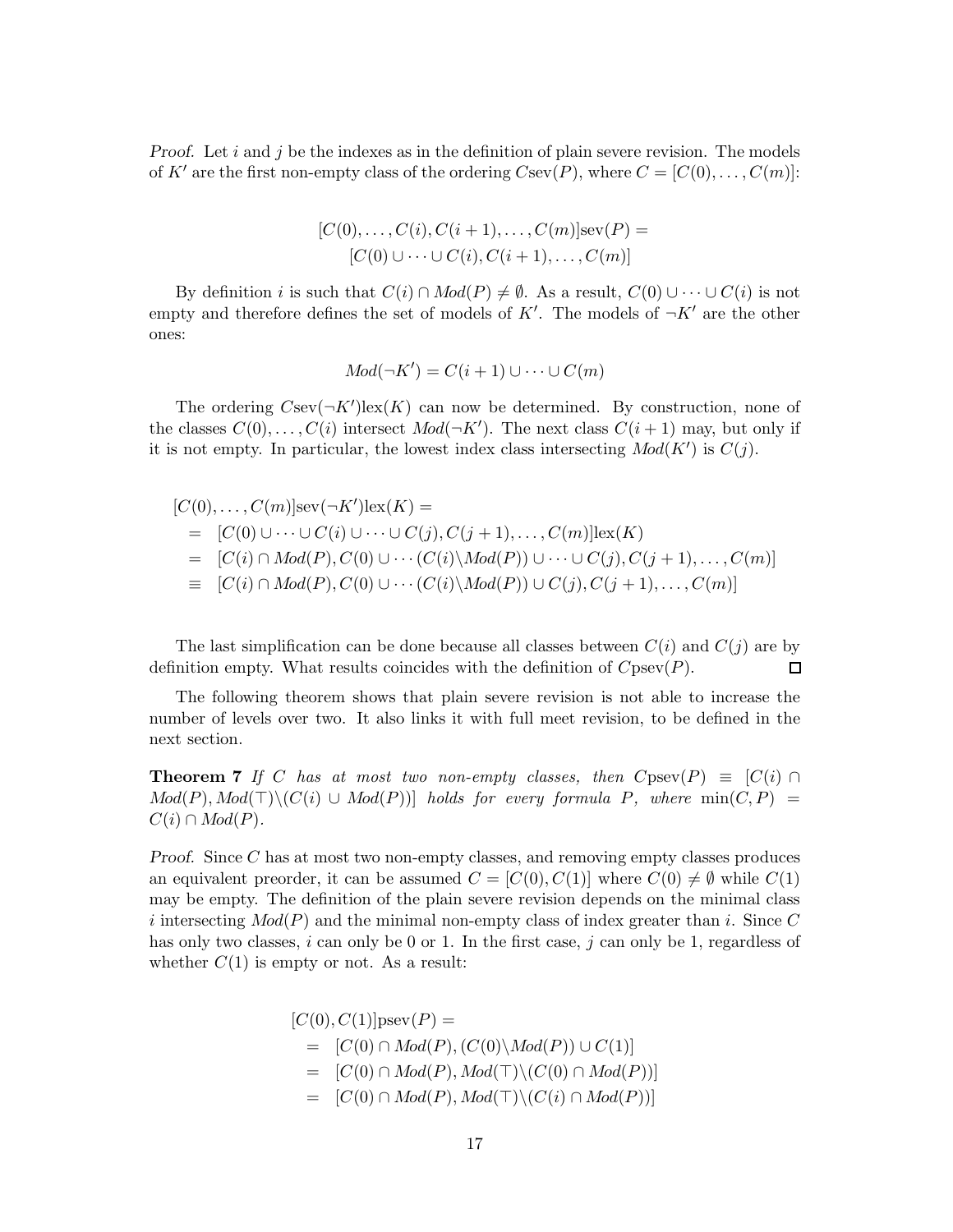If  $C(0) \cap Mod(P) = \emptyset$ , then  $i = 1$  and  $j = i + 1 = 2$  since no class of index greater than  $i$  exists, therefore none is different from the empty set. As a result:

$$
[C(0), C(1)]\text{psev}(P) =
$$
  
= [C(1) \cap Mod(P), C(0) \cup (C(1)\Mod(P)) \cup C(2)]  
= [C(1) \cap Mod(P), Mod(T)\Gtr (C(1) \cap Mod(P))]  
= [C(1) \cap Mod(P), Mod(T)\Gtr (C(i) \cap Mod(P))]

Since C has only two classes,  $C(2)$  is empty and can be removed. Since  $C(0) \cap$  $Mod(P) = \emptyset$ , the set  $C(0) \cup (C(1) \setminus Mod(P))$  is equal to  $(C(0) \cup C(1)) \setminus Mod(P)$ , in turn equal to  $Mod(T)\setminus (C(1) \cap Mod(P)).$  $\Box$ 

### 3.5 Full meet revision

Full meet revision was initially defined in the one-step revision case [\[1,](#page-43-0) [28\]](#page-45-2). In particular, it was the result of disjoining all possible ways of minimally revising a propositional theory, formalizing both the assumption of minimal change and that of a complete lack of knowledge about the plausibility of the various choices. The initial plausibility ordering is not used other than for its set of minimal models. The resulting ordering only distinguish models in two classes: the base and the others.

**Definition 9** The full meet revision full revises an ordering C by a formula P as follows, where  $min(C, P) = C(i) \cap Mod(P)$ .

> $[C(0), \ldots, C(m)]$ full $(P)$  =  $= [C(i) \cap Mod(P), Mod(\top) \backslash (C(i) \cap Mod(P))]$

Due to its simplicity, full meet revision can be expressed in a number of ways in terms of the other operators. For example, it is equivalent to a sequence made of a lexicographic revision followed by a severe antiwithdrawal and another lexicographic revision.

**Theorem 8** For every total preorder C and formula P, it holds  $C[\text{full}(P)] \equiv$  $C\text{lex}(\neg K)\text{sev}(K)\text{lex}(K)$ , where  $K = Form(\min(C, P))$ .

Proof. Let  $C = [C(0), \ldots, C(m)]$  and i be the lowest index such that  $C(i) \cap Mod(P) \neq \emptyset$ . By definition,  $Mod(K) = C(i) \cap Mod(P)$ . Since  $Mod(K) \subseteq C(i)$ , it holds  $Mod(K) \cap$  $C(j) = \emptyset$  for every  $j \neq i$ .

$$
[C(0),..., C(m)]\text{lex}(\neg K)\text{sev}(K)\text{lex}(K) =
$$
  
= [C(0) \cap Mod(\neg K),..., C(m) \cap Mod(\neg K),  

$$
C(0)\backslash Mod(\neg K),..., C(m)\backslash Mod(\neg K)]\text{sev}(K)\text{lex}(K)
$$
  
= [C(0)\backslash Mod(K),..., C(m)\backslash Mod(K),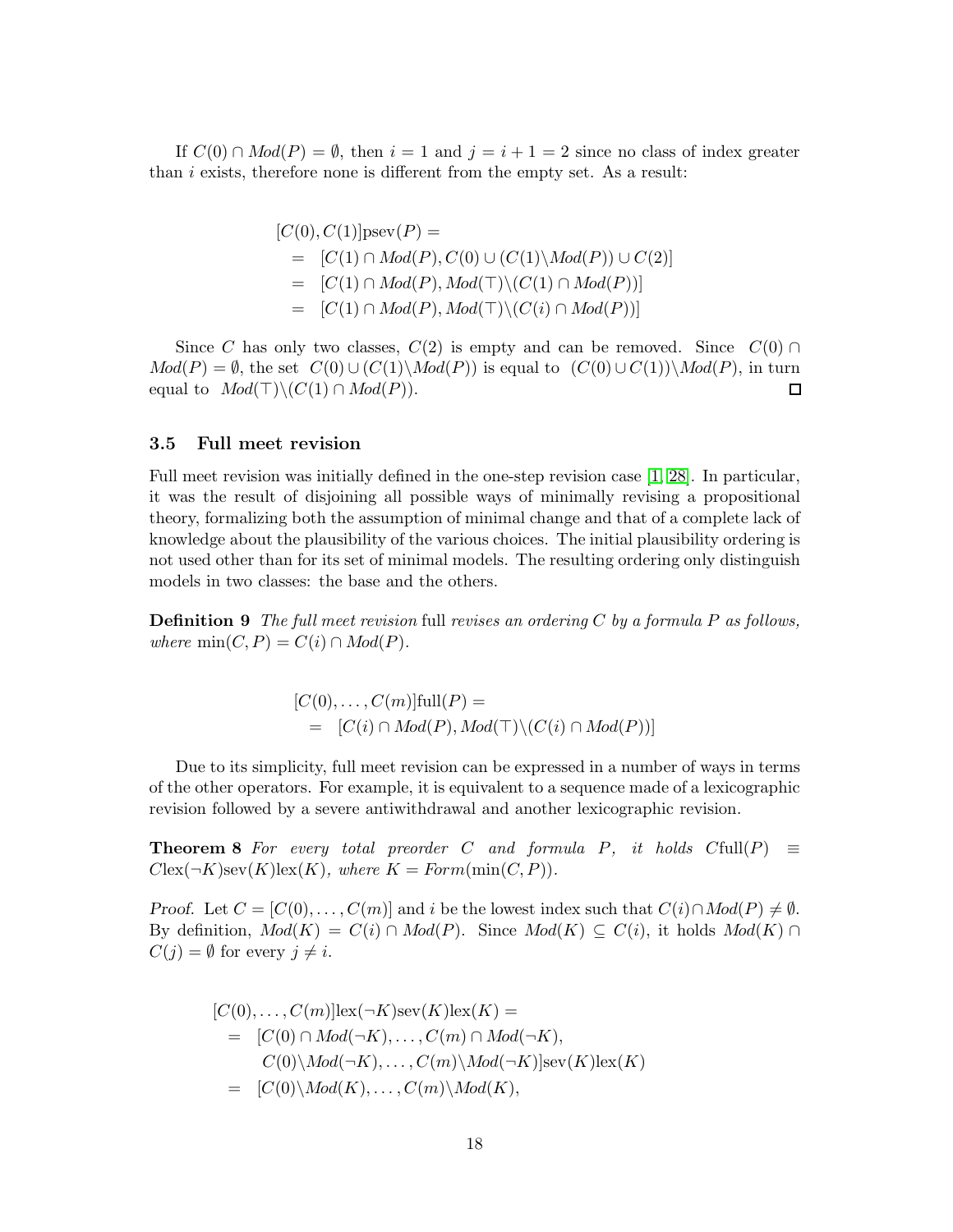$$
C(0) \cap Mod(K), \dots, C(m) \cap Mod(K)]\text{sev}(K)\text{lex}(K)
$$
  
= [C(0)\\Mod(K), \dots, C(m)\Mod(K), Mod(K)]\text{sev}(K)\text{lex}(K)  
since Mod(K) \cap C(j) = \emptyset if j \neq i and Mod(K) \cap C(i) = Mod(K)  
= [Mod(T), \emptyset]\text{lex}(K)  
= [Mod(K), Mod(\neg K)]

 $\Box$ 

Since  $Mod(K) = C(i) \cap Mod(P)$ , the final total preorder is  $Cfull(P)$ .

An alternative reduction is  $Cfull(P) = Clex(\neg Form({I}))$ sev $(Form({I}))$ lex $(K)$ , where  $I$  is an arbitrary propositional interpretation. Indeed, the proof relies on  $C$ lex(¬F)sev(F) = [Mod(⊤)], which holds for every formula F such that  $Mod(F)$  is contained in a single class of C. This is the case for  $\min(C, P)$ , but also for every formula having only one model.

Yet another reduction is  $C[\text{full}(P)] = \emptyset[\text{lex}(K)]$  dove  $K = Form(\text{min}(C, P))$ . This is however not used because, contrarily to the other reductions it affects the previous sequence of revisions. For example,  $Cnat(N)\text{full}(P)$  is turned into  $\emptyset$ lex $(K)$ , therefore making the initial natural revision disappear.

The previous revisions are instead preserved by the reduction  $C[\text{full}(P)] \equiv C[\text{rad}(K)]$ where  $K = Form(\min(C, P))$ , which however requires the calculation of the minimal models of  $P$  in the total preorder  $C$  before being applied. The very radical revision can be then expressed in terms of two lexicographic revisions and a severe antiwithdrawal.

Starting from an empty ordering, full meet revision and plain severe revision behave in exactly the same way. Formally, for every sequence of formulae  $P_1, \ldots, P_n$  it holds:

$$
\emptyset \text{full}(P_1) \dots \text{full}(P_n) \equiv \emptyset \text{psev}(P_1) \dots \text{psev}(P_n)
$$

This means that a sequence of mixed plain severe and full meet revisions can be turned into one containing only one type of revisions. This fact is a consequence of how they change an ordering comprising one or two classes: they both produce an ordering containing the class  $min(C, P)$  and the class containing all other models. For full meet revision, this is the definition and holds in all cases. For plain severe revision this is proved in Theorem [7.](#page-16-0)

# <span id="page-18-0"></span>4 The algorithm

The previous section shows that every considered belief change operator can be reduced to a sequence of lexicographic revisions, refinements and severe antiwithdrawals. As a result, every sequence of operators can be turned into one made of these three only. This section presents an algorithm for computing the base of the ordering at every time step of such a sequence.

This is done by first proving that refinements and severe antiwithdrawals can be removed by suitably modifying the sequence. This is done differently than the reductions in the previous section, which only modify the sequence locally: nothing is changed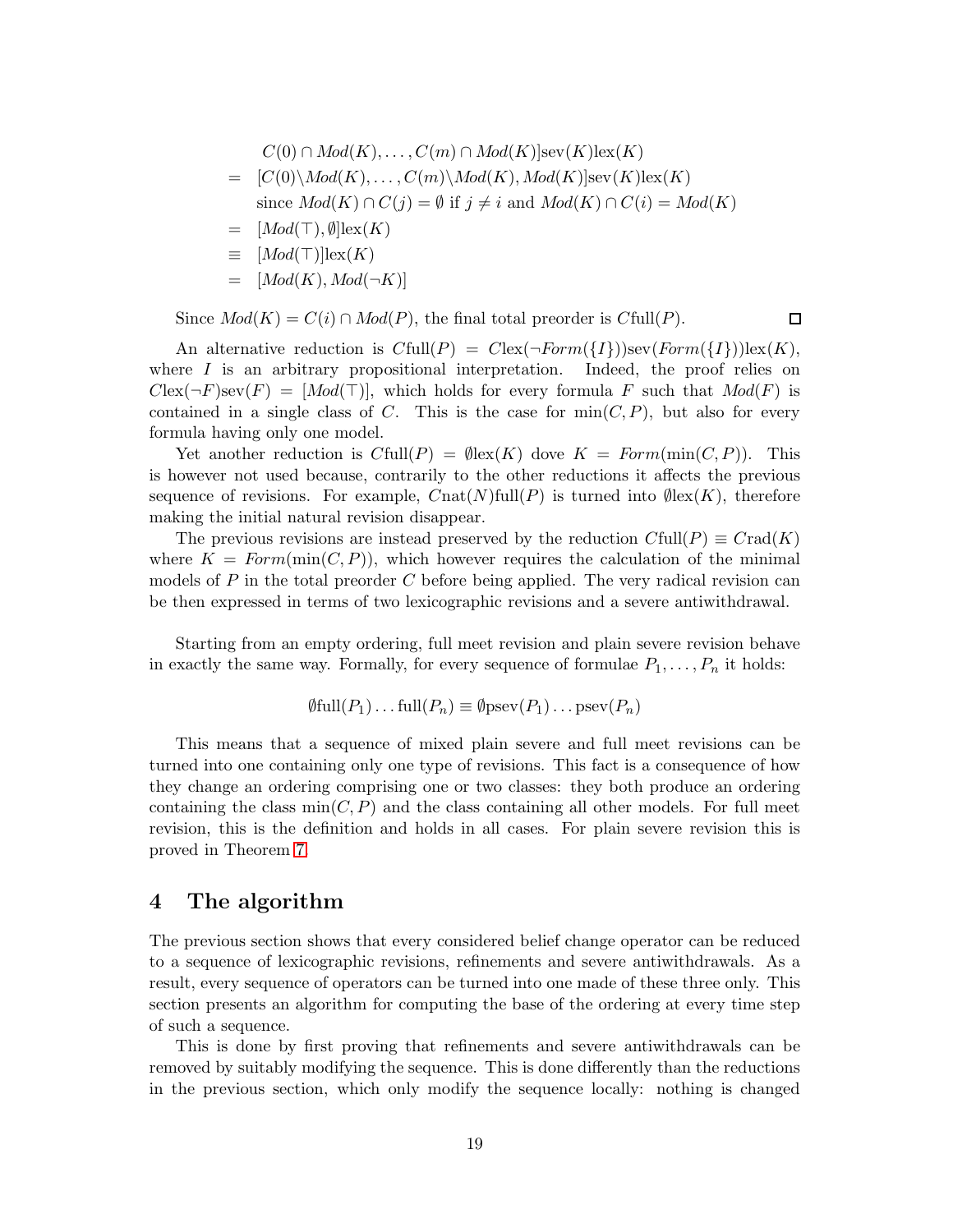before or after the operator that is replaced. Removing refinements instead requires introducing lexicographic revisions in other points of the sequence, and removing severe antiwithdrawals requires changing the previous lexicographic revisions.

The algorithm that computes the bases of a sequence of lexicographic revisions is then modified to work on the original sequence. The detour to the sequence of lexicographic revisions is necessary to prove that the final algorithm works. In particular, it is shown to do the same as the original algorithm on the simplified sequence.

All sequences are assumed to start with the empty ordering  $\emptyset$ . Every other ordering  $C = [C(0), \ldots, C(m)]$  is the result of a sequence of lexicographic revision applied to the empty ordering:  $\mathcal{O}_\mathbb{R}(Form(C(m))) \dots \text{lex}(Form(C(0))).$ 

# 4.1 Simplification

A sequence of lexicographic revisions ending in either a refinement or a severe antiwithdrawal can be turned into a sequence of lexicographic revisions that has exactly the same final ordering when applied to the same original ordering. As a result, a sequence containing every of these three operators can be scanned from the beginning until the first operator that is not a lexicographic revising is found. The initial part of the sequence is then turned into a sequence containing only lexicographic revisions, and the process restarted.

Removal of the refinements is done thanks to the following theorems, which proves that a refinement can be moved at the beginning of a sequence of lexicographic revisions, and then turned into a lexicographic revision itself.

**Theorem 9** For every ordering C and two formulae R and L, it holds  $C$ lex(L)ref(R) =  $Cref(R)$ lex $(L)$ .

*Proof.* According to the definitions of lex and ref, the ordering  $C$ lex(L)ref(R) is:

$$
[C(0),...,C(m)]lex(L)ref(R) =\n= [C(0) \cap Mod(L),...,C(m) \cap Mod(L), C(0) \setminus Mod(L),...,C(m) \setminus Mod(L)]ref(R)\n= [C(0) \cap Mod(L) \cap Mod(R), C(0) \cap Mod(L) \setminus Mod(R)\n... C(m) \cap Mod(L) \cap Mod(R), C(m) \cap Mod(L) \setminus Mod(R),\nC(0) \setminus Mod(L) \cap Mod(R), C(0) \setminus Mod(L) \setminus Mod(R)\n... C(m) \setminus Mod(L) \cap Mod(R)C(m) \setminus Mod(L) \setminus Mod(R)]
$$

The ordering resulting from the opposite application  $Cref(R)$ lex $(L)$  is:

$$
[C(0),..., C(m)]ref(R)lex(L) =
$$
  
\n
$$
= [C(0) \cap Mod(R), C(0) \setminus Mod(R) ... C(m) \cap Mod(R), C(m) \setminus Mod(R)]lex(L)
$$
  
\n
$$
= [C(0) \cap Mod(R) \cap Mod(L), C(0) \setminus Mod(R) \cap Mod(L)
$$
  
\n
$$
... C(m) \cap Mod(R) \setminus Mod(L), C(0) \setminus Mod(R) \setminus Mod(L)
$$
  
\n
$$
... C(m) \cap Mod(R) \setminus Mod(L), C(m) \setminus Mod(R) \setminus Mod(L)
$$
  
\n
$$
... C(m) \cap Mod(R) \setminus Mod(L), C(m) \setminus Mod(R) \setminus Mod(L)
$$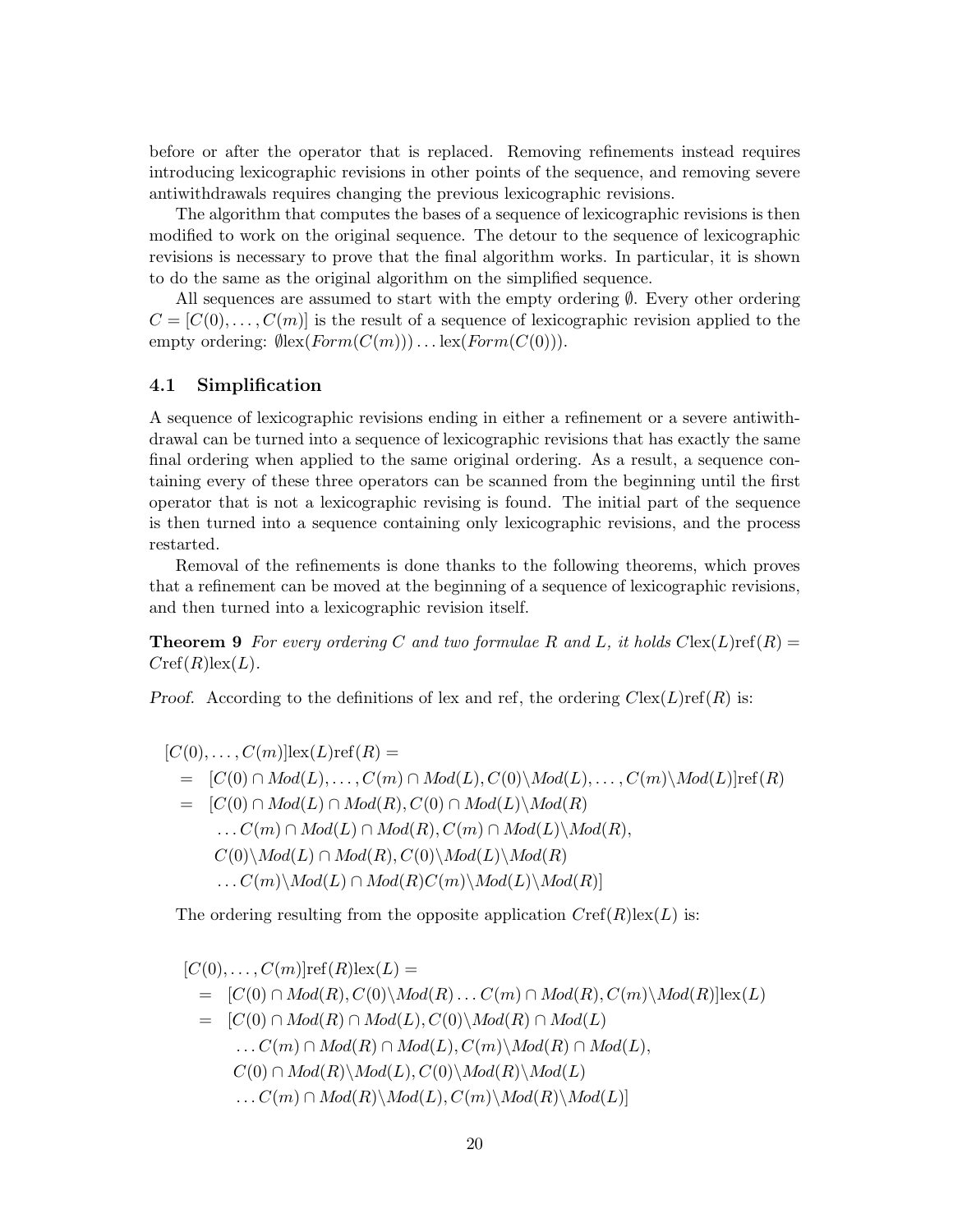Since  $\cap$  and  $\setminus$  commute, these two sequences are the same.

This proves that  $\emptyset$ lex $(L_1) \dots$ lex $(L_{n-1})$ lex $(L_n)$ ref $(R)$  is equal to  $\emptyset$ lex $(L_1) \dots$ lex $(L_{n-1})$ ref $(R)$ lex $(L_n)$ . Iteratively applying commutativity produces  $\varnothing$ ref(R)lex(L<sub>1</sub>)...lex(L<sub>n</sub>). Since  $\varnothing = [Mod(T)]$ , by definition  $\varnothing$ ref(R) =  $[Mod(R), Mod(\neg R)]$ , and this is also the total preorder  $\emptyset$ lex $(R)$ . As a result, the whole sequence is equivalent to  $\mathcal{O}(\text{lex}(R)\text{lex}(L_1)\dots\text{lex}(L_n)).$ 

<span id="page-20-0"></span>**Corollary 1** For every formulae  $L_1, \ldots, L_n$  and R, it holds:

$$
\emptyset \text{lex}(L_1) \dots \text{lex}(L_{n-1}) \text{lex}(L_n) \text{ref}(R) \equiv \emptyset \text{lex}(R) \text{lex}(L_1) \dots \text{lex}(L_{n-1}) \text{lex}(L_n)
$$

If a sequence contains lex and ref, every  $ref(R)$  in order can be moved to the beginning of the sequence and then replaced by  $\text{lex}(L)$ . What results is a sequence containing only lexicographic revisions.

**Example 6** The sequence in the running example was changed to comprise lexicographic revisions, refinements and severe antiwithdrawals only:

$$
\emptyset \text{lex}(y) \text{lex}(\neg x \land y) \text{ref}(x \land z) \text{lex}(x \land y \land z) \text{lex}(z) \text{sex}(\neg z) \text{lex}(\neg z)
$$

The corollary above shows that ref( $x \wedge z$ ) can be moved to the beginning of the sequence and there turned into a lexicographic revision:

$$
\emptyset \text{lex}(x \wedge z) \text{lex}(y) \text{lex}(\neg x \wedge y) \text{lex}(x \wedge y \wedge z) \text{lex}(z) \text{sex}(\neg z) \text{lex}(\neg z)
$$

This transformation can be used to prove the folklore theorem linking lexicographic revision with maxsets:

$$
\begin{array}{rcl}\n\text{maxset}(F) & \equiv & F \\
\text{maxset}(F_1, F_2) & \equiv & \begin{cases} F_1 \wedge F_2 & \text{if consistent} \\ F_1 & \text{otherwise} \end{cases} \\
\text{maxset}(F_1, \dots, F_n) & \equiv & \text{maxset}(\text{maxset}(F_1, \dots, F_{n-1}), F_n)\n\end{array}
$$

The theorem establishes that maxset can be used to determine the minimal models of a formula in the ordering resulting from a sequence of lexicographic revisions. The proof is included here for the sake of completeness.

**Theorem 10** For every formula P and sequence of formulae  $L_1, \ldots, L_n$ , it holds:

$$
\min(\emptyset \text{lex}(L_1)\dots \text{lex}(L_n), P) = \text{Mod}(\text{maxset}(P, L_n, \dots, L_1))
$$

Proof. Proved by induction on the length of the sequence. With  $n = 0$ , maxset $(P) = P$ and  $\min(\emptyset, P) = Mod(P)$ . The claim therefore holds.

If the claim holds for  $n-1$  formulae, then  $\min(\emptyset \le (L_2) \dots \le (L_n), P) =$  $Mod(maxset(P, L_n, \ldots, L_2))$ . The same has to be proved with a formula  $L_1$  more.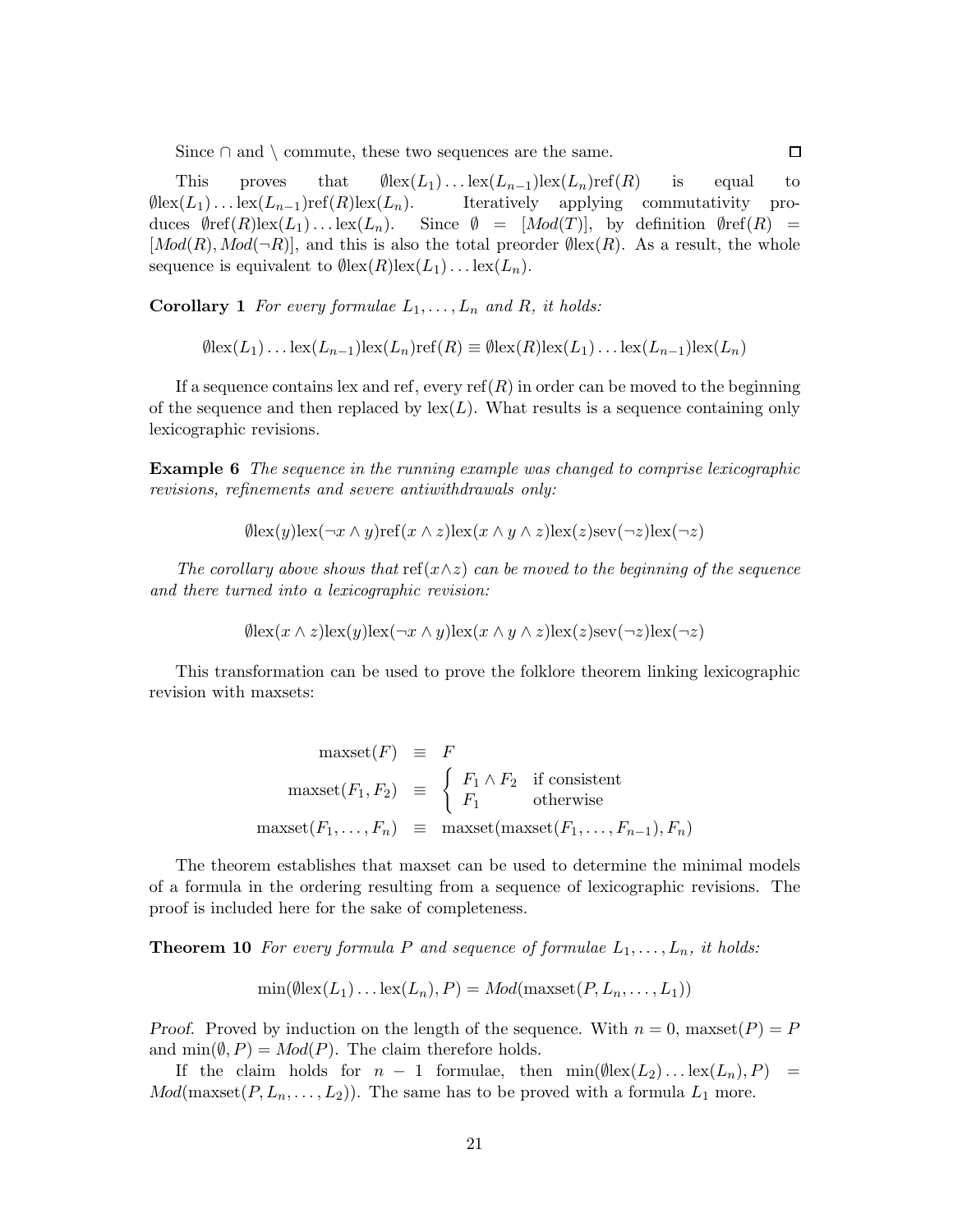Let  $C = [C(0), \ldots, C(m)] = \emptyset \text{lex}(L_2) \ldots \text{lex}(L_n)$ . By the above theorem,  $\emptyset$ lex $(L_1)$ lex $(L_2)$ ... lex $(L_n) = \emptyset$ lex $(L_2)$ ... lex $(L_n)$ ref $(L_1) = Cref(L_1)$ .

Let i be the index such that  $\min(C, P) = C(i) \cap Mod(P)$ . This implies that  $C(0), \ldots, C(i-1)$  do not intersect  $Mod(P)$ . By definition,  $Cref(L_1)$  is:

$$
[C(0),...,C(m)]\text{ref}(L_1) =
$$
  
= 
$$
[C(0) \cap Mod(L_1), C(0) \setminus Mod(L_1),..., C(i-1) \cap Mod(L_1), C(i-1) \setminus Mod(L_1),
$$
  

$$
C(i) \cap Mod(L_1), C(i) \setminus Mod(L_1),... C(m) \cap Mod(L_1), C(m) \setminus Mod(L_1)]
$$

Since  $C(0), \ldots, C(i-1)$  do not intersect  $Mod(P)$ , the minimal class of  $Cref(P)$  doing that is  $C(i) \cap Mod(L_1)$  if not empty and  $C(i) \backslash Mod(L_1)$  otherwise. In the second case,  $C(i)\backslash Mod(L_1) = C(i)$  since  $C(i) \cap Mod(L_1) = \emptyset$ . Therefore, min( $Cref(L_1), P$ ) is  $C(i) \cap Mod(L_1)$  $Mod(L_1) \cap Mod(P)$  if not empty and  $C(i) \cap Mod(P)$  otherwise.

By the inductive assumption,  $min(C, P) = Mod(maxset(P, L_n, \ldots, L_2)),$  and by definition of i it holds  $C(i) \cap Mod(P) = \min(C, P)$ . Therefore,  $\min(Cref(L_1), P)$  is  $Mod(maxset(P, L_n, \ldots, L_2)) \cap Mod(L_1)$  if not empty, and  $Mod(maxset(P, L_n, \ldots, L_2)$  otherwise. In terms of formulae, min $(Cref(P), P)$  is the set of models of maxset $(P, L_n, \ldots, L_2) \wedge L_2$  if this formula is consistent and of maxset $(P, L_n, \ldots, L_2)$  otherwise. By the recursive definition of maxset,  $min(Cref(L_1), P) = Mod(maxset(P, L_n, \ldots, L_2, L_1)).$  $\Box$ 

In a sequence of lexicographic revisions, refinements and severe antiwithdrawals, if the first operator of the sequence that is not a lexicographic revision is a refinement it can be turned into a lexicographic revision and moved to the beginning of the sequence. If it is a severe antiwithdrawal, a more complex change needs to be applied to the sequence.

As the previous refinements can be turned into lexicographic revisions, the previous belief change operators can be all assumed to be lexicographic revisions. In other words, the considered sequence has all lexicographic revisions but the last operator, which is a severe antiwithdrawal. Such a sequence can be modified as follows, where  $B = \text{under}(S; L_1, \ldots, L_1)$  is a formula defined below.

$$
\emptyset \text{lex}(L_1) \dots \text{lex}(L_n) \text{sev}(S) = \emptyset \text{lex}(L_1 \vee B) \dots \text{lex}(L_n \vee B) \text{lex}(B)
$$

Intuitively, B is constructed so that it collects all models that are in the same class of the minimal ones of S or in lower classes. Disjoining every revising formula with  $B$ ensures that these models remain in class zero over each revision. The claim therefore requires two proofs: first, that  $B$  actually comprises these models; second, that modifying the lexicographic sequence this way does not change the resulting total preorder.

**Definition 10** The underformula of a sequence of formulae is:

under
$$
(S; \epsilon) = \top
$$
  
\nunder $(S; L_n, L_{n-1}, \ldots, L_1) =$   
\n
$$
= \begin{cases} L_n \wedge \text{under}(S \wedge L_n; L_{n-1}, \ldots, L_1) & \text{if } S \wedge L_n \text{ is consistent} \\ L_n \vee \text{under}(S; L_{n-1}, \ldots, L_1) & \text{otherwise} \end{cases}
$$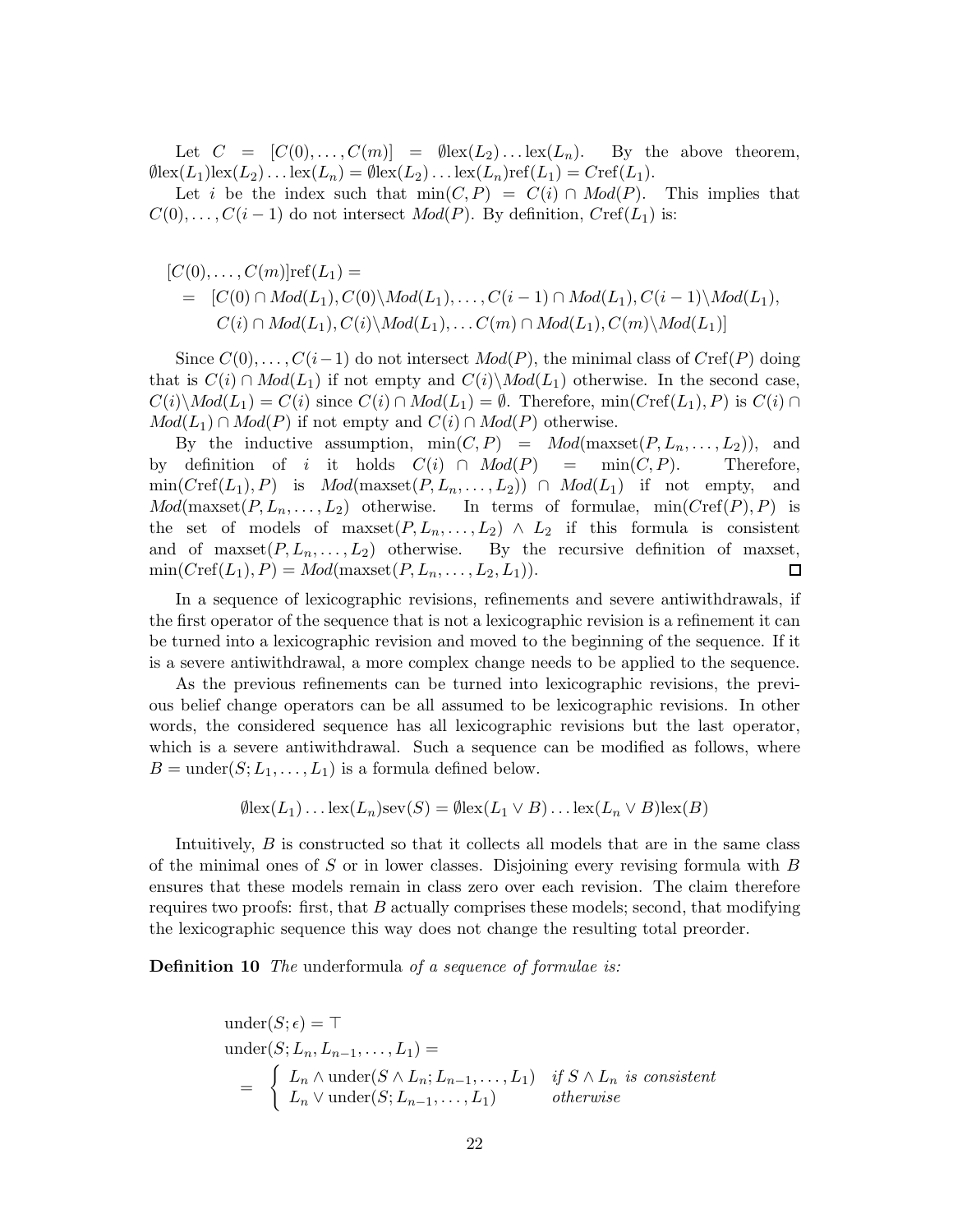Informally, this construction includes as alternatives the formulae that are excluded from maxset  $(P, L_n, \ldots, L_1)$  because they are inconsistent with the partially built maxset M. Starting from  $M = S$ , the procedure of maxset construction adds  $L_i$  to M if  $M \wedge L_i$ is consistent. Otherwise,  $L_i$  is skipped. This procedure results in the minimal models of S. If  $M \wedge L_i$  is inconsistent only because of S, its models are in lower classes than all models of S in the final total preorder. Disjoining M with  $L_i$  gathers all such models. This is obtained in the last case of the definition:  $L_i$  is disjoined with the underformula but not added to M. This intuition is formalized by the following theorem.

**Lemma 1** If  $C = [C(0), \ldots, C(m)] = \emptyset \text{lex}(L_1) \ldots \text{lex}(L_n)$  and i is the minimal index such that  $C(i) \cap Mod(S) \neq \emptyset$ , then:

$$
C(0) \cup \cdots \cup C(i) = Mod(\operatorname{under}(S; L_n, \ldots, L_1))
$$

Proof. The class of a model I is lower or equal than all classes of  $Mod(S)$  if and only if  $I \in \text{min}(C, S \vee \text{Form}(I)).$  As a result,  $C(0) \cup \cdots \cup C(i)$  is defined by  $\{I \mid I \models$ maxset( $S \vee Form(I), L_n, \ldots, L_1$ ). This set can be inductively proved to be equal to  $Mod(under(S; L_n, \ldots, L_1))$ . By induction on n, the following is proved:

 $I \models \text{maxset}(S \vee \text{Form}(I), L_n, \ldots, L_1)$  iff  $I \models \text{under}(S; L_n, \ldots, L_1)$ 

With  $m = 0$ , by definition under $(S; \epsilon) = \top$ , which contains all models; maxset(S  $\vee$  $Form(I)) = S \vee Form(I)$ , which always contains I. The base case is therefore proved.

The induction step assumes:

 $I \models \text{maxset}(S \vee \text{Form}(I), L_{n-1}, \ldots, L_1) \text{ iff } I \models \text{under}(S; L_{n-1}, \ldots, L_1)$ 

The claim is the same with  $L_n$  added. The underformula of the claim is by definition:

under
$$
(S; L_n, L_{n-1},..., L_1)
$$
 =  
\n
$$
\begin{cases}\nL_n \wedge \text{under}(S \wedge L_n; L_{n-1},..., L_1) & \text{if } S \wedge L_1 \text{ is consistent} \\
L_n \vee \text{under}(S; L_{n-1},..., L_1) & \text{otherwise}\n\end{cases}
$$

The maxset is instead:

 $maxset(S \vee Form(I), L_n, L_{n-1}, \ldots, L_1) =$  $\int$  maxset $((S \vee Form(I)) \wedge L_n, L_{n-1}, \ldots, L_1)$  if  $(S \vee Form(I)) \wedge L_n$  is consistent  $maxset(S \vee Form(I), L_{n-1}, \ldots, L_1)$  otherwise

The claim is proved if  $I \models \text{maxset}(S \vee \text{Form}(I), L_n, L_{n-1}, \ldots, L_1)$  is shown to be the same as  $I \models \text{under}(S; L_n, L_{n-1}, \ldots, L_1)$ . This is done by reformulating the first condition. Since  $(S \vee Form(I)) \wedge L_n$  is consistent if and only if  $S \wedge L_n$  is consistent or  $I \models L_n$ , the first case in the definition of maxset can be divided into three: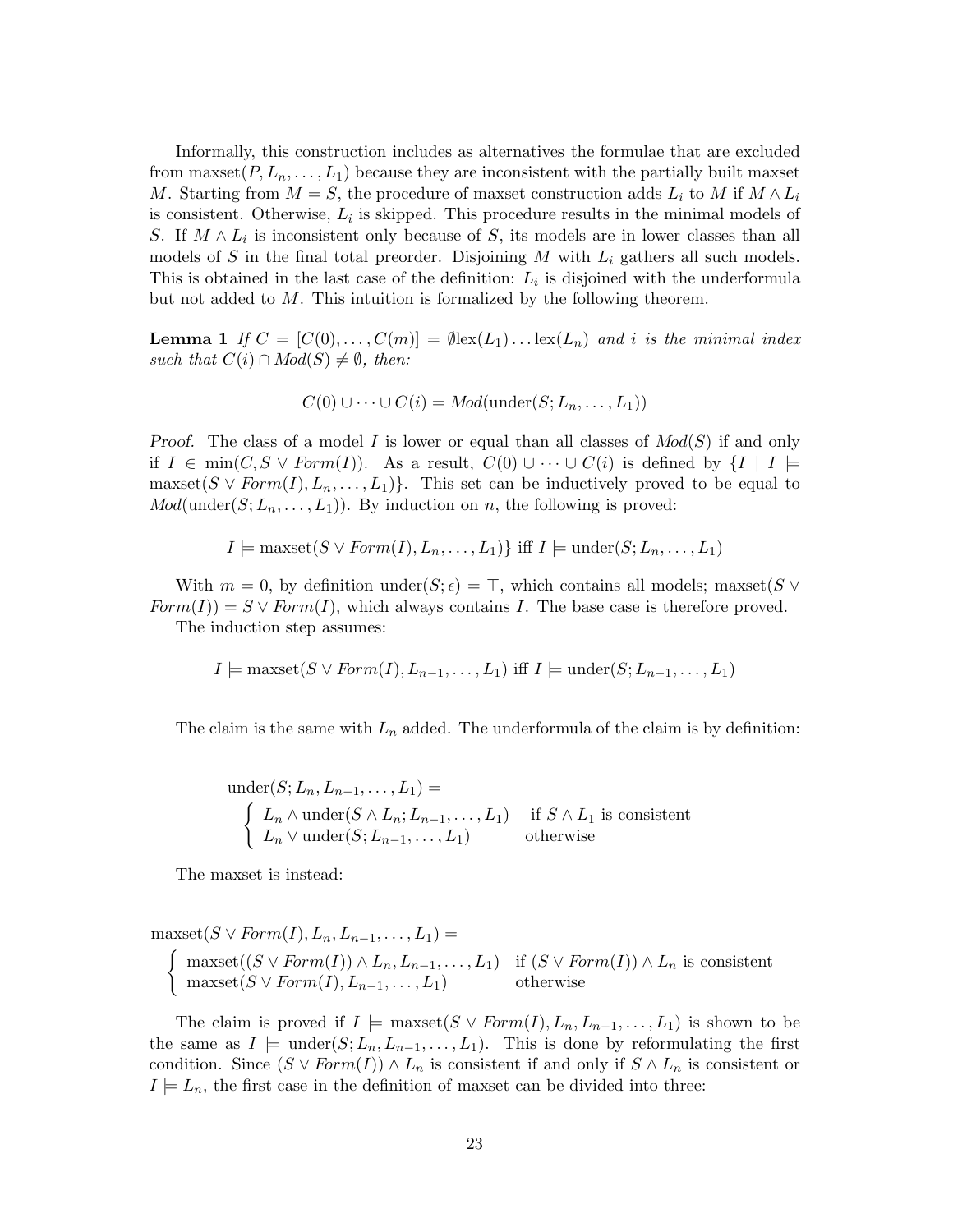$maxset(S \vee Form(I), L_n, L_{n-1}, \ldots, L_1) =$ 

 $\sqrt{ }$  $\int$  $\overline{\mathcal{L}}$  $maxset((S \vee Form(I)) \wedge L_n, L_{n-1}, \ldots, L_1)$  if  $S \wedge L_n$  is consistent and  $I \models L_n$  $maxset((S \vee Form(I)) \wedge L_n, L_{n-1}, \ldots, L_1)$  if  $S \wedge L_n$  is consistent and  $I \not\models L_n$  $maxset((S \vee Form(I)) \wedge L_n, L_{n-1}, \ldots, L_1)$  if  $S \wedge L_n$  is inconsistent and  $I \models L_n$  $maxset(S \vee Form(I), L_{n-1}, \ldots, L_1)$  if  $S \wedge L_n$  is inconsistent and  $I \not\models L_n$ 

In the first case, since  $I \models L_n$  it follows that  $I \models \text{maxset}((S \lor \text{Form}(I)) \land \text{maxset}((S \lor \text{Form}(I)) \land \text{maxset}((S \lor \text{Form}(I)) \land \text{maxset}((S \lor \text{Form}(I)) \land \text{maxset}((S \lor \text{Form}(I)))$  $L_n, L_{n-1}, \ldots, L_1$  is equivalent to  $I \models L_n \wedge \text{maxset}((S \vee Form(I)) \wedge L_n, L_{n-1}, \ldots, L_1)$ . The first argument  $(S \vee Form(I)) \wedge L_n$  can be rewritten  $(S \wedge L_n) \vee Form(I)$  since  $I \models L_n$ . By the induction assumption,  $I \models L_n \wedge \text{maxset}((S \wedge L_n) \vee \text{Form}(I), L_{n-1}, \ldots, L_1)$  is the same as  $I \models L_n \wedge \text{under}(S \wedge L_n; L_{n-1}, \ldots, L_1)$ . Since  $S \wedge L_1$  is consistent, the latter is equivalent to  $I \models \text{under}(S; L_n, \ldots, L_1)$ .

In the second case, the claim is proved by showing that I satisfies neither maxset( $(S \vee$  $Form(I)), L_n, L_{n-1}, \ldots, L_1$  nor under $(S; L_n, L_{n-1}, \ldots, L_1)$ . Since  $S \wedge L_n$  is consistent,  $(S \vee Form(I)) \wedge L_n$  is also consistent. As a result, maxset $((S \vee Form(I)), L_n, L_{n-1}, \ldots, L_1)$ implies  $(S \vee Form(I)) \wedge L_n$ , which implies  $L_n$ . Since  $I \not\models L_n$ , it follows  $I \not\models \text{maxset}((S \vee$  $Form(I)), L_n, L_{n-1}, \ldots, L_1$ . This model does not satisfy under $(S; L_n, L_{n-1}, \ldots, L_1)$  either, because this formula is equal to  $L_n \wedge \text{under}(S \wedge L_n; L_{n-1}, \ldots, L_1)$  when  $S \wedge L_n$  is consistent.

In the third case,  $(S \vee Form(I)) \wedge L_n \equiv Form(I)$  since  $S \wedge L_n$  is inconsistent and  $I \models L_n$ . As a result, I is the only model of maxset( $S \vee Form(I), L_n, L_{n-1}, \ldots, L_1$ ).

Together with the fourth case, this means that if  $S \wedge L_n$  is inconsistent then  $I \models \text{maxset}(S \vee Form(I), L_n, L_{n-1}, \ldots, L_1)$  if and only if  $I \models L_n$  or  $I \models \text{maxset}(S \vee$  $Form(I), L_{n-1}, \ldots, L_1$ . By the induction assumption, the latter is equivalent to  $I \models \text{under}(S; L_{n-1}, \ldots, L_1)$ . Therefore, the condition can be rewritten as  $I \models L_n \vee$ under( $S; L_{n-1}, \ldots, L_1$ ). Since  $S \wedge L_n$  is inconsistent,  $L_n \vee \text{under}(S; L_{n-1}, \ldots, L_1) =$ under $(S;L_n,L_{n-1},\ldots,L_1).$  $\Box$ 

It is now shown that  $under(S, L_n, \ldots, L_1)$  allows rewriting the sequence without affecting the final total preorder.

**Theorem 11** If  $B = \text{under}(S; L_n, \ldots, L_1)$ , then:

$$
\emptyset \text{lex}(L_1) \dots \text{lex}(L_n) \text{sev}(S) \equiv \emptyset \text{lex}(L_1 \vee B) \dots \text{lex}(L_n \vee B) \text{lex}(B)
$$

*Proof.* The claim is proved by showing that for every consistent formula  $P$ , its minimal models according to the two total preorders are the same.

By the previous theorem, if  $B = \text{under}(S; L_n, \ldots, L_1)$  then  $Mod(B) = C(0) \cup \cdots \cup$  $C(i)$ , where  $C = [C(0), \ldots, C(m)] = \emptyset \text{lex}(L_1) \ldots \text{lex}(L_n)$  and i is the minimal index such that  $C(i) \cap Mod(S) \neq \emptyset$ . Since  $Csev(S) = [C(0) \cup \cdots \cup C(i), C(i+1), \ldots, C(m)] =$  $[Mod(B), C(i + 1), \ldots, C(m)]$ , it follows that:

$$
\min(P, C\text{sev}(S)) = \begin{cases} \text{Mod}(P) \cap \text{Mod}(B) & \text{if not empty} \\ \text{Mod}(P) \cap \text{C}(j) & \text{otherwise, for } j \text{ minimal index} \\ \text{such that this set is not empty} \end{cases}
$$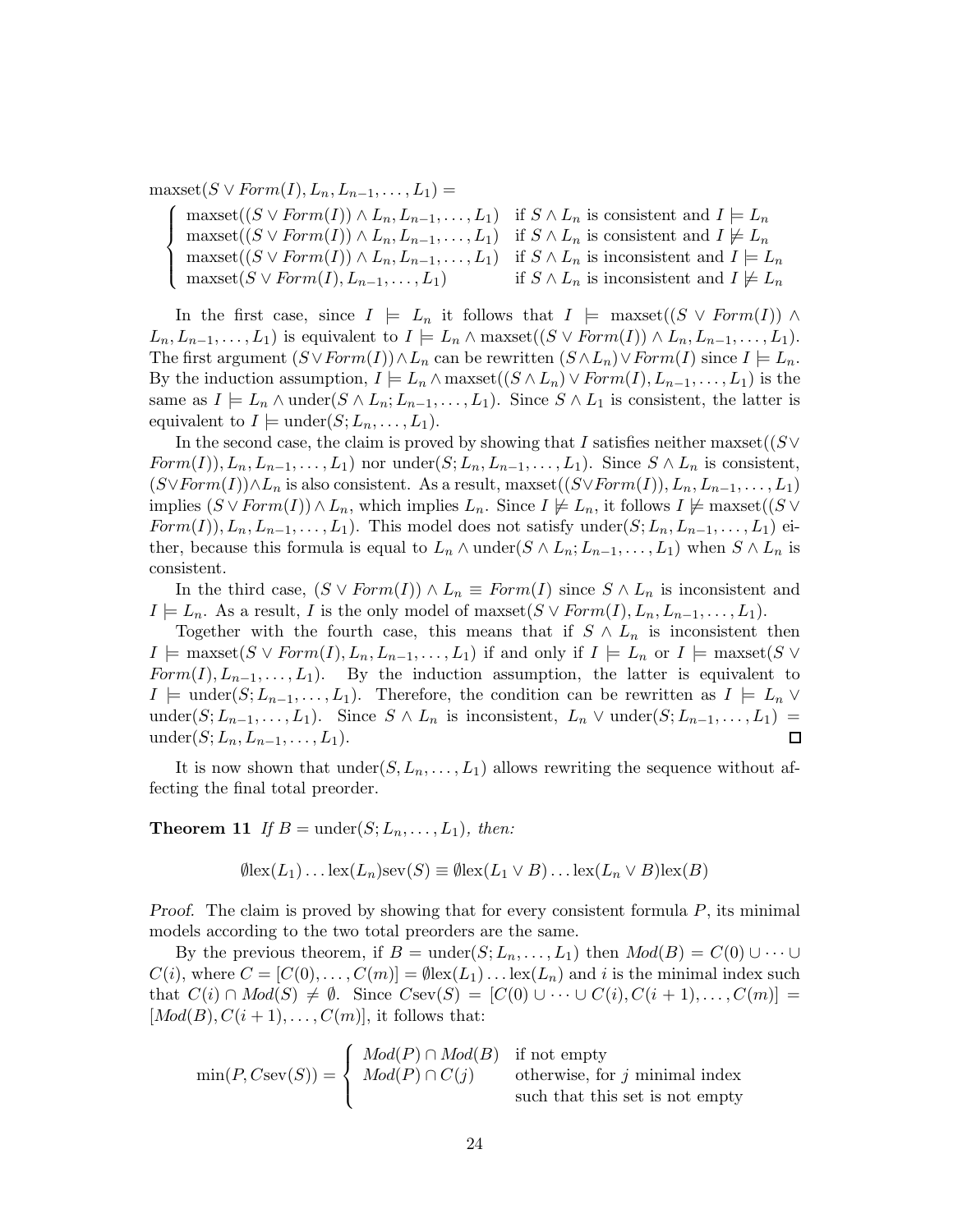Since  $C = \emptyset \text{lex}(L_1) \dots \text{lex}(L_n)$ ,  $Mod(P) \cap C(j)$  for the minimal j for which this set is not empty is the set of models of maxset $(P, L_n, \ldots, L_1)$ . As a result,  $\min(P, C\text{sev}(S))$ can be rewritten as:

$$
\min(P, C\text{sev}(S)) = \begin{cases} \text{Mod}(P \wedge B) & \text{if consistent} \\ \text{Mod}(\text{maxset}(P, L_n, \dots, L_1)) & \text{otherwise} \end{cases}
$$

Let  $C' = \emptyset \text{lex}(L_1 \vee B) \dots \text{lex}(L_n \vee B) \text{lex}(B)$ . It is now shown that  $\min(C \text{sex}(S), P) =$  $\min(C', P)$ . Since C' results from applying a number of lexicographic revisions to an empty total preorder, it holds:

$$
\min(P, C') = \maxset(P, B, L_n \vee B, \dots, L_1 \vee B)
$$

If  $P \wedge B$  is consistent, then it is consistent with all formulae  $L_i \vee B$  but also entails all of them. As a result:

$$
\begin{array}{rcl}\n\min(P, C') & = & \max\{P, B, L_n \lor B, \dots, L_1 \lor B\} \\
& = & \max\{P \land B, L_n \lor B, \dots, L_1 \lor B\} \\
& = & P \land B \land (L_n \lor B) \land \dots \land (L_1 \lor B) \\
& = & P \land B\n\end{array}
$$

If  $P \wedge B$  is inconsistent, then  $P \models \neg B$ ; therefore:

$$
\min(P, C') = \maxset(P, B, L_n \vee B, \dots, L_1 \vee B)
$$
  
= 
$$
\maxset(P, L_n \vee B, \dots, L_1 \vee B)
$$

Since  $P \models \neg B$ , then  $P \models \neg B$ . As a result,  $P \wedge (L_n \vee B)$  is equivalent to  $P \wedge L_i$ . This implies that maxset $(P, L_n \vee B, \ldots, L_1 \vee B)$  is maxset $(P \wedge L_n, L_{n-1}, \ldots, L_1 \vee B)$  if  $P \wedge L_n$  is consistent, otherwise it is maxset $(P, L_{m-1}, \ldots, L_1 \vee B)$ . This argument can be repeated for every  $P \wedge \bigwedge L$  with  $L \subseteq \{L_n, \ldots, L_i\}$ , proving that the result is maxset $(P, L_n, \ldots, L_1)$ .

These theorems tell how to modify a sequence into one that only contains lexicographic revisions: starting from the beginning, the first operator that is not lex can be ref(R) or sev(S); in the first case, it is turned into  $\operatorname{lex}(R)$  and moved at the beginning of the sequence; in the second case, the underformula  $B$  of the previous revisions (which are all lexicographic by assumption) is used to replace  $\text{sev}(S)$  with  $\text{lex}(B)$  and is disjoined to all previous revisions. This part of the sequence now contains only lexicographic revisions, and the process can therefore be repeated for the next ref or sev operator. The final result is a sequence of lexicographic revisions applied to the empty preorder.

Such a sequence not only has the correct vale  $min(C, P)$  at each step, but also the same final preorder of the original sequence. This implies that it is equivalent to it even regarding subsequent revisions.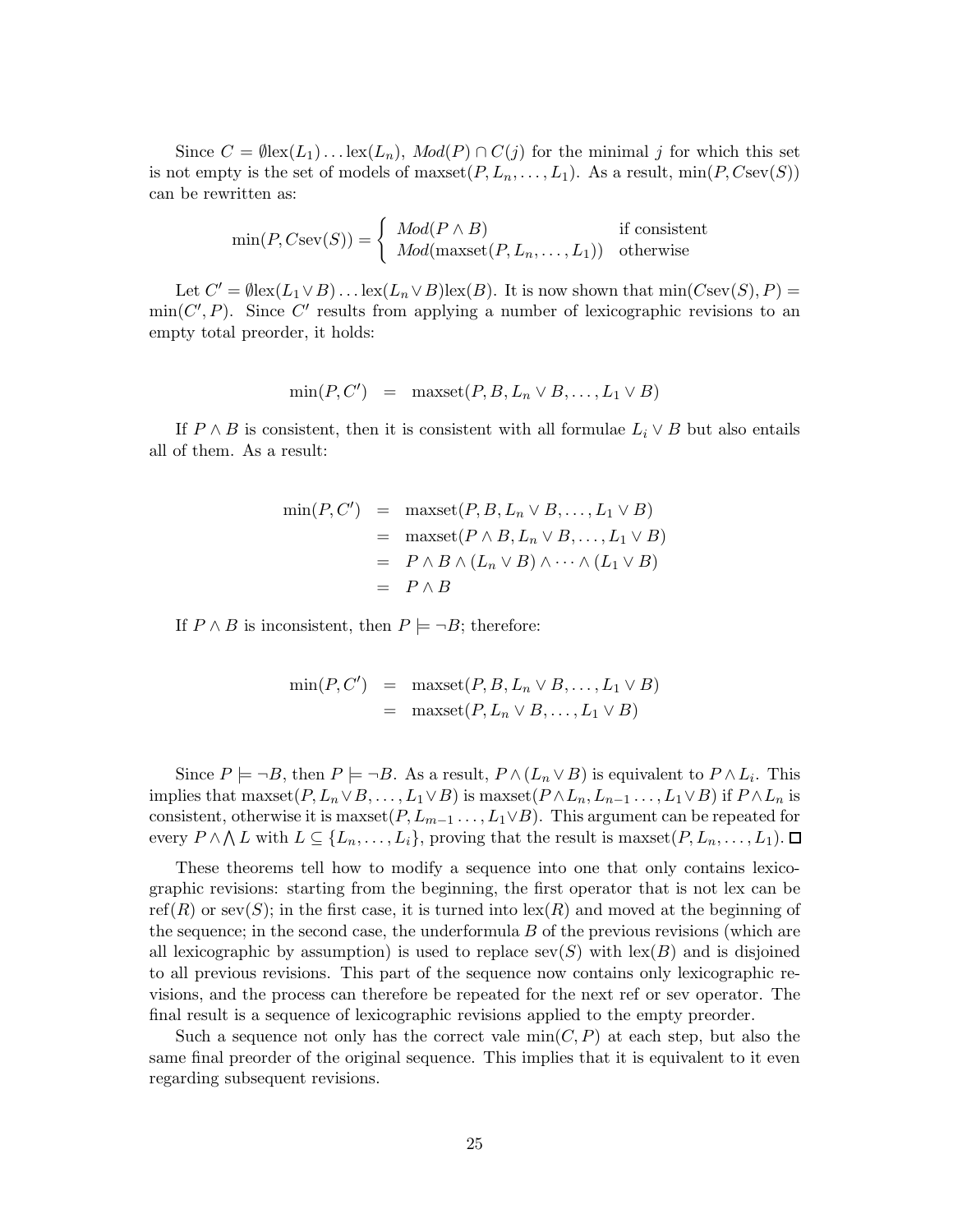**Example 7** The sequence in the running example has been shown to be equivalent to the following one, which only contains lexicographic revisions and a severe antiwithdrawal.

 $\emptyset$ lex $(x \wedge z)$ lex $(y)$ lex $(\neg x \wedge y)$ lex $(x \wedge y \wedge z)$ lex $(z)$ sev $(\neg z)$ lex $(\neg z)$ 

The severe antiwithdrawal can be turned into a lexicographic revision by first calculating its underformula:

under $(\neg z; z, x \land y \land z, \neg x \land y, y, x \land z)$  $= z \vee \text{under}(\neg z; x \wedge y \wedge z, \neg x \wedge y, y, x \wedge z)$  $= z \vee (x \wedge y \wedge z) \vee \text{under}(\neg z; \neg x \wedge y, y, x \wedge z)$  $= z \vee (x \wedge y \wedge z) \vee (\neg x \wedge y \wedge \text{under}(\neg z \wedge \neg x \wedge y, y, x \wedge z))$  $= z \vee (x \wedge y \wedge z) \vee (\neg x \wedge y \wedge y \wedge \text{under}(\neg z \wedge \neg x \wedge y \wedge y, x \wedge z))$  $= z \vee (x \wedge y \wedge z) \vee (\neg x \wedge y \wedge y \wedge ((x \wedge z) \vee \text{under}(\neg z \wedge \neg x \wedge y \wedge y)))$  $= z \vee (x \wedge y \wedge z) \vee (\neg x \wedge y \wedge y \wedge ((x \wedge z) \vee \top))$ 

This formula is equivalent to  $B = z \vee (\neg x \wedge y)$ . The sequence is therefore turned into:

 $\emptyset$ lex $((x \wedge z) \vee B)$ lex $(y \vee B)$ lex $((\neg x \wedge y) \vee B)$ lex $((x \wedge y \wedge z) \vee B)$ lex $(z \vee B)$ lex $(B)$ lex $(\neg z)$ 

Some simplifications can be then applied. For example,  $(x \wedge z) \vee B = (x \wedge z) \vee (z \vee z)$  $(\neg x \land y) \equiv z \lor (\neg x \land y)$  and  $y \lor (z \lor (\neg x \land y)) \equiv y \lor z$ .

In this particular case, only one severe antiwithdrawal occurs. More generally, they are transformed into lexicographic revisions starting from the first.

The only apparent drawback of this procedure is that every  $sev(S)$  requires the underformula  $B$  to be disjoined to all previous formulae. This makes  $B$  to be included in the underformula of the next sev(S'). This problem is solved by leaving the sequence as it is and processing it as if the transformation has been done.

# 4.2 Algorithm

A sequence contains only lexicographic revisions and refinements applied to the empty ordering can be turned into a sequence of lexicographic revisions by moving all refinements to the beginning. After this change, the minimal models of a formula  $P$  can be calculated using the maxset construction. Since the refinements are moved to the start of the sequence in the order in which they are encountered, they end up there in reverse order. As a result, the maxset can be calculated from the original sequence following the order that would result from the simplification: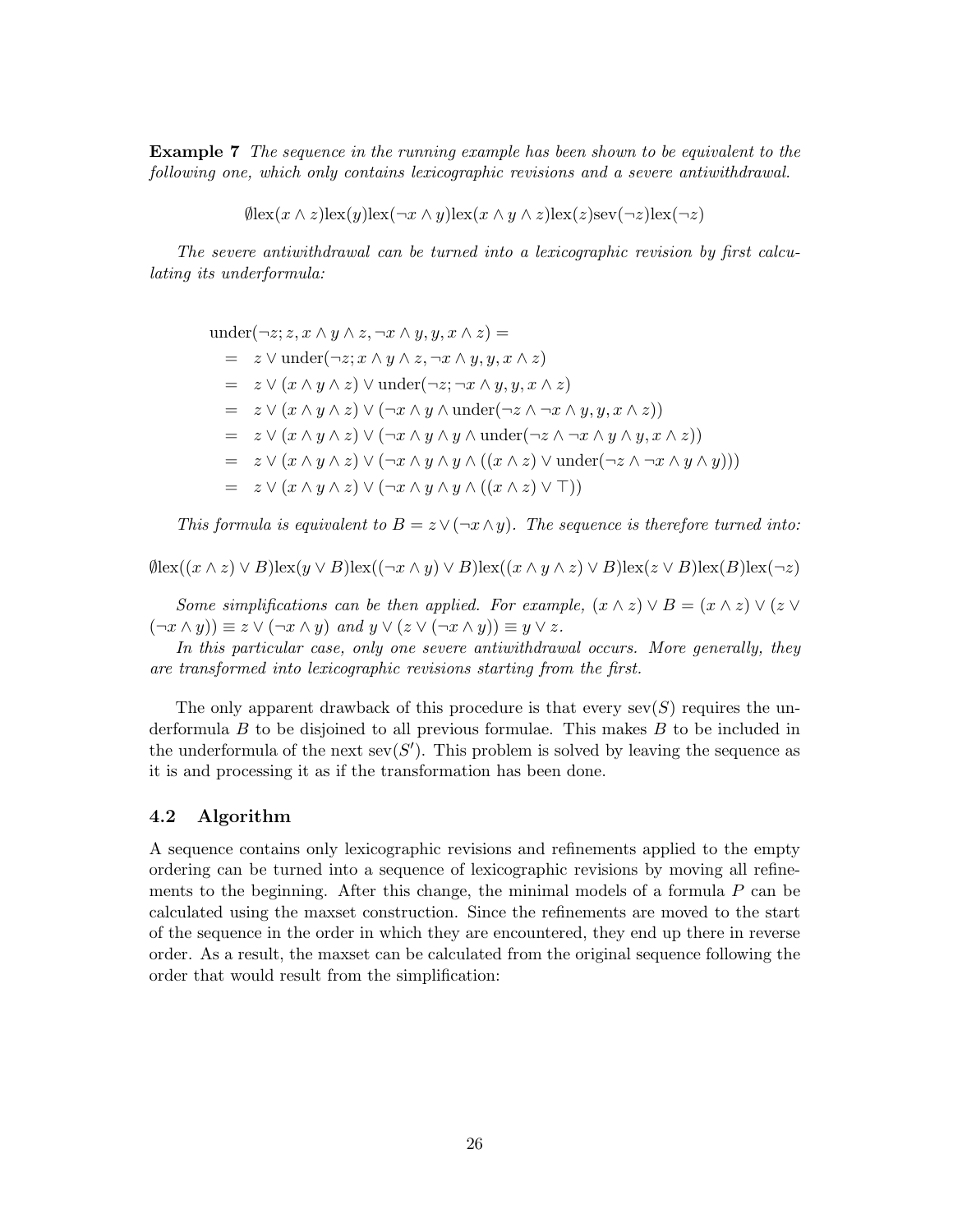- 1. start with  $M = P$ ;
- 2. proceeding from the end to the start of the sequence, for every  $\text{lex}(L_i)$  turn M into  $M \wedge L_i$  if this formula is consistent;
- 3. from the start to the end of the sequence, for every  $\text{ref}(R_i)$  turn M into  $M \wedge R_i$  if this formula is consistent.

#### The back and forth algorithm.

The following figure shows how the algorithm proceeds when computing a formula equivalent to the set of the minimal models of P. Every formula encountered following the arrows is conjoined with it if that does not result in contradiction.



The back and forth algorithm works because it builds the maxset starting from P and proceding in the same order as if the refinements were moved to the start of the sequence. Its correctness is therefore proved by Theorem [1.](#page-20-0) For the same reason, a similar mechanism can be used to determine an underformula instead of a maxset.

This is important because a sequence may contain lexicographic revisions, refinements and severe antiwithdrawals. Assuming that the underformulae for the latter have all been determined, at each severe antiwithdrawal encountered while going back, if B is consistent with the current maxset M then M is turned into  $M \wedge B$  and the procedure "bounces" back in the forward direction. This is because if  $M \wedge B$  is consistent then the previous lex(L) in the original sequence would be turned into lex( $L \vee B$ ) in the modified sequence. As a result,  $M$  is consistent with all of them, but their addition is irrelevant because M is already conjoined with B.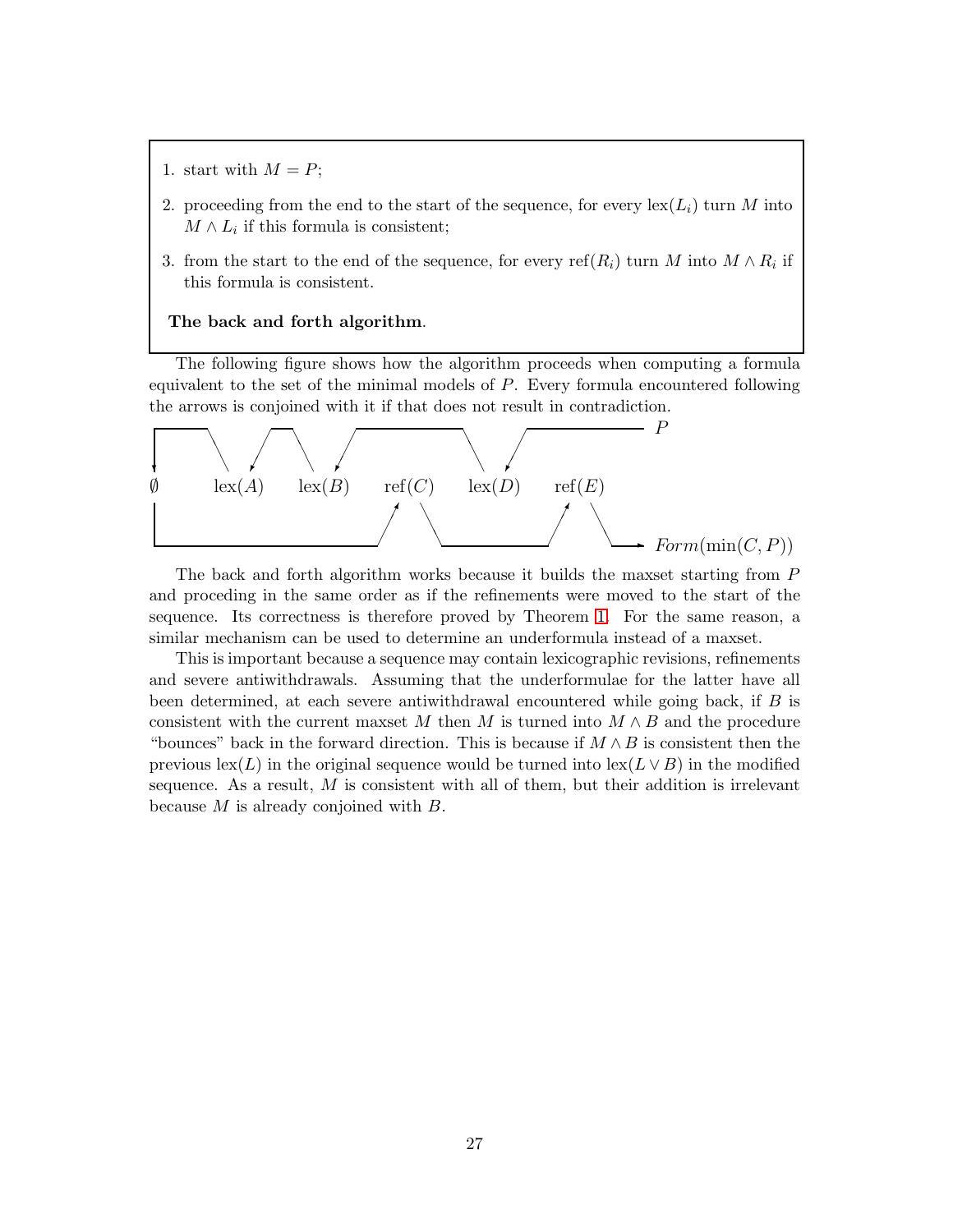- 1. Start at the end of the sequence with  $M = P$  and go back;
- 2. for every  $\text{lex}(L_i)$  turn M into  $M \wedge L_i$  if this formula is consistent; regardless, continue going backwards;
- 3. for every sev(S), if M is consistent with its underformula B then turn M into  $M \wedge B$  and bounce forward, toward the end of the sequence; otherwise, continue going backwards;
- 4. at the start of the sequence, bounce forward, toward the end of the sequence;
- 5. when proceding forward, for every ref $(R_i)$  turn M into  $M \wedge R_i$  if this formula is consistent; regardless, continue going forward.

#### The back, bounce and forth algorithm

The fourth point can be omitted by placing sev( $\top$ ) at the very beginning of the sequence. This marker signals the algorithm to bounce forward without the need to verify whether the sequence is at the start. At the end M has models  $\min(C, P)$  where  $C$  is the final ordering.

The algorithm works because it builds a formula that is the same that would have been produced when creating the maxset of the modified sequence that only contains lexicographic revisions.

The following figure shows how the algorithm moves in a segment of the sequence. When it reaches  $\text{sev}(F)$ , if the formula that is currently being built is consistent with the underformula of this severe antiwithdrawal then the algorithm bounces forward to ref $(H)$ , otherwise it keeps going back, to lex $(D)$ .



This construction produces a maxset. The underformula of each severe antiwithdrawal is built similarly. The effect of a severe anticontraction  $sev(S')$  with underformula B' encountered during the construction of another underformula may have only two possible effects:  $B'$  is ignored; or,  $B'$  is added but makes the algorithm bounce forward. This proves that an underformula B may at most contain a single previous underformula  $B'$  and some formulae in between. As a result, the underformulae do not exponentially blow up.

Example 8 The algorithm is applied to the sequence of the running example. It first determines the underformula of the severe antiwithdrawal, then the base at the end of the sequence.

$$
\emptyset \text{lex}(y) \text{lex}(\neg x \land y) \text{ref}(x \land z) \text{lex}(x \land y \land z) \text{lex}(z) \text{sex}(\neg z) \text{lex}(\neg z)
$$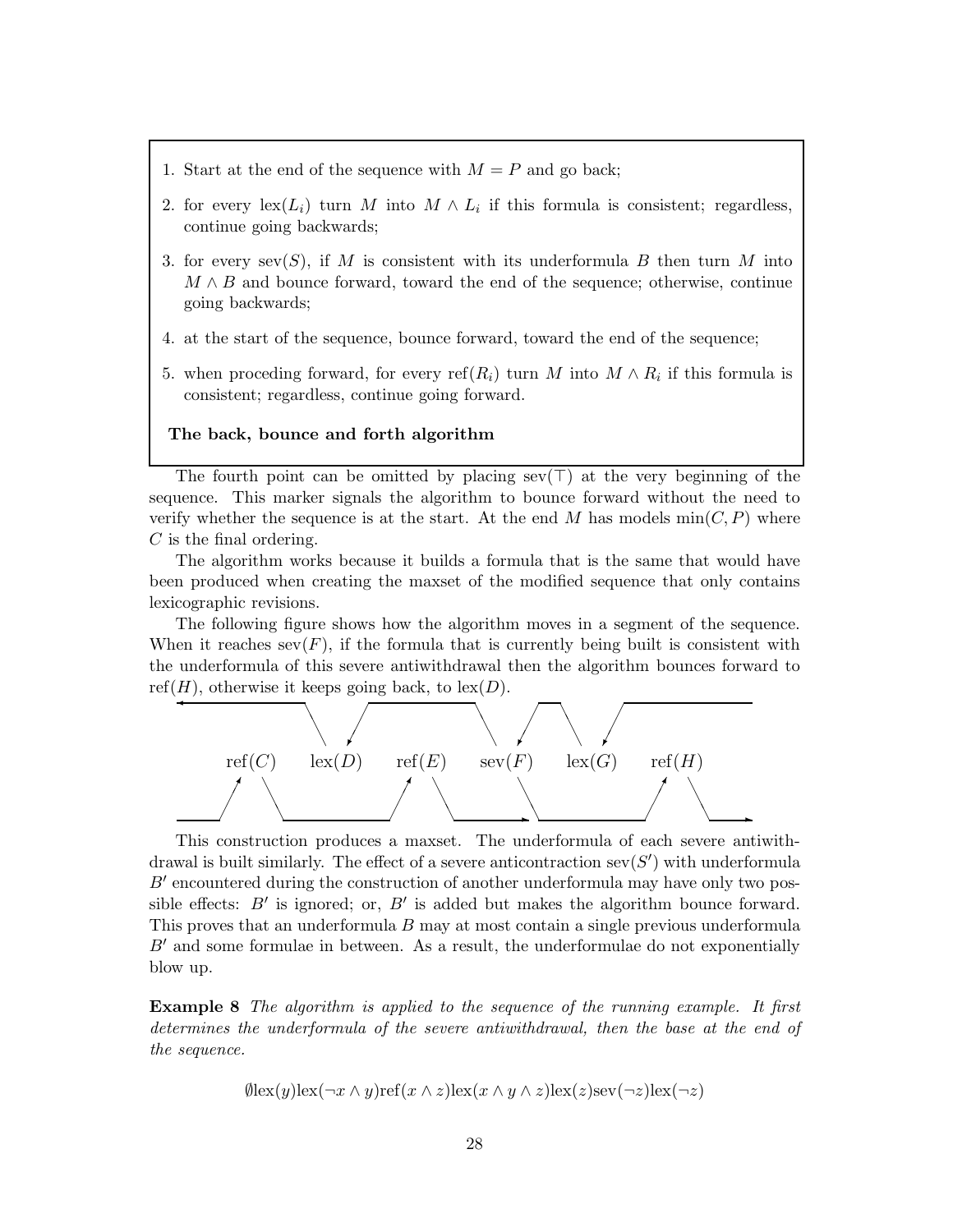The first step is to determine the underformula of the first severe revision in the sequence. This is done by following the back and forth procedure: first go back through the lexicographic revisions, then come forth through the refinements.

0 
$$
\operatorname{lex}(y)
$$
  $\operatorname{lex}(\neg x \land y)$  ref $(x \land z)$   $\operatorname{lex}(x \land y \land z)$   $\operatorname{lex}(z)$  sec $(\neg z)$  lex $(\neg z)$   
5 4 6

Following the numbers, the formulae are in the sequence  $\neg z$ ,  $z$ ,  $x \wedge y \wedge z$ ,  $\neg x \wedge y$ , y and  $x \wedge z$ . As a result, the underformula of the severe antiwithdrawal is calculated on this sequence:

under
$$
(\neg z; z, x \land y \land z, \neg x \land y, y, x \land z)
$$

This has been previously shown to be equivalent to  $B = z \vee (\neg x \wedge y)$ . It allows determining the final base by following the arrows as in the back, bounce and forth algorithm.

0 
$$
\operatorname{lex}(y)
$$
  $\operatorname{lex}(\neg x \land y)$  ref $(x \land z)$   $\operatorname{lex}(x \land y \land z)$   $\operatorname{lex}(z)$   $\operatorname{sex}(\neg z)$   $\operatorname{lex}(\neg z)$   
3? 2 1  
3?

The choice of keeping going back or bouncing forth depends on the consistency of the formula under construction with the underformula of  $\sec(\neg z)$ . In this case, the formula is  $\neg z$  and the underformula  $z \vee (\neg x \wedge y)$ . Since their conjunction  $\neg z \wedge \neg x \wedge y$  is consistent, the algorithm bounces. Since there are no refinement after the severe antiwithdrawal, the resulting base is this formula.

The algorithm can be adapted to work with the other considered revisions without replacing them with lex, ref and sev, since each of them can be "locally" replaced with a sequence of these three. As a result, while going forward or backwards, sufficies to behave in the same way as if the replacement has been done.

# <span id="page-28-0"></span>5 Complexity

The reductions shown in the previous sections prove that each considered belief change operators can be turned into a lexicographic revision, possibly by first calculating a maxset or an underformula. Both operations can be done by a polynomial number of calls to a propositional satisfiability solver. Therefore, the complexity of a sequence of arbitrary and mixed belief change operators is in the complexity class  $\Delta_2^p$ , which contains all problems that can be solved by a polynomial number of calls to an NP oracle. The problem is also easily shown to be hard for the same class even if all operators are lexicographic revisions. This was previously published without proof [\[47\]](#page-46-7).

<span id="page-28-1"></span>**Theorem 12** The problems of establishing whether the base resulting from a sequence of lexicographic, natural, restrained, very radical and severe revisions, refinements and severe antiwithdrawals applied to the empty ordering implies a formula is in  $\Delta_2^p$ , and is  $\Delta_2^p$ -hard even if the sequence comprises lexicographic revisions only or refinements only.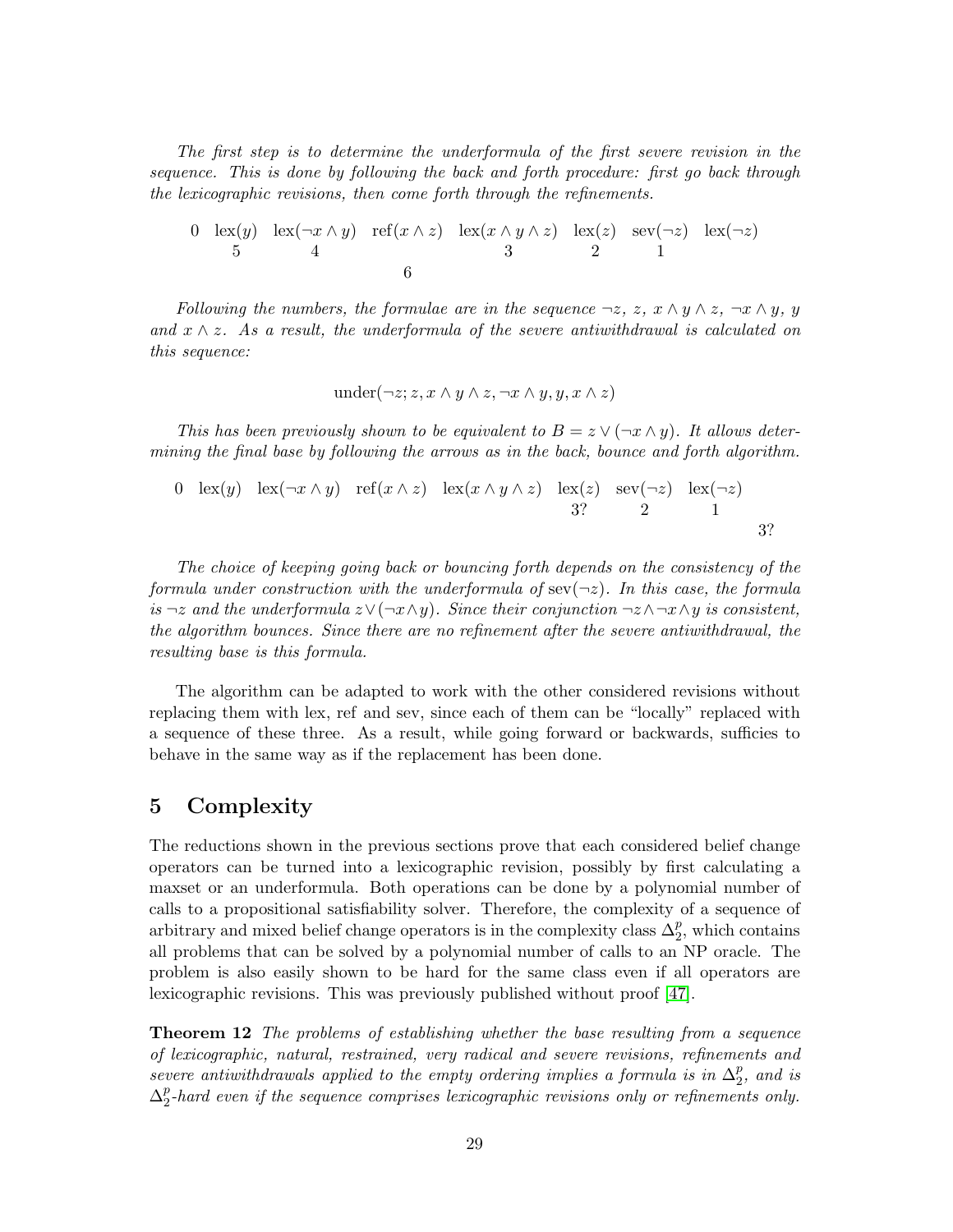Proof. The back, bounce and forth algorithm shown in the previous section calculates a formula equivalent to the set of the minimal models of a formula in polynomial time, not counting that needed to determine propositional satisfiability. This proves that the problem is in  $\Delta_2^p$  for sequence comprising only lexicographic revisions, refinements and severe antiwithdrawal. Since all other considered operators can be reduced to these three, the problem is in  $\Delta_2^p$  for all of them.

Hardness is proved by reduction from the problem of establishing whether the maximal lexicographic model of a formula F over the alphabet  $\{x_1, \ldots, x_n\}$  satisfies  $x_n$ , which is  $\Delta_2^p$ -complete [\[44\]](#page-46-11). A simple reduction translates this problem into the similar one where the formula is satisfiable: a possibly unsatisfiable formula  $F$  is turned into the satisfiable formula  $(\neg x_0 \land \neg x_1 \land \cdots \neg x_n) \lor F$ , where  $x_0$  is a new variable. A further reduction shows that the maximal model of a satisfiable formula  $F$  satisfies  $x_n$  if and only if the base of  $\emptyset \text{lex}(x_n) \dots \text{lex}(x_1) \text{lex}(F)$  implies  $x_n$ . This proves that entailment for a sequence of lexicographic revisions is  $\Delta_2^p$ -hard. The sequence is equivalent to  $\varphi_{\text{ref}}(F) \text{ref}(x_1) \dots \text{ref}(x_n)$ , proving the  $\Delta_2^p$ -hardness for refinements only. More generally, it is hard for every alternation of these two belief change operators.  $\Box$ 

Since severe antiwithdrawal turns an empty total preorder into an empty total preorder, a sequence comprising only this operator has low complexity: entailment is equal to validity, coNP complete.

Sequences of mixed belief change operators are now considered. Two classes can be shown to be  $\Delta_2^p$ -hard: operators that can produce a lexicographically maximal model, and operators that can refine the lowest class of an ordering. In both cases, the alternation of operators does not matter, as long as they have the given behavior.

### 5.1 Lexicographic-finding revisions

Entailment from a sequence of lexicographic revisions is  $\Delta_2^p$ -hard by Theorem [12.](#page-28-1) Some other belief change operators can be intermixed without changing complexity. These are the ones that produce the same results when applied after a sequence of revisions whose formulae are consistent.

**Theorem 13** If rev is any of a class of revision operators such that  $\text{Nrev}(S_1) \ldots \text{rev}(S_n) \equiv \text{Nlex}(S_1) \ldots \text{lex}(S_n)$  whenever  $S_1 \wedge \cdots \wedge S_n$  is consistent, then entailment for rev is  $\Delta_2^p$ -hard.

Proof. Checking whether the lexicographically maximal model of a formula  $F$  satisfies  $x_n$  is  $\Delta_2^p$ -hard [\[44\]](#page-46-11). This model is also the only element of class zero of  $\emptyset$ lex $(x_n)$ ... lex $(x_1)$ lex $(F)$ . Since  $x_1, \ldots, x_n$  is consistent,  $\emptyset$ lex $(x_n)$ ... lex $(x_1)$  is equivalent to  $\emptyset$ rev $(x_n)$ ... rev $(x_1)$  by assumption. Therefore, entailment from these two sequences is the same.  $\Box$ 

Moderate severe revision satisfies the premise of this theorem: it coincides with lexicographic revision on all consistent sequences.

**Theorem 14** If  $S_1 \wedge \cdots \wedge S_n$  is consistent, then:

$$
\emptyset
$$
msev $(S_1)$ ...msev $(S_n)$  =  $\emptyset$ lex $(S_1)$ ...lex $(S_n)$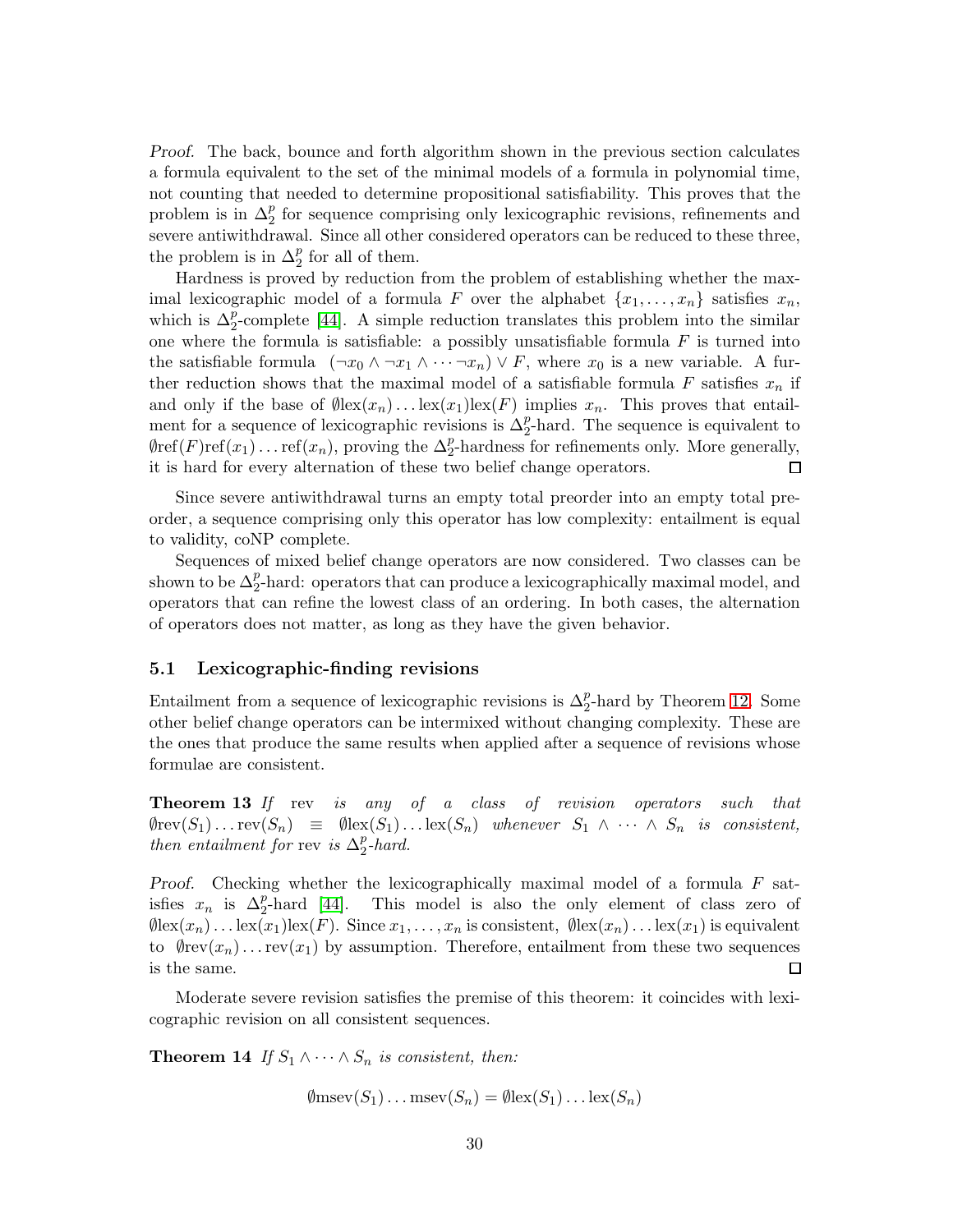*Proof.* It is inductively proved that  $\emptyset$ msev $(S_1)$ ... msev $(S_n) = \emptyset$ lex $(S_1)$ ... lex $(S_n)$  and that  $\emptyset$ msev $(S_1)$ ... msev $(S_n)(0) = Mod(S_1 \wedge \cdots \wedge S_n)$ .

The base case is with  $n = 0$ , where the claim holds because  $\emptyset = \emptyset$  and the conjunction of an empty sequence is ⊤.

Assuming that  $\emptyset$ msev $(S_1) \dots$ msev $(S_{n-1})$  =  $\emptyset$ lex $(S_1) \dots$ lex $(S_{n-1})$ , and that  $\emptyset$ msev $(S_1)$ ... msev $(S_{n-1})(0) = Mod(S_1 \wedge \cdots \wedge S_{n-1})$ , the same are proved with the addition of  $S_n$ .

Let  $C = [C(0), \ldots, C(m)]$  be  $\emptyset$ msev $(S_1) \ldots$ msev $(S_{n-1})$ , and  $M = S_1 \wedge \cdots \wedge S_{n-1}$ . By the induction assumptions,  $C = \emptyset \text{lex}(S_1) \dots \text{lex}(S_{n-1})$ , and  $C(0) = Mod(M)$ .

The definition of  $C$ msev $(S_n)$  depends on min $(C, S_n) = C(i) \cap Mod(S_n)$ . Since  $C(0) =$  $Mod(M)$  and  $M \wedge S_n$  is by assumption consistent,  $i = 0$ . The definition of moderate severe revision specializes to  $i = 0$  as:

$$
[C(0),..., C(m)]msev(S_n) =
$$
  
\n
$$
= [C(0) \cap Mod(S_n),..., C(m) \cap Mod(S_n),
$$
  
\n
$$
(C(0) \cup \cdots \cup C(0)) \setminus Mod(S_n), C(1) \setminus Mod(S_n),..., C(m) \setminus Mod(S_n)]
$$
  
\n
$$
= [C(0) \cap Mod(S_n),..., C(m) \cap Mod(S_n),
$$
  
\n
$$
C(0) \setminus Mod(S_n), C(1) \setminus Mod(S_n),..., C(m) \setminus Mod(S_n)]
$$
  
\n
$$
= [C(0),..., C(m)]lex(S_n)
$$

The total preorder  $[C(0), \ldots, C(m)]\text{lex}(S_n)$  is  $\emptyset \text{lex}(S_1) \ldots \text{lex}(S_{n-1})\text{lex}(S_n)$  because of the induction assumption  $C = \emptyset \text{lex}(S_1) \dots \text{lex}(S_{n-1})$ . Since  $C(0) = Mod(S_1 \wedge \dots \wedge S_{n-1}),$ it follows that the class zero of this ordering is  $C$ msev $(S_n)(0) = C(0) \cap Mod(S_n) =$  $Mod(S_1 \wedge \cdots \wedge S_{n-1} \wedge S_n)$ , which concludes the proof of the induction claim.  $\Box$ 

A consequence of the two theorems above is that entailment from a sequence of moderate severe revision is  $\Delta_2^p$ -hard. The same holds even if lexicographic and moderate severe revisions are mixed.

**Corollary 2** Entailment from a sequence of moderate severe revision is  $\Delta_2^p$ -hard.

### 5.2 Bottom-refining revisions

A revision operator is bottom-refining if it "refines" the lowest-index class of the ordering that has models of the revising formula.

**Definition 11** An operator rev is a revision if  $min(Crev(P), T) = min(C, P)$  and is a bottom-revising revision if  $Crev(P)(1) = C(0) \setminus Mod(P)$  also holds whenever  $C(0) \cap$  $Mod(P) \neq \emptyset$ .

A revision makes minimal the models that are the minimal models satisfying the revising formula. Removing empty classes, class zero of  $Crev(P)$  is the non-empty intersection  $C(i) \cap P$  of minimal i. If rev is also bottom-refining, this is  $C(0) \cap Mod(P)$  if this intersection is not empty. In this case, revising C by P splits  $C(0)$  based on P, as shown in the following example.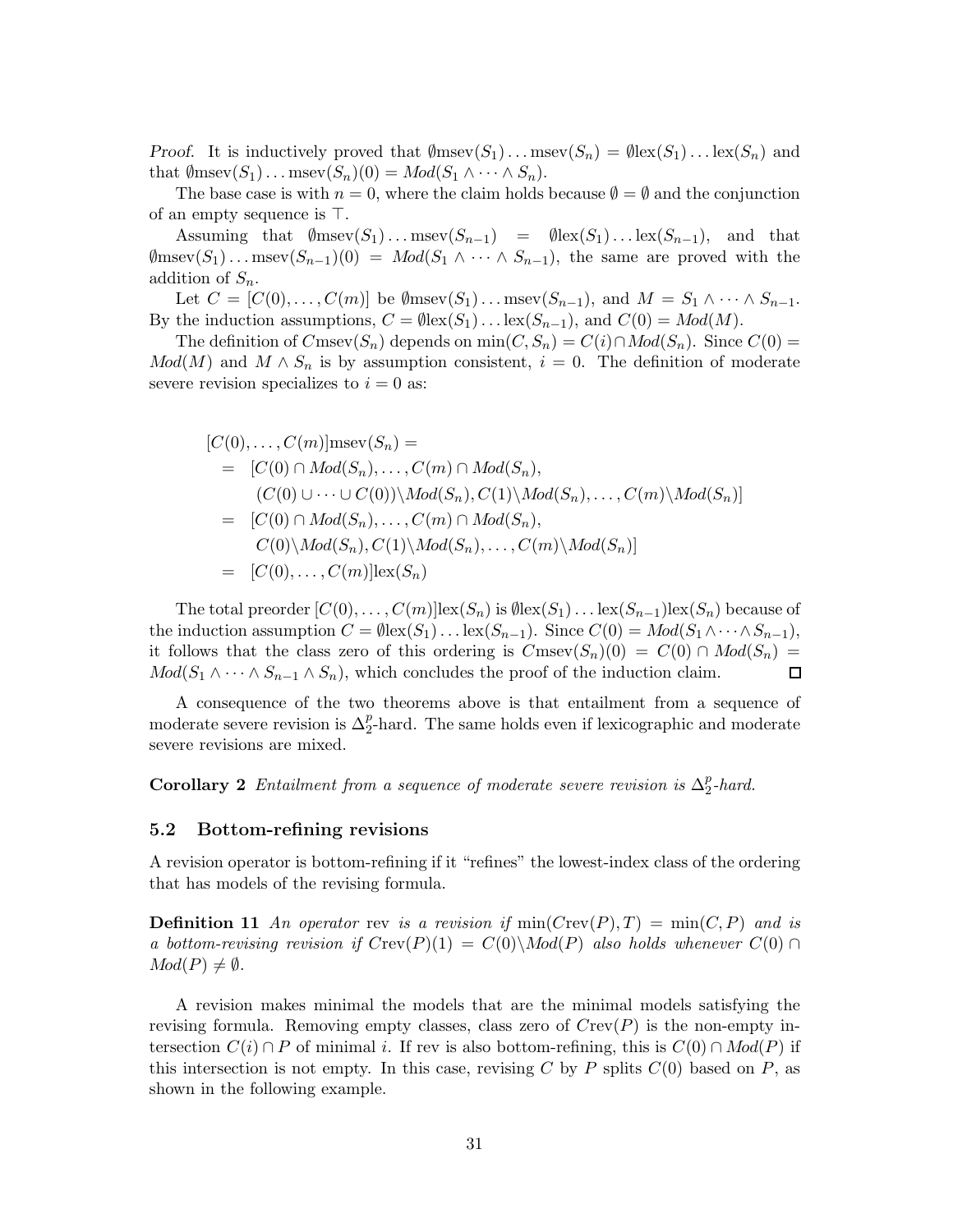

The name bottom-refining derives from the way the "bottom" class  $C(0)$  is partitioned (refined) into the part satisfying  $P$  and the part not satisfy  $P$ . How the other classes are changed is not constrained.

Theorem 15 Natural revision, restrained revision and severe revision are bottomrefining revisions.

Proof. All three operators are revisions, since they make the non-empty intersection  $C(i) \cap Mod(P)$  of minimal i the new class zero.

The condition of bottom-refining only concerns the case where  $C(0) \cap Mod(P) \neq \emptyset$ , where this index  $i$  is 0. The definition of natural revisions specializes as follows:

$$
[C(0),...,C(m)]\text{nat}(P) =
$$
  
\n
$$
[C(i) \cap Mod(M), C(0),... C(i-1), C(i) \backslash Mod(P), C(i+1),..., C(m)]
$$
  
\n
$$
[C(0) \cap Mod(M), C(0) \backslash Mod(P), C(1),... C(m)]
$$

The definition of restrained revisions specializes as follows:

$$
[C(0),...,C(m)]\text{res}(P) =
$$
  
\n
$$
= [C(i) \cap Mod(P),
$$
  
\n
$$
C(0) \cap Mod(P), C(0) \setminus Mod(P), ..., C(i-1) \cap Mod(P), C(i-1) \setminus Mod(P),
$$
  
\n
$$
C(i) \setminus Mod(P),
$$
  
\n
$$
C(i+1) \cap Mod(P), C(i+1) \setminus Mod(P), ... C(m) \cap Mod(P), C(m) \setminus Mod(P)]
$$
  
\n
$$
= [C(0) \cap Mod(P), C(0) \setminus Mod(P), C(1) \cap Mod(P), C(1) \setminus Mod(P), ...
$$
  
\n
$$
... C(m) \cap Mod(P), C(m) \setminus Mod(P)]
$$

The definition of severe revisions specializes as follows:

$$
[C(0),...,C(m)]\text{sevr}(P) =
$$
  
= 
$$
[C(i) \cap Mod(P), (C(0) \cup \cdots \cup C(i)) \setminus Mod(P), C(i+1),..., C(m)]
$$
  
= 
$$
[C(0) \cap Mod(P), C(0) \setminus Mod(P), C(1),..., C(m)]
$$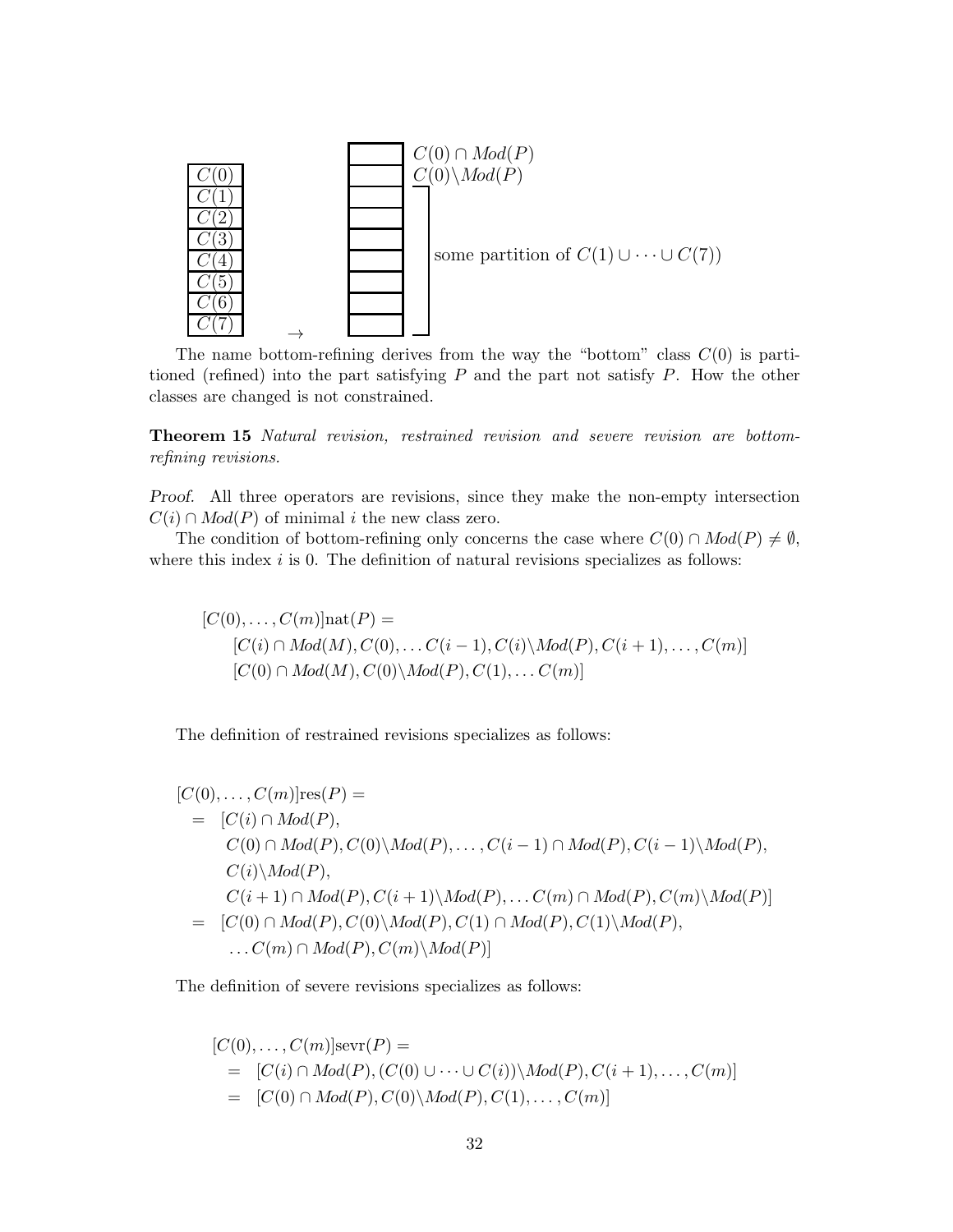All three revisions makes  $C(0) \cap Mod(P)$  the new class zero and  $C(0) \backslash Mod(P)$  the new class one.  $\Box$ 

The complexity of arbitrary sequences of bottom-refining revisions is established by the following theorem.

**Theorem 16** Inference from a sequence of bottom-refining revisions is  $\Delta_2^p$ -hard.

Proof. The claim is proved by reduction from the problem of establishing whether the lexicographically maximal model of a consistent formula F over alphabet  $\{x_1, \ldots, x_n\}$ satisfies  $x_n$ . The corresponding sequence of bottom refining revisions rev is the following, where  $y_1, \ldots, y_n$  are fresh variables in bijective correspondence with  $x_1, \ldots, x_n$ :

$$
\emptyset \text{rev}(F) \text{rev}(y_1) \text{rev}(y_1 \to x_1) \dots \text{rev}(y_n) \text{rev}(y_n \to x_n)
$$

The reduction first introduces the models of  $F$  as the class zero, then refines it by  $x_1$  if consistent, then by  $x_2$  if consistent, etc. A single bottom-refining revision for each variable cannot do that: if  $x_1$  is inconsistent with F the effect of  $Frev(x_1)$  is to move the models of  $x_1$  in a class lower than that of F. This is why the new variable  $y_1$  is introduced first.



The empty ordering has all models in class zero. A revision operator cuts  $Mod(F)$ out from it to make the new class zero when revising by a consistent formula  $F$ . The class  $Mod(\neg F)$  is created only if F is not tautological, but this is irrelevant.

The new class zero  $Mod(F)$  is refined into  $Mod(F \wedge y_1)$  and  $Mod(F \wedge \neg y_1)$  because of the bottom-refining condition: since F is consistent and does not contain  $y_1$ , the conjunctions  $F \wedge y_1$  and  $F \wedge \neg y_1$  are consistent.

Revising this ordering by  $y_1 \to x_1$  depends on the consistency of  $F \wedge x_1$ . If F is consistent with  $x_1$  then  $F \wedge y_1 \wedge (y_1 \rightarrow x_1)$  is consistent; therefore, class zero  $Mod(F \wedge y_1)$ contains some models of  $y_1 \to x_1$ . The resulting class zero comprises them:  $Mod(F \wedge$  $y_1 \wedge (y_1 \to x_1)) = Mod(F \wedge x_1 \wedge y_1)$ . If F is inconsistent with  $x_1$ , then  $F \wedge y_1 \wedge (y_1 \to x_1)$ is inconsistent; therefore,  $Mod(F \wedge y_1)$  does not contain any model of  $y_1 \rightarrow x_1$ . Instead,  $Mod(F \wedge \neg y_1)$  does, since  $Mod(F \wedge \neg y_1 \wedge (y_1 \rightarrow x_1))$  is the same as  $Mod(F \wedge \neg y_1)$ , which is consistent because F is consistent and does not mention  $y_1$ . The class zero resulting from revising by  $y_1 \to x_1$  is  $Mod(F \wedge \neg y_1 \wedge (y_1 \to x_1)) = Mod(F \wedge \neg y_1)$  since rev is a revision.

This proves that the result of revising first by  $y_1$  and then by  $y_1 \rightarrow x_1$  is an ordering that has  $Mod(F \wedge x_1 \wedge y_1)$  as its class zero if  $F \wedge x_1$  is consistent and  $Mod(F \wedge \neg y_1)$ otherwise. Apart from  $y_1$ , which is unlinked to the rest of the formula and the other variables  $y_i$ , these are the models of  $F \wedge x_1$  if consistent and the models of F otherwise.

Iterating the procedure on the remaining variables  $x_2, \ldots, x_n$  produces an ordering whose class zero comprises the lexicographically maximally model of  $F$  only. Checking whether it entails  $x_n$  is the final step of the translation.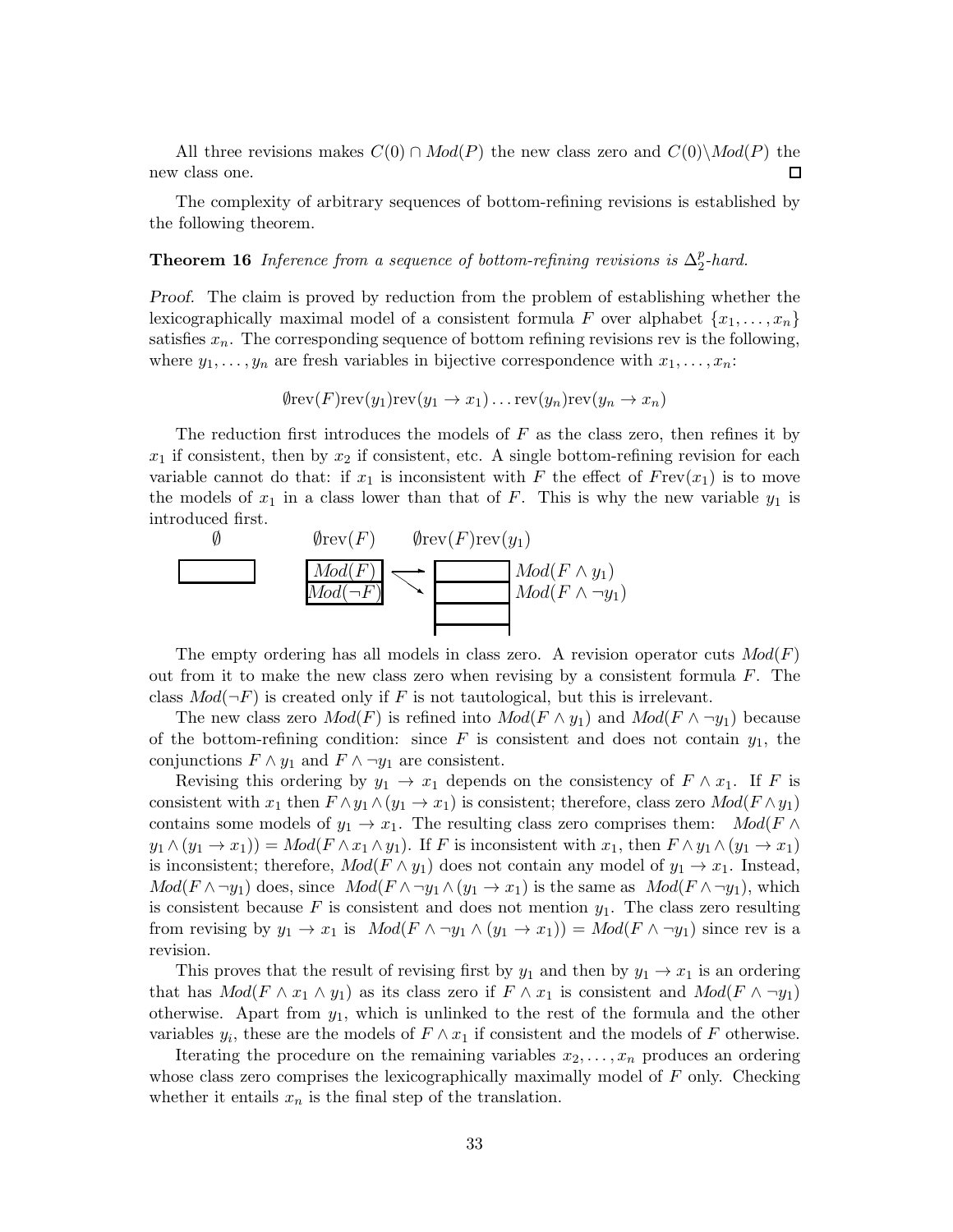This intuition is made a formal proof by induction. For every  $i$ , class zero of  $\emptyset$ rev $(F)$ rev $(y_1)$ rev $(y_1 \to x_1)$ ... rev $(y_i)$ rev $(y_i \to x_i)$  is  $Mod(\bigwedge Y' \wedge \text{maxset}(F, x_1, \ldots, x_i))$ for some consistent  $Y' \subseteq \{y_1, \neg y_1, \ldots, y_i, \neg y_i\}$ . This is the lexicographically maximal partial model over variables  $x_1, \ldots, x_i$ , apart from some of the variables  $y_1, \ldots, y_i$ . Assuming that this condition is true for i, it is shown to remain true after revising by  $y_{i+1}$ and  $y_{i+1} \rightarrow x_{i+1}$ .

Let  $C = \emptyset \text{rev}(F) \text{rev}(y_1) \text{rev}(y_1 \to x_1) \dots \text{rev}(y_i) \text{rev}(y_i \to x_i)$  and  $M = \bigwedge Y' \wedge$ maxset $(F, x_1, \ldots, x_i)$ . The inductive assumption is  $C(0) = Mod(M)$ . Since M does not mention  $y_{i+1}$  and is consistent,  $M \wedge y_{i+1}$  is consistent. As a result,  $C(0) \cap Mod(y_{i+1})$  is not empty. A bottom-refining revision splits the class zero in two:

$$
Crev(y_{i+1})(0) = Mod(M \wedge y_{i+1})
$$
  
\n
$$
Crev(y_{i+1})(1) = Mod(M \wedge \neg y_{i+1})
$$

This ordering is further revised by  $y_{i+1} \rightarrow x_{i+1}$ . The resulting class zero of  $Crev(y_{i+1})rev(y_{i+1} \to x_{i+1})$  is the first non-empty of the following two sets, since rev is by assumption a revision operator and at least the second is not empty since  $M$  is consistent and does not contain  $y_{i+1}$ .

$$
Crev(y_{i+1})(0) \cap Mod(y_{i+1} \to x_{i+1}) = Mod(M \wedge y_{i+1} \wedge (y_{i+1} \to x_{i+1}))
$$
  
=  $Mod(M \wedge y_{i+1} \wedge x_{i+1})$   

$$
Crev(y_{i+1})(1) \cap Mod(y_{i+1} \to x_{i+1}) = Mod(M \wedge \neg y_{i+1} \wedge (y_{i+1} \to x_{i+1}))
$$
  
=  $Mod(M \wedge \neg y_{i+1})$ 

Since M is  $\bigwedge Y' \wedge \max\{F, x_1, \ldots, x_i\}$  and F is a formula over variables  $\{x_1, \ldots, x_n\}$ only,  $M \wedge y_{i+1} \wedge x_{i+1}$  is consistent if and only if maxset $(F, x_1, \ldots, x_i) \wedge x_{i+1}$  is consistent. Depending on this condition:

- maxset $(F, x_1, \ldots, x_i) \wedge x_{i+1}$  is consistent:  $M \wedge y_{i+1} \wedge x_{i+1}$  is also consistent; therefore, the models of this formula are the new class zero;  $\bigwedge Y' \wedge \text{maxset}(F, x_1, \ldots, x_i) \wedge$  $y_{i+1} \wedge x_{i+1}$  is the same as  $\bigwedge Y'' \wedge \text{maxset}(F, x_1, \ldots, x_{i+1})$  where  $Y'' = Y' \cup \{y_{i+1}\}$ since by assumption maxset $(F, x_1, \ldots, x_i) \wedge x_{i+1}$  is consistent;
- maxset $(F, x_1, \ldots, x_i) \wedge x_{i+1}$  is inconsistent: since  $M \wedge y_{i+1} \wedge x_{i+1}$  is inconsistent, the first non-empty of the two sets above is  $Mod(M \wedge \neg y_{i+1})$ ; replacing M with its definition,  $M \wedge y_{i+1}$  becomes  $\bigwedge Y' \wedge \text{maxset}(F, x_1, \ldots, x_i) \wedge \neg y_{i+1}$  and this is equal to  $\bigwedge Y'' \wedge \max\{F, x_1, \ldots, x_i, x_{i+1}\}\$  where  $Y'' = Y' \cup \{\neg y_i\}.$  Indeed, maxset $(F, x_1, \ldots, x_i, x_{i+1})$  = maxset $(F, x_1, \ldots, x_i)$  since by assumption maxset $(F, x_1, \ldots, x_i) \wedge x_{i+1}$  is inconsistent.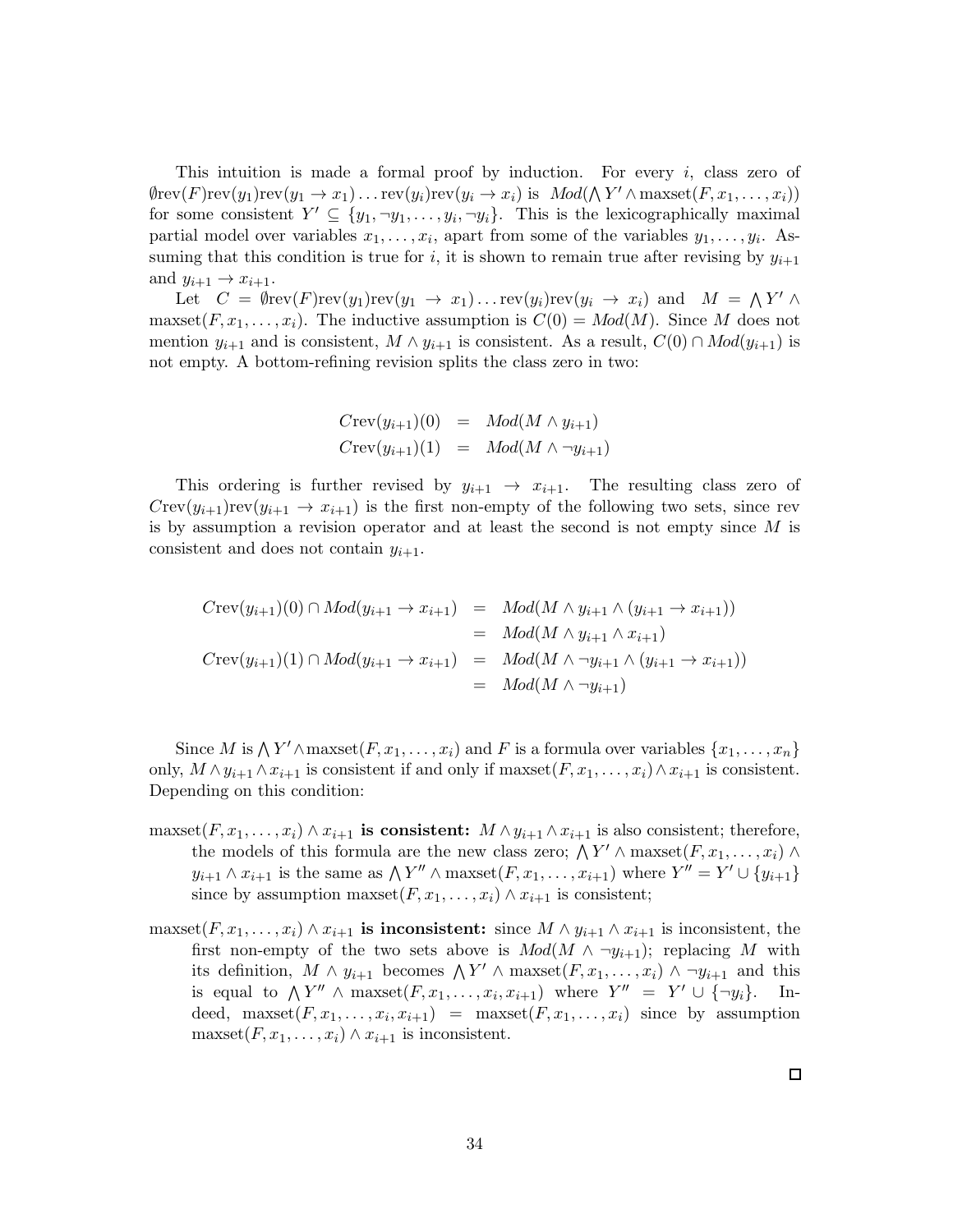#### 5.3 Very radical revision

Very radical revision is neither lexicographic-finding nor bottom-refining. It is indeed easier, as the classes of  $\varphi_{rad}(R_1) \dots rad(R_n)$  are relatively easy to determine.

**Theorem 17** For every formulae  $R_1, \ldots, R_n$ , the total preorder  $\emptyset$ rad $(R_1) \ldots$ rad $(R_n)$  is equivalent to the following preorder C.

$$
C(0) = Mod(\neg \bot \land R_1 \land R_2 \land R_3 \land \cdots \land R_n)
$$
  
\n
$$
C(1) = Mod(\neg R_1 \land R_2 \land R_3 \land \cdots \land R_n)
$$
  
\n
$$
C(2) = Mod(\neg R_2 \land R_3 \land \cdots \land R_n)
$$
  
\n
$$
\vdots
$$
  
\n
$$
C(n-1) = Mod(\neg R_{n-1} \land R_n)
$$
  
\n
$$
C(n) = Mod(\neg R_n)
$$

*Proof.* The proof is by induction on the length of the sequence. For  $n = 1$ , the total preorder  $C = \emptyset$  rad $(R_1)$  splits the single class  $\emptyset(0) = Mod(\top)$  into the two classes  $C(0) =$  $Mod(\top) \cap Mod(R_1) = Mod(\neg \bot \land R_1)$  and  $C(1) = Mod(\top) \backslash Mod(R_1) = Mod(\neg R_1)$ . The claim therefore holds.

Assuming that the claim holds for the preorder  $C = [C(0), \ldots, C(n-1)] =$  $\text{Grad}(R_1) \ldots \text{rad}(R_{n-1}),$  it is proved for  $C \text{rad}(R_n)$ . From the definition of rad:

$$
[C(0),...,C(m)]\text{rad}(R_n) =
$$
  
\n
$$
= [C(0) \cap Mod(R_n),...,C(n-1) \cap Mod(R_n), (C(0) \cup \cdots \cup C(n-1)) \setminus Mod(R_n)]
$$
  
\n
$$
= [Mod(\neg \bot \land R_1 \land \cdots \land R_{n-1}) \cap Mod(R_n),
$$
  
\n
$$
..., Mod(\neg R_{n-1}) \cap Mod(R_n), Mod(\top) \setminus Mod(R_n)]
$$
  
\n
$$
= [Mod(\neg \bot \land R_1 \land \cdots \land R_{n-1} \land R_n), ..., Mod(\neg R_{n-1} \land R_n), Mod(\neg R_n)]
$$

The second equality holds because by definition  $C$  includes all models; therefore,  $C(0) \cup \cdots \cup C(n) = Mod(\top)$ . The third holds because  $Mod(\top) \setminus Mod(R_n)$  is the set of all models but the ones of  $R_n$ .  $\Box$ 

This theorem tells how to determine min( $\text{Mod}(R_1)$ ... rad $(R_n)$ , ⊤): by conjoining  $R_n$ with  $R_{n-1}$ , then with  $R_{n-2}$  and so on until consistent.

Definition 12 The longest consistent conjunction of a sequence of formulae longest $(L_1, \ldots, L_n)$  is  $L_1 \wedge \cdots \wedge L_i$  such that either  $i = n$  or  $L_1 \wedge \cdots \wedge L_i \wedge L_{i+1}$  is inconsistent.

A longest sequence is a simplified form of maxset: the maxsets conjoin formulae in order skipping every one that would create an inconsistency; the longest sequences stop altogether at the first. A sequence of very radical revisions from the empty ordering can be reformulated in terms of this definition.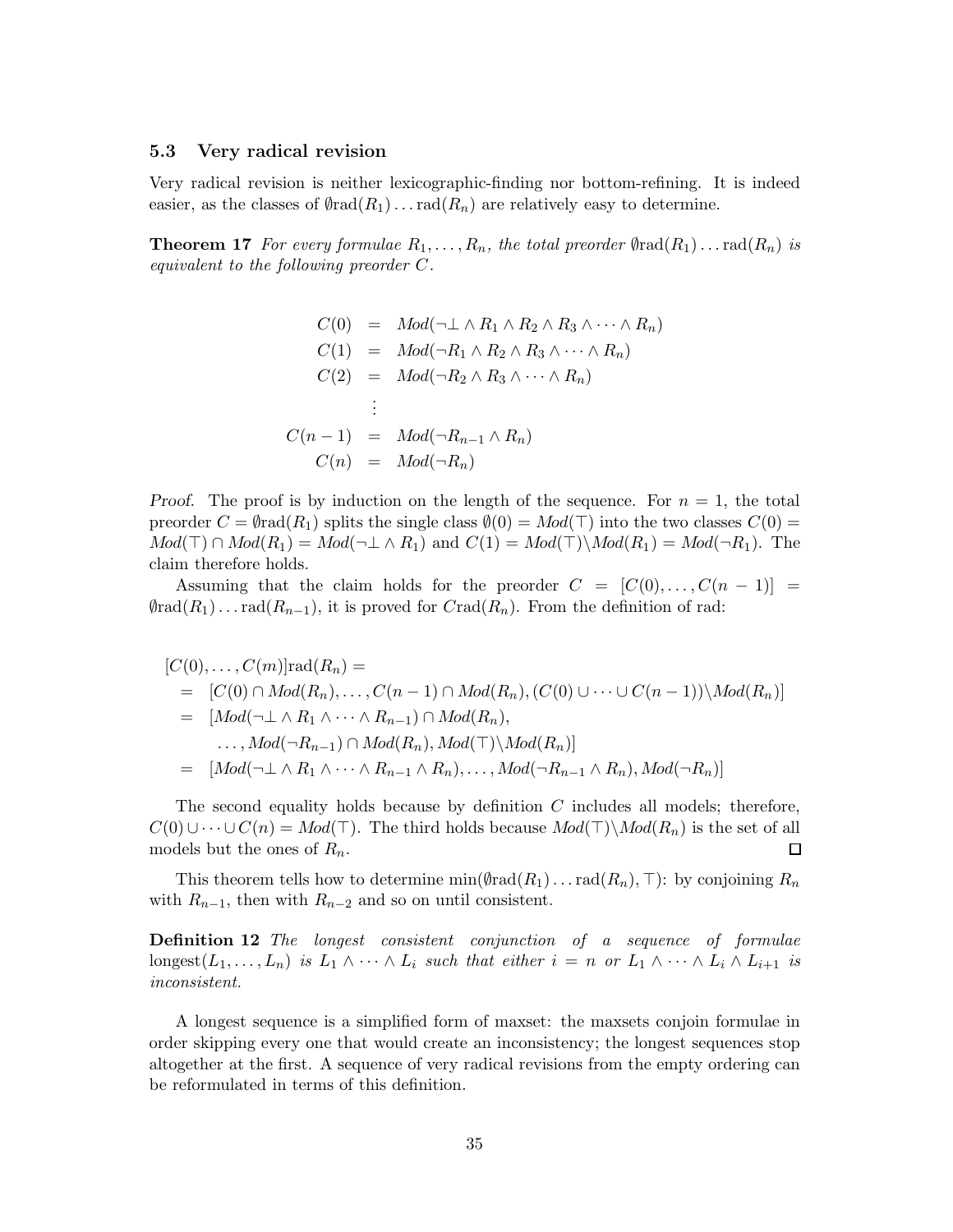**Theorem 18** For every formulae  $R_1, \ldots, R_n$ , formula  $Form(min(\text{Grad}(R_1)\ldots \text{rad}(R_n), \top))$  is equivalent to longest $(R_n, \ldots, R_1)$ .

Proof. The previous theorem shows that the classes of  $\text{Grad}(R_1) \dots \text{rad}(R_n)$  are the models of the following formulae:

$$
\neg \bot \land R_1 \land R_2 \land R_3 \land \cdots \land R_n
$$
  
\n
$$
\neg R_1 \land R_2 \land R_3 \land \cdots \land R_n
$$
  
\n
$$
\neg R_2 \land R_3 \land \cdots \land R_n
$$
  
\n:  
\n:  
\n
$$
\neg R_{n-1} \land R_n
$$
  
\n
$$
\neg R_n
$$

As a result, min $(\emptyset \text{rad}(R_1) \dots \text{rad}(R_n), \top)$  is the set of models of the first consistent formula in the list. This formula may the first or any of the others. The first is  $\neg \bot \wedge$  $R_1 \wedge R_2 \wedge R_3 \wedge \cdots \wedge R_n$ , which is equivalent to  $R_1 \wedge \cdots \wedge R_n$ . If it is consistent, then  $R_n \wedge \cdots \wedge R_i$  is consistent for  $i = 1$ , and is therefore the same as longest $(R_n, \ldots, R_1)$ .

The other case is that the first consistent formula of the list is  $\neg R_{i-1} \wedge R_i \wedge \cdots \wedge R_n$ for some index i. Since it is consistent, its subformula  $R_i \wedge \cdots \wedge R_n$  is consistent too. This is the first part of the definition of the longest consistent conjunction, the second being the inconsistency of  $R_{i-1} \wedge R_i \wedge \cdots \wedge R_n$ .

To the contrary, let M be a model of  $R_{i-1} \wedge R_i \wedge \cdots \wedge R_n$ . If M satisfies all formulae  $R_1, \ldots, R_{i-2}$  then  $R_1 \wedge \cdots \wedge R_n \wedge \neg \bot$  is consistent, contrary to assumption. Therefore, M falsifies some formula among  $R_1, \ldots, R_{i-2}$ . Let  $j \leq i-2$  be the highest index such that M falsifies  $R_j$ . Since M falsifies this formula, it satisfies its negation  $\neg R_j$ . Because of the highest index, M satisfies all formulae  $R_{j+1}, \ldots, R_{i-2}$  if any. As a result, M satisfies  $\neg R_i \wedge R_{i+1} \wedge \cdots \wedge R_{i-2}$ . Since it also satisfies  $R_{i-1} \wedge R_i \wedge \cdots \wedge R_n$ , it satisfies  $\neg R_i \wedge R_{i+1} \wedge \cdots \wedge R_1$ . The consistency of this sequence with  $j \leq i-2$  contradicts the assumption that i is the lowest index such that  $\neg R_{i-1} \wedge R_i \wedge \cdots \wedge R_1$  is consistent.

This proves that  $R_{i-1} \wedge R_i \wedge \cdots \wedge R_n$  is inconsistent. Since  $R_i \wedge \cdots \wedge R_n$  is consistent, this is longest $(R_n, \ldots, R_1)$ .  $\Box$ 

By this theorem, the complexity of longest $(L_1, \ldots, L_n) \models Q$  is the same as inference from a sequence of very radical revisions from an empty sequence. This problem is investigated under the condition that each formula  $L_i$  is consistent.

**Theorem 19** For every sequence of consistent formulae  $L_1, \ldots, L_n$  and formula  $Q$ , checking whether  $\text{longest}(L_1, \ldots, L_n) \models Q$  is  $\Delta_2^p[\log n]$ -complete, and  $BH_{2n-1}$ -complete if n is a constant.

Proof. Entailment  $\text{longest}(L_1, \ldots, L_n) \models Q \text{ holds if } L_1 \wedge \cdots \wedge L_i \text{ is consistent and entails }$ Q for some  $i \in \{1, \ldots, n\}$ . The check for the inconsistency of  $L_1 \wedge \cdots \wedge L_i \wedge L_{i+1}$  is not necessary: if it does not hold, then  $L_{i+1}$  is added to the conjunction  $L_1 \wedge \cdots \wedge L_i \models Q$ , and the result still entails Q.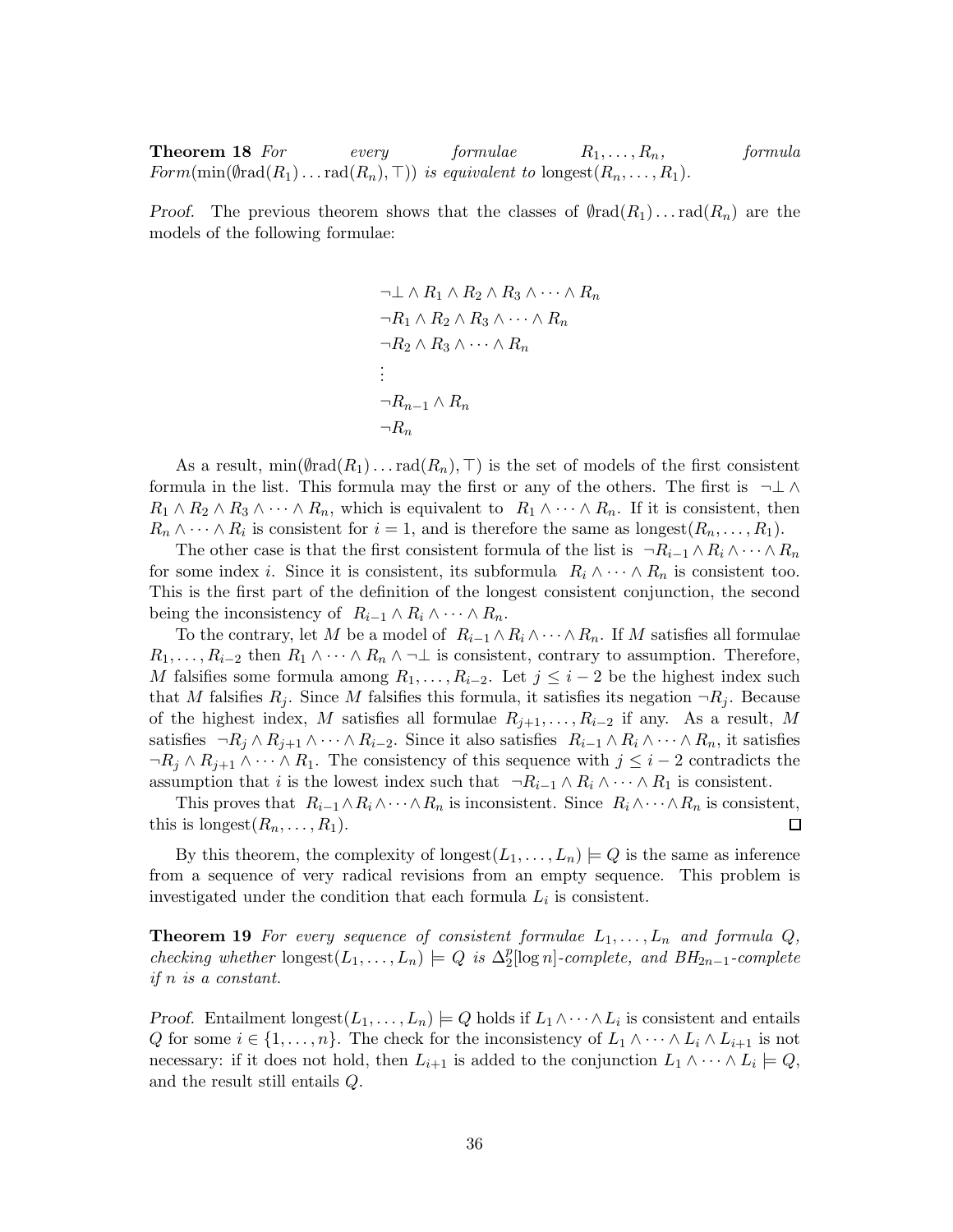These consistency and entailment tests can be done in parallel; if they succeed for the same index *i*, then  $\text{longest}(L_1, \ldots, L_n)$  entails Q. The problem is therefore in  $\Delta_2^p[\log n]$ . If  $n$  is a constant, an exact computation of the tests to be performed is needed; these are:

1.  $\models Q$ ; or

- 2.  $L_1$  is consistent and  $L_1 \models Q$ ; or
- 3.  $L_1 \wedge L_2$  is consistent and  $L_1 \wedge L_2 \models Q$ ; or

. . .

 $n+1$   $L_1 \wedge \cdots \wedge L_n$  is consistent and entails  $Q$ .

Under the assumption that every single  $L_i$  is consistent, the first two ones can be simplified. Indeed, the second one "L<sub>1</sub> is consistent and  $L_1 \models Q$ " is the same as  $L_1 \models Q$ . This condition is entailed by  $\models Q$ , which becomes unnecessary. The conditions can therefore be rewritten as:

1.  $L_1 \models Q$ ; or

2.  $L_1 \wedge L_2$  is consistent and  $L_1 \wedge L_2 \models Q$ ; or

. . .

 $n L_1 \wedge \cdots \wedge L_n$  is consistent and entails  $Q$ .

The first test is in coNP, the other  $n-1$  ones are in  $D^p$ . By the definition of the Boolean hierarchy [\[70\]](#page-48-3), the problem is in  $BH_{2n-1}$ .

Hardness for  $\Delta_2^p[\log n]$  and  $BH_{2n-1}$  is proved for unbounded and constant n by a reduction from the following problem: given  $F_1, \ldots, F_{2n-1}$  with  $F_i$  consistent implying  $F_{i-1}$  consistent, check whether the number of consistent  $F_i$  is even [\[22\]](#page-44-7). This problem is reduced to checking  $\text{longest}(L_1, \ldots, L_n) \models Q$ . This implies that entailment from the longest sequence is both  $\Delta_2^p[\log n]$ -hard in the general case and BH<sub>2n-1</sub>-hard if n is constant.

The first step of the reduction is rewriting of each formula  $F_i$  on a private alphabet. This is assumed already done, and does not change consistency.

New variables are introduced, one for each formula:  $\{y_1, \ldots, y_m\}$ . The query Q is  $\neg y_1 \lor \neg y_3 \lor \cdots$ , the disjunction of all literals  $\neg y_i$  with i odd.

The first formula  $L_1$  is  $y_1 \to F_1$ , which is consistent because it is satisfied by setting  $y_1$  to false. If  $F_1$  is inconsistent,  $\neg y_1$  is entailed. This is correct since the number of consistent formulae is zero, which is even.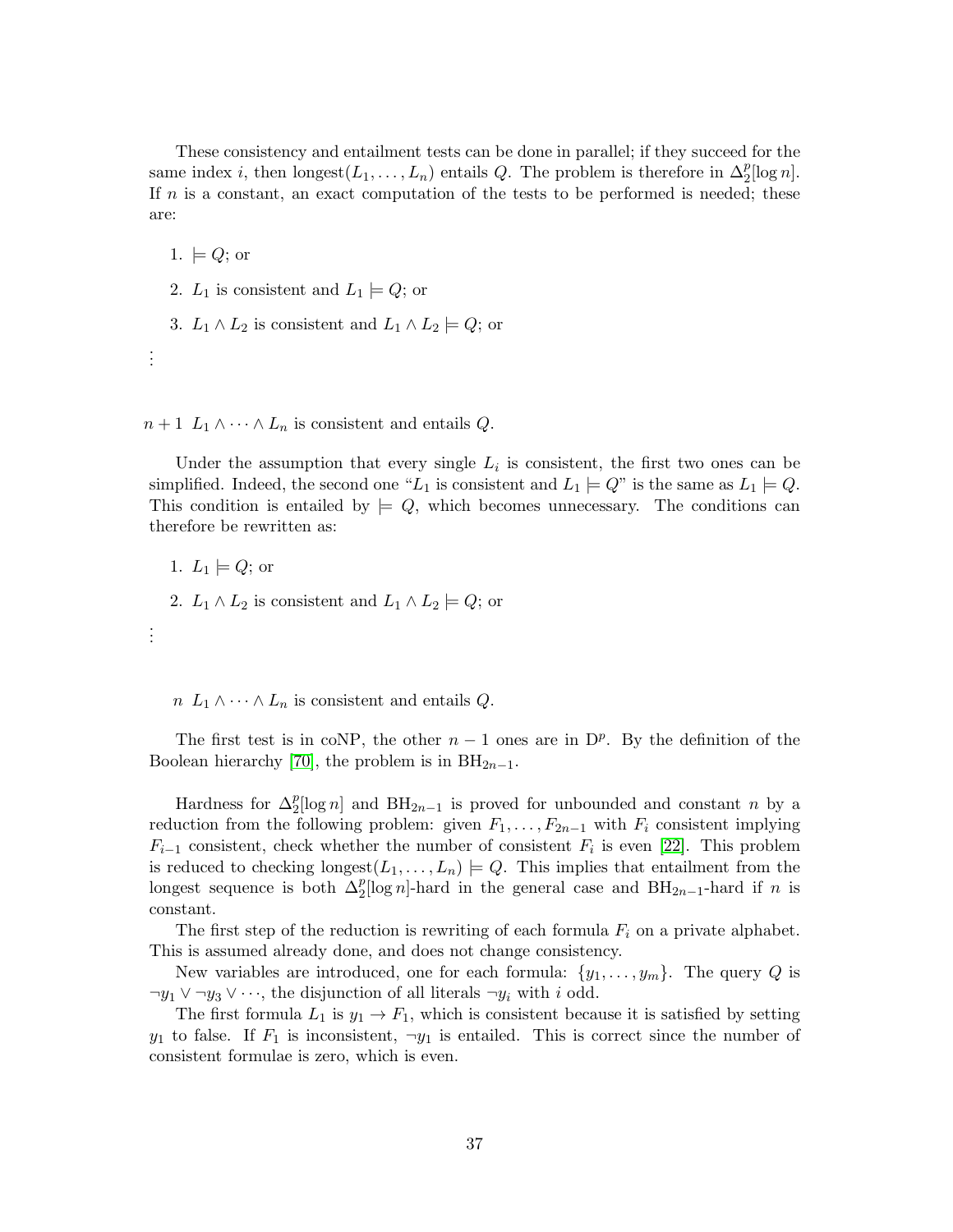$$
y_1 \rightarrow \underbrace{F_1}_{y_1}
$$
  

$$
L_1
$$
  

$$
y_1
$$
  

$$
L_2
$$

The second formula  $L_2$  contains  $y_1$  and an unrelated variable. The conjunction of the first two formulae contains  $(y_1 \to F_1) \wedge y_1 \equiv F_1 \wedge y_1$ . If  $F_1$  is consistent, this formula does not entail  $\neg y_1$  and is consistent. The construction of the longest consistent sequence continues.

Overall, if  $F_1$  is inconsistent then  $\neg y_1$  is entailed. Otherwise,  $\neg y_1$  is not entailed and the construction of the longest consistent sequence continues.

The rest of the sequence works similarly: the construction stops at the first inconsistent formula  $F_i$ ; if i is odd then  $\neg y_i$  is entailed, which is correct since the number of consistent formulae is  $i - 1$ , even.

The other formulae are as follows, where  $i$  is odd.

$$
z_{j-1} \overline{) \overline{F_{j-1}}}
$$
\n
$$
y_j \rightarrow F_j
$$
\n
$$
y_j
$$
\n
$$
y_j
$$
\n
$$
y_j
$$
\n
$$
L_{i+1}
$$

Assuming that the construction of the longest consistent sequence includes  $L_{i-1}$ , it proceeds as follows.

Three cases are possible:  $F_{i-1}$  is inconsistent; it is consistent but  $F_i$  is not; they are both consistent.

If  $F_{i-1}$  is inconsistent,  $L_i$  is not added to the sequence because  $L_{i-1} \wedge L_i$  contains  $y_{i-1} \wedge (y_{i-1} \rightarrow F_i)$ , which implies the inconsistent formula  $F_{i-1}$ . Therefore, the longest consistent sequence does not contain  $y_i$ , and it therefore does not entail  $\neg y_i$ . This is correct since the number of consistent formulae is  $i - 2$ , odd.

If  $F_{i-1}$  is consistent, then  $L_i$  is added to the sequence because the final part of its conjunction is  $y_{i-1} \wedge (y_{i-1} \to F_{i-1}) \wedge (y_i \to F_i)$ , which is equivalent to  $y_{i-1} \wedge F_{i-1} \wedge (y_i \to F_i)$  $F_i$ ) and is therefore consistent. If  $F_i$  is inconsistent this formula entails  $\neg y_i$ , which is correct because the number of consistent formulae is  $i - 1$ , even.

The final case is that  $F_i$  is consistent. Not only  $y_{i-1} \wedge F_{i-1} \wedge (y_i \rightarrow F_i)$  is consistent, but is also consistent with  $L_{i+1}$ , which is  $y_i$  plus an unrelated variable. Therefore, the construction of the longest consistent sequence continues.

Technically, the formulae  $L_i, L_{i+1}$  and Q are as follows, where i is odd: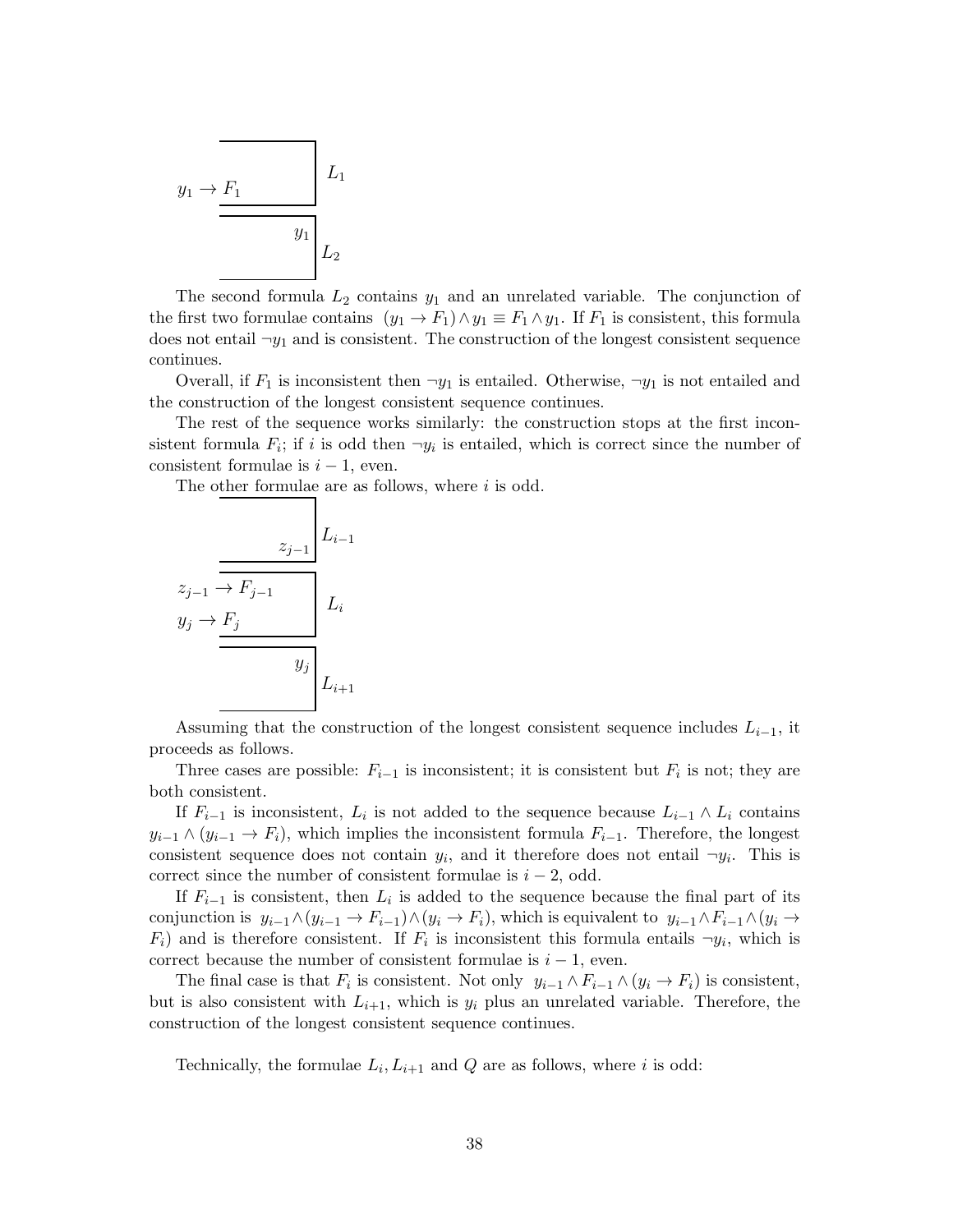$$
L_1 = y_1 \rightarrow F_1
$$
  
\n
$$
L_2 = y_1 \land y_2
$$
  
\n
$$
\vdots
$$
  
\n
$$
L_i = (y_{i-1} \rightarrow F_{i-1}) \land (y_i \rightarrow F_i)
$$
  
\n
$$
L_{i+1} = y_i \land y_{i+1}
$$
  
\n
$$
Q = \neg y_1 \lor \neg y_3 \lor \cdots
$$

Each formula is consistent by itself: the formulae of odd index are satisfied by the model that assigns false to all variables, the formulae of even index by that assigning true to all variables.

The claim is that  $\text{longest}(L_1, \ldots, L_n)$  entails Q if and only if the number of consistent formulae  $F_i$  is even.

The entailment longest $(L_1, \ldots, L_m) \models Q$  simplifies because longest $(L_1, \ldots, L_m)$  is a conjunction of formulae  $L_i$ , where the variables  $y_i$  occur in separate subformulae. This means that longest $(L_1, \ldots, L_m)$  entails Q if and only if it entails some variables  $\neg y_i$  with i odd.

The number of consistent formulae  $F_i$  is even is the same as the consistency of  $F_1 \wedge$  $\cdots \wedge F_{i-1}$  and the inconsistency of  $F_1 \wedge \cdots \wedge F_{i-1} \wedge F_i$  with i odd because of the separation of the variables and the consistency of all formulae preceding a consistent one.

The conjunction  $L_1 \wedge \cdots \wedge L_i$  with i odd is  $y_1 \wedge (y_1 \rightarrow F_1) \wedge \cdots \wedge y_{i-1} \wedge (y_{i-1} \rightarrow$  $F_{i-1} \wedge (y_i \to F_i)$ . This formula is equivalent to  $y_1 \wedge F_1 \wedge \cdots \wedge y_{i-1} \wedge F_{i-1} \wedge (y_i \to F_i)$ .

The conjunction with i even is obtained by taking  $L_1 \wedge \cdots \wedge L_{i+1}$  in the definition above and decreasing i by 1. It is  $y_1 \wedge (y_1 \rightarrow F_1) \wedge \cdots \wedge y_{i-1} \wedge (y_{i-1} \rightarrow F_{i-1}) \wedge y_i$ , which is equivalent to  $y_1 \wedge F_1 \wedge \cdots \wedge y_{i-1} \wedge F_{i-1} \wedge y_i$ .

The claim can now be proved in each direction.

If  $F_1 \wedge \cdots \wedge F_{i-1}$  is consistent and  $F_1 \wedge \cdots \wedge F_{i-1} \wedge F_i$  is not with i odd then  $L_1 \wedge \cdots \wedge L_i =$  $y_1 \wedge F_1 \wedge \cdots \wedge y_{i-1} \wedge F_{i-1} \wedge (y_i \rightarrow F_i)$  is consistent and entails  $\neg y_i$ . The longest consistent conjunction contains it and therefore entails  $\neg y_i$  as well.

To prove the other direction, the longest consistent conjunction  $L_1 \wedge \cdots \wedge L_i$  is assumed to entail a literal  $\neg y_j$ . Since this conjunction is consistent, it does not contain  $y_j$ . Since it contains all variables  $y_j$  with  $j < i$  regardless of whether i is even or odd, the only possible j is i. If i is even then  $L_1 \wedge \cdots \wedge L_i$  contains  $y_i$ . Therefore, i is odd.  $\Box$ 

Since a sequence of very radical revisions from the empty ordering is exactly the same as the longest consistent conjunction, and all formulae are consistent by assumption, the problem of entailment for very radical revision is  $\Delta_2^p[\log n]$ -complete in the general case and  $BH_{2n-1}$ -complete for constant *n*.

### 5.4 Plain severe revision and full meet revision

On total preorders comprising at most two classes, plain severe and full meet revision coincide, and always generate an ordering of at most two classes. As a result, when the initial ordering is empty, sequence of plain severe and full meet revision coincide: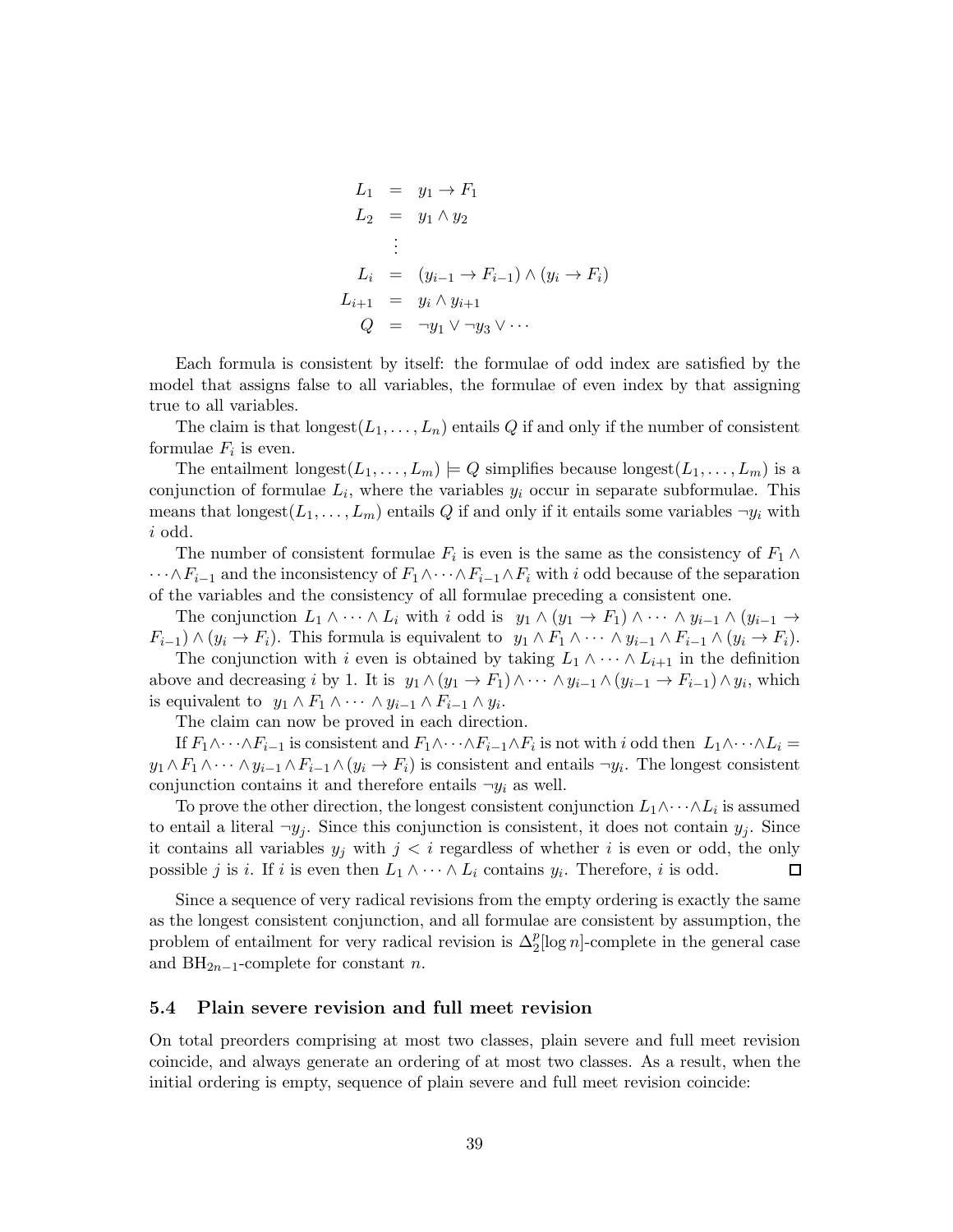$\emptyset$ psev $(P_1) \dots$ psev $(P_n) \equiv \emptyset$ full $(P_1) \dots$ full $(P_n)$ 

More generally, mixed sequences of plain severe and full meet revisions applied to an ordering comprising at most two classes are equivalent to sequence of full meet revisions only and to sequences of plain severe revisions only.

These two revisions are neither lexicographic-finding nor bottom-refining. A lexicographic-finding sequence of revisions  $x_1 \wedge x_3, \neg x_1, x_2$  produces  $\neg x_1 \wedge x_2 \wedge x_3$ , but the same sequence of full meet revisions instead produces to  $\neg x_1 \wedge x_2$ . A sequence of bottom-refining revisions  $x_1, x_2$  produces an ordering with a class one equal to  $x_1 \wedge \neg x_2$ , but the same sequence of full meet revisions instead gives  $\neg x_1 \lor \neg x_2$ . They are also different from very radical revision, as seen from the sequence of revisions  $x_1, x_2, \neg x_1$ , where very radical revision produces  $x_2 \wedge \neg x_1$  while full meet produces  $\neg x_1$ .

**Theorem 20** Inference from a sequence of full meet and plain severe revisions applied to the empty ordering is  $\Delta_2^p[\log n]$ -complete.

*Proof.* The  $\Delta_2^p[\log n]$  class includes all problems that can be solved by a polynomial number of nonadaptive calls to an NP-oracle. Nonadaptive means that no call depends on the others. Equivalently, these calls are in parallel [\[35,](#page-45-9) [11\]](#page-44-8).

A sequence of full meet revisions  $\mathcal{Y}$ full $(S_1)$ ... full $(S_n)$  requires establishing the satisfiability of the following quadratic number of formulae.

$$
S_1
$$
  
\n
$$
S_1 \wedge S_2
$$
  
\n
$$
\vdots
$$
  
\n
$$
S_1 \wedge S_2 \wedge \cdots \wedge S_n
$$
  
\n
$$
S_2
$$
  
\n
$$
S_2 \wedge S_3 \wedge \cdots \wedge S_n
$$
  
\n
$$
\vdots
$$
  
\n
$$
S_n
$$

The first group of formulae starts with  $S_1$  and adds a formula at time until the last. The second starts with  $S_2$  and does the same. This is repeated for all subsequent formulae  $S_3, \ldots, S_n$ . All these conjunctions are checked for satisfiability regardless of the satisfiability of the others.

Given the result of these tests, the result of full meet revision is calculated in polynomial time. First, the longest continuous conjunction  $F_1 \wedge \cdots \wedge F_i$  is determined. If  $i = n$ , it is the final result. Otherwise, since  $i < n$  then  $i + 1$  is less than or equal to n. Therefore,  $F_{i+1}$  is a formula of the sequence. The longest continuous conjunction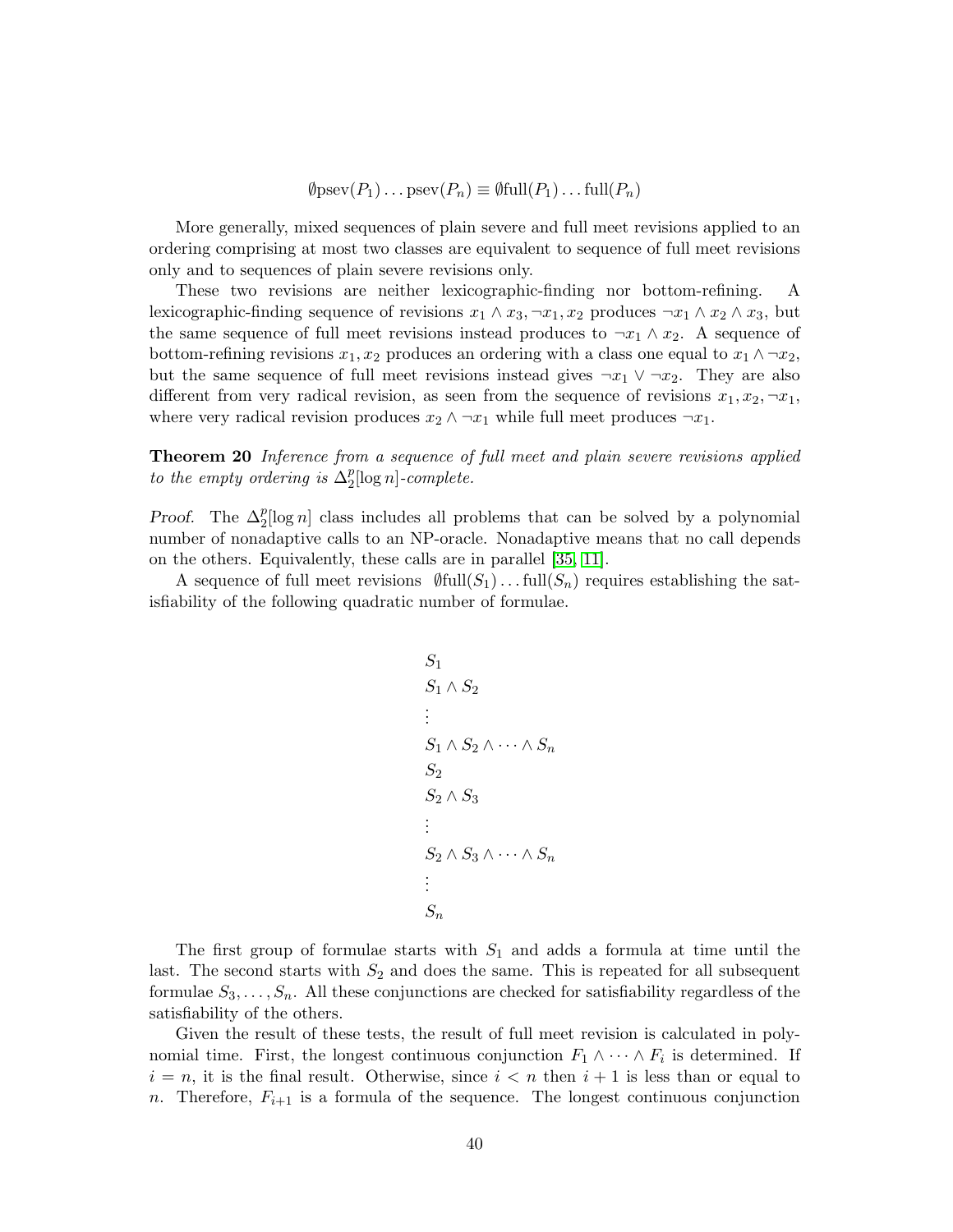$F_{i+1} \wedge \cdots \wedge F_j$  is again determined. If  $j = n$ , it is the final result. Otherwise, the process continues with  $F_{j+1}$ . This is repeated until  $F_n$  is in the conjunction.

Hardness was announced for full meet revision in a previous article, but without proof [\[47\]](#page-46-7). The proof provided here is by reduction from the problem of deciding longest $(L_1, \ldots, L_n) \models Q$ . Given the consistent formulae  $L_1, \ldots, L_n$ , the reduction builds the following sequence.

$$
F_n = a_n \rightarrow (L_1 \land \cdots \land L_n)
$$
  
\n
$$
F_{n-1} = a_n \land (a_{n-1} \rightarrow (L_1 \land \cdots \land L_{n-1}))
$$
  
\n
$$
F_{n-2} = a_{n-1} \land (a_{n-2} \rightarrow (L_1 \land \cdots \land L_{n-2}))
$$
  
\n
$$
\vdots
$$
  
\n
$$
F_2 = a_3 \land (a_2 \rightarrow (L_1 \land L_2))
$$
  
\n
$$
F_1 = a_2 \land L_1
$$

The sequence of revisions  $F_n, \ldots, F_1$  applied to the empty order entails Q if and only if longest $(L_1, \ldots, L_n)$  does. This is the case because an inconsistent conjunction  $L_1 \wedge \cdots \wedge L_i$  makes  $F_i$  inconsistent with the following formulae  $F_{i+1}$ , which therefore takes its place. Otherwise, they are conjoined and the process continues.

Technically, if  $L_1 \wedge \cdots \wedge L_i$  is the longest consistent conjunction then  $L_1 \wedge \cdots \wedge L_{i+1}$ is inconsistent. Since  $F_{i+1}$  contains  $a_{i+1} \to (L_1 \wedge \cdots \wedge L_{i+1}),$  it is inconsistent with  $a_{i+1}$ , which is contained in  $F_i$ . As a result, full meet revision produces  $F_i$ . The subsequent formulae  $F_{i-1}, \ldots, F_1$  are consistent with  $F_i$ . Indeed,  $F_i \wedge F_{i+1}$  implies  $L_1 \wedge \cdots \wedge L_i$ , which is consistent and entails all implications  $a_j \to (L_1 \wedge \cdots \wedge L_j)$  in the following formulae. What remains after their removal is only a number of positive literals  $a_i$ , which are therefore consistent.

This proves that the result of the sequence of revision is  $F_i \wedge \cdots \wedge F_1$ , which is equivalent to the longest consistent conjunction  $L_1 \wedge \cdots \wedge L_i$  apart from some unrelated variables  $a_j$ . Entailment of Q is therefore the same.  $\Box$ 

# <span id="page-40-0"></span>6 Conclusions

This article advocates and studies mixed sequences of belief change operators, in which revisions, refinements and withdrawals may occur. With some exceptions [\[46,](#page-46-12) [42,](#page-46-13) [27,](#page-45-10) [17,](#page-44-9) [36,](#page-45-11) [6\]](#page-43-7), the semantics for iterated belief revision mostly work on objects that are equivalent to total preorders, which lets using different kinds of changes at different times. Even the memoryless operators such as full meet revision [\[1\]](#page-43-0) and the distancebased revision [\[15,](#page-44-10) [57\]](#page-47-8) can be embedded in this framework: they produce a plausibility order which does not depend at all on the previous one except for their zero class.

The main technical result of this article is a method for computing the result of a mixed sequence of revisions. It directly works on sequences of lexicographic revisions, refinements and severe antiwithdrawals, which may result from translating an arbitrary sequence of lexicographic revisions, refinements, severe withdrawal, natural, severe, plain severe, moderate severe and very radical revisions, alternating in every possible way.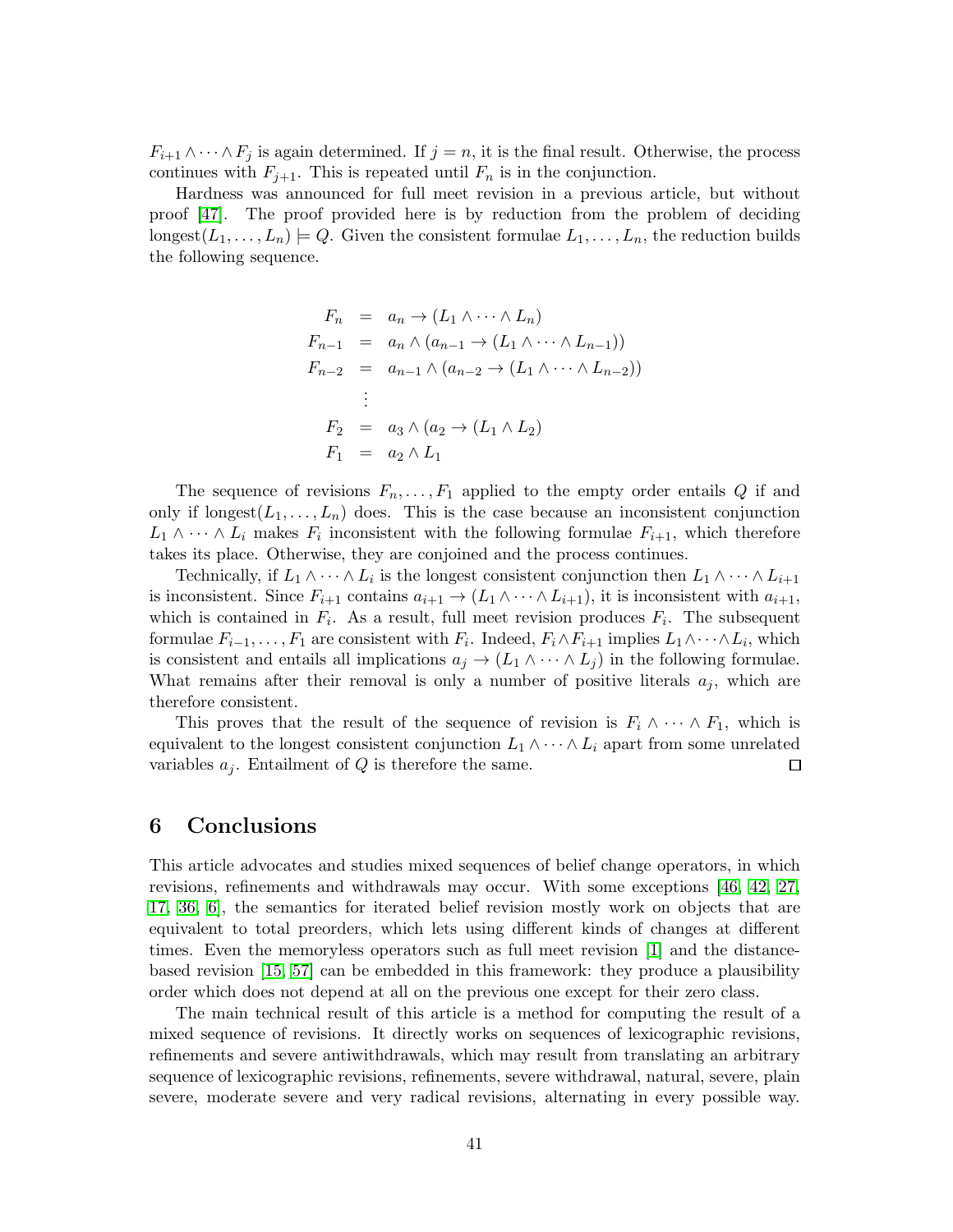The requirement of being able to solve propositional satisfiability problems is not too demanding, given the current efficiency of SAT algorithms [\[4,](#page-43-4) [2\]](#page-43-5) and given that belief revision cannot be easier than its underlying logical language [\[19,](#page-44-3) [50\]](#page-46-5). The polynomial running time (not counting the satisfiability tests) implies that the required amount of memory is also polynomial, as well as the resulting knowledge bases at each step. This was not obvious, as some belief change operators may produce orderings comprising an exponential number of classes, which forbids storing them explicitly in practice.

Example 9 The running example can be solved by an explicit representation of the preorders.

$$
\emptyset \text{lex}(y) \text{nat}(\neg x) \text{ref}(x \land z) \text{rad}(\neg z)
$$

The initial preorder is empty:  $\emptyset = [Mod(T)]$ . The revisions change it as follows, where Mod() is omitted from the classes for simplicity.

| $\operatorname{lex}(y)$ | $nat(\neg x)$     | $res(x \wedge z)$                 | rad $(\neg z)$                  |
|-------------------------|-------------------|-----------------------------------|---------------------------------|
|                         | $\neg x \wedge y$ | $x \wedge y \wedge z$             | $\neg x \wedge y \wedge \neg z$ |
| $\neg y$                | $x \wedge y$      | $\neg x \wedge y$                 | $x \wedge y \wedge \neg z$      |
|                         |                   | $x \wedge y \wedge \neg z$        | $\neg y \wedge \neg z$          |
|                         |                   | $\neg y \wedge x \wedge z$        | $\neg z$                        |
|                         |                   | $\neg x \vee \neg z)$<br>$\neg y$ |                                 |

The final result is the same as obtained by the algorithm: the base of the last preorder is  $\neg x \wedge y \wedge \neg z$ . However, explicitly storing the preorder means representing all its classes, which in this example increased in number up to five. In general, with n variables there may be as many as  $2^n$  models, and therefore as many as  $2^n$  nonempty classes. In this case, the bound  $2^3 = 8$  was almost reached after res( $x \wedge z$ ).

A side result is that the resulting knowledge base only takes polynomial space since it is generated by an algorithm that works in polynomial space. This is not the case for several one-step revisions [\[12\]](#page-44-1). A stricter characterization can also be given: if none of the original operators is of a kind that is translated using severe antiwithdrawal, the result is the conjunction of some formulae in the sequence. Otherwise, it may also contain an underformula, which by definition may include disjunctions. The ability of generating results that contain both conjuctions and disjunction can be seen as informal evidence that mixed sequences of revisions have superior expressive power [\[37\]](#page-45-12) than sequences of a single kind of revisions.

Other articles explored the translations from different belief change operators into a single formalism. Rott has shown that severe withdrawal, irrevocable and irrefutable revision can be expressed in terms of revision by comparison [\[59\]](#page-47-2), natural and lexicographic in terms of bounded revision [\[61\]](#page-47-9). Several single-step revisions can be recast in some forms of circumscription [\[49\]](#page-46-14).

Several computational complexity results about belief revision are known. Eiter and Gottlob [\[20\]](#page-44-11) proved that most distance-based and syntax approaches are  $\Pi_2^p$ -complete in the single-step case. In a further article [\[21\]](#page-44-12), the same authors proved (among other results) that the same applies to positive right-nested counterfactuals, which are equivalent to a form of iterated revision. Nebel [\[54\]](#page-46-4) proved a number of results, the most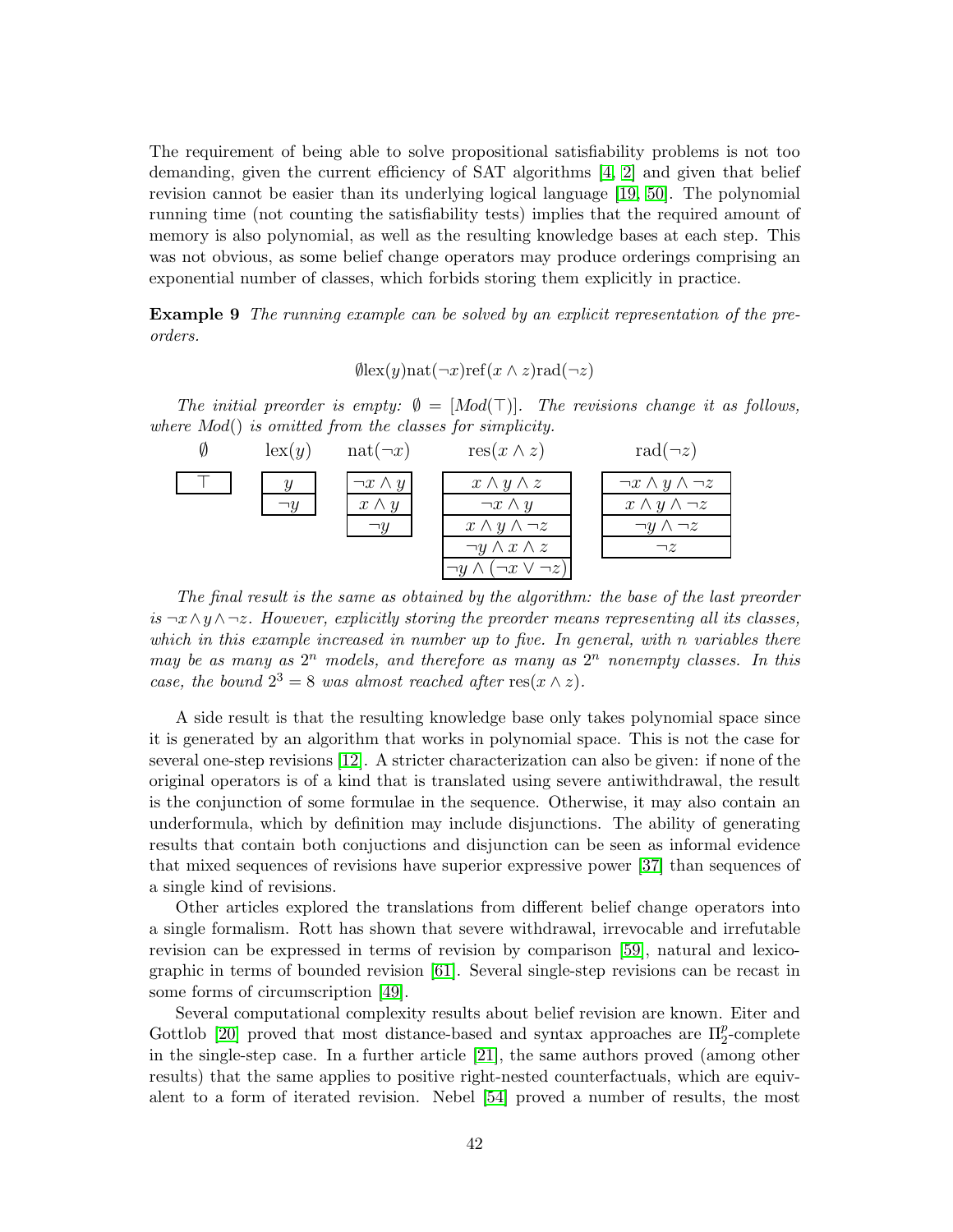relevant to the present article being the that one-step syntactic-lexicographic revision is  $\Delta_2^p$ -complete. This operator can encode lexicographic revision as defined in the iterated case by placing each formula in a separate priority class. Other iterated revisions have a similar degree of complexity [\[47\]](#page-46-7).

A number of problems are left open. The algorithm requires a SAT solver, which is unavoidable given that the underlying language is propositional logic and SAT expresses its basic problems of satisfiability, mutual consistency and entailment. However, some restricted languages such as Horn and Krom require only polynomial time for checking satisfiability [\[66\]](#page-47-10). As a result, it makes sense to investigate their computational properties on iterated change. The analysis would not be obvious because underformulae include both disjunction and conjunction, which may result in a non-Horn and non-Krom formula. The Horn restriction has been studied in single-step revisions by Eiter and Gottlob [\[18\]](#page-44-13), and has recently been considered as a contributor to the semantics of revision [\[14\]](#page-44-2).

Some iterated belief change operators such as radical revision (as opposed to very radical revision, considered in this article) consider some models "inaccessible" [\[67,](#page-47-7) [26\]](#page-45-13). In terms of total preorders, this amounts to shifting from a partition into ordered classes into a sequence of non-overlapping subsets; the models that are not in any of them are the inaccessible one. Alternatively, the highest-level class is given the special status of inaccessible model container. These operators have not been considered in this article, but the analysis could be extended to them.

Other operators not considered in this article include the ones based on numerical rankings  $[68, 71, 38, 64]$  $[68, 71, 38, 64]$  $[68, 71, 38, 64]$  $[68, 71, 38, 64]$  and bidimensional ones  $[13, 25, 61]$  $[13, 25, 61]$  $[13, 25, 61]$ . They allow for specifying the strength of a revision either by a number or indirectly by referring to that of another formula. Either way, revision is by a pair of a formula and an expression of its strength. A preliminary analysis suggests that at least a form of bidimensional change, revision by comparison, can be recast in terms of lexicographic and severe antiwithdrawal, at the cost of first determining an underformula and a maxset of the previous lexicographic revisions. Other two-place operators may be amenable to such reductions. Other recent work include iterated contraction [\[43,](#page-46-8) [5,](#page-43-8) [65\]](#page-47-0) and operators where conditions on the result are specified, rather than mandating a mechanism for obtaining them [\[34\]](#page-45-14).

Memoryless revision operators [\[15,](#page-44-10) [63\]](#page-47-12) may be treated as if they had memory: this is the case of full meet revision, which is indeed oblivious to the previous history of revision. The ordering it generates is always  $[Mod(K), Mod(\neg K)]$ . In spite of its simplicity, it is still useful to characterize a tabula rasa step of reasoning, forgetting all previously acquired data to start over from a single simple information.

Operators with full memory [\[46,](#page-46-12) [42,](#page-46-13) [27,](#page-45-10) [17\]](#page-44-9) require a different analysis, since they work from the complete history of revisions rather than from a total preorder that is modified at each step. The same applies to operators working from structure more complex than total preorders over models [\[36,](#page-45-11) [6\]](#page-43-7).

Finally, given that a revision may be performed using different operators, a question is how to decide which. This is related to merging and non-prioritized revision. An answer may be to use the history of previous revision to find out the credibility of a source [\[48\]](#page-46-2), which affects the kind of incorporation. For example, trustworthy sources produce lexicographic revisions, plausible but not very reliable sources produce natural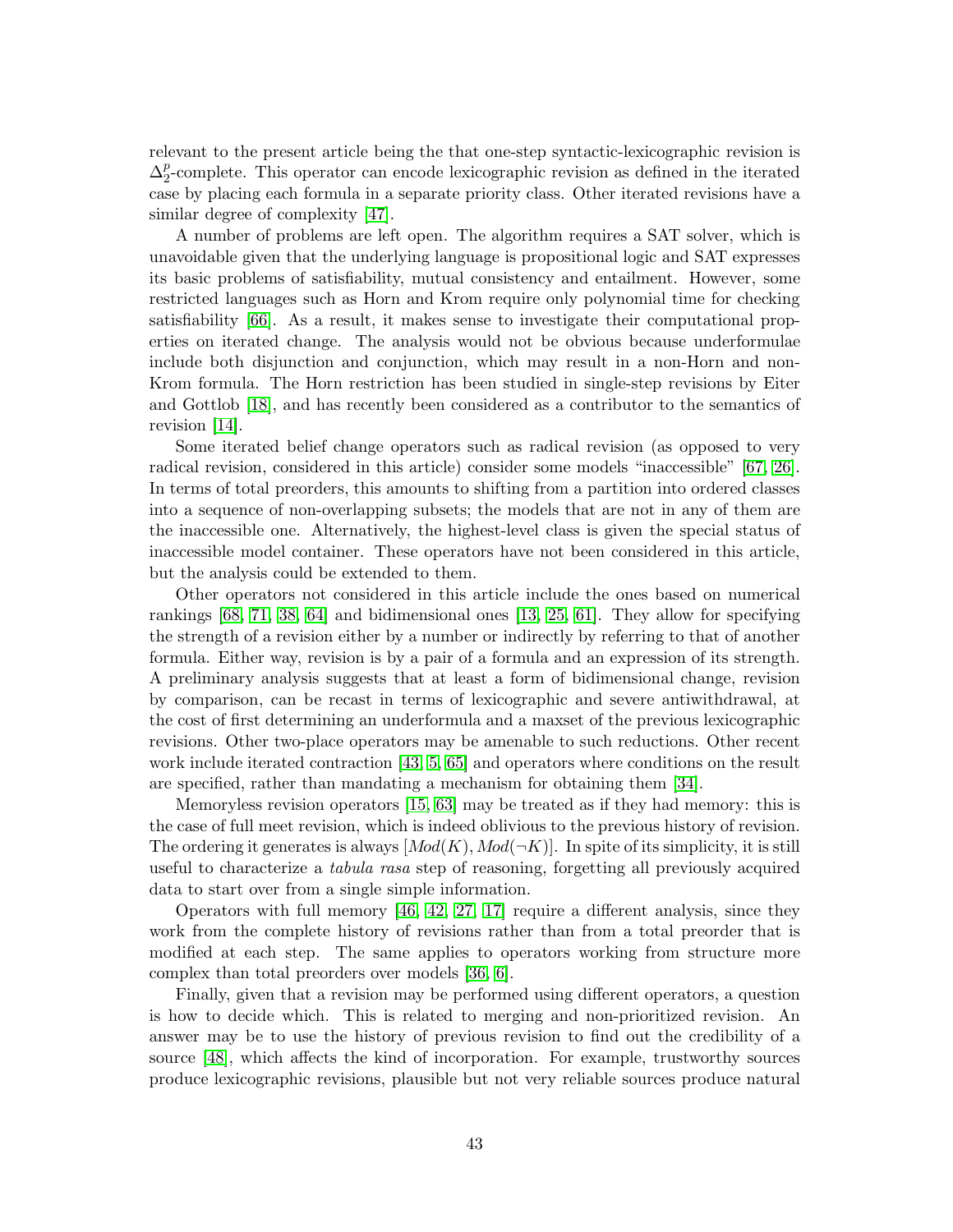revisions, the others refinements. Still better, sources providing information that turned out to be valid after all subsequent changes are better treated by lexicographic revisions; source providing information that turned out to be specific to the current case are formalized by natural revision. As an alternative, every new information may be initially treated as a natural revision; if observations suggest its generality, they are promoted to lexicographic.

### Example 10 (cont.) Sound of feathers. A bird, after all?

The hunter and the policeman turn their head, eager to find out. What comes out from the bushes is a drag queen in red feathers, who stopped by the thicket for the obvious reason while coming for the parade at the village fête. Not a bird  $(\neg b)$  but red  $(r)$ , not to be hunted anyway  $(\neg h)$ .

# <span id="page-43-0"></span>References

- [1] C. E. Alchourrón, P. Gärdenfors, and D. Makinson. On the logic of theory change: Partial meet contraction and revision functions. *Journal of Symbolic Logic*, 50:510– 530, 1985.
- <span id="page-43-5"></span>[2] T. Balyo, M.J.H. Heule, and M. Järvisalo. SAT competition 2016: Recent developments. In Proceedings of the Thirdy-First AAAI Conference on Artificial Intelligence (AAAI 2017), pages 5061–5063. AAAI Press/The MIT Press, 2017.
- <span id="page-43-6"></span>[3] S. Benferhat, D. Dubois, and H. Prade. A computational model for belief change and fusing ordered belief bases. In M. Williams and H. Rott, editors, Frontiers in Belief Revision, pages 109–134. Springer, 2001.
- <span id="page-43-4"></span>[4] A. Biere, M.J.M. Heule, H. van Maaren, and T. Walsh. Handbook of satisfiability. IOS Press, 2009.
- <span id="page-43-8"></span><span id="page-43-7"></span>[5] R. Booth and J. Chandler. From iterated revision to iterated contraction: Extending the harper identity. Artificial Intelligence, 277, 2019.
- <span id="page-43-2"></span>[6] R. Booth and J. Chandler. On strengthening the logic of iterated belief revision: Proper ordinal interval operators. Artificial Intelligence, 285:103–289, 2020.
- [7] R. Booth and T. Meyer. Admissible and restrained revision. Journal of Artificial Intelligence Research, 26:127–151, 2006.
- <span id="page-43-3"></span>[8] R. Booth and A. Nittka. Reconstructing an agent's epistemic state from observations about its beliefs and non-beliefs. Journal of Logic and Computation, 18:755–782, 2008.
- <span id="page-43-1"></span>[9] R. Booth, Meyer T.A., and K. Wong. A bad day surfing is better than a good day working: How to revise a total preorder. In *Proceedings of the Tenth International* Conference on Principles of Knowledge Representation and Reasoning (KR 2006), pages 230–238. AAAI Press/The MIT Press, 2006.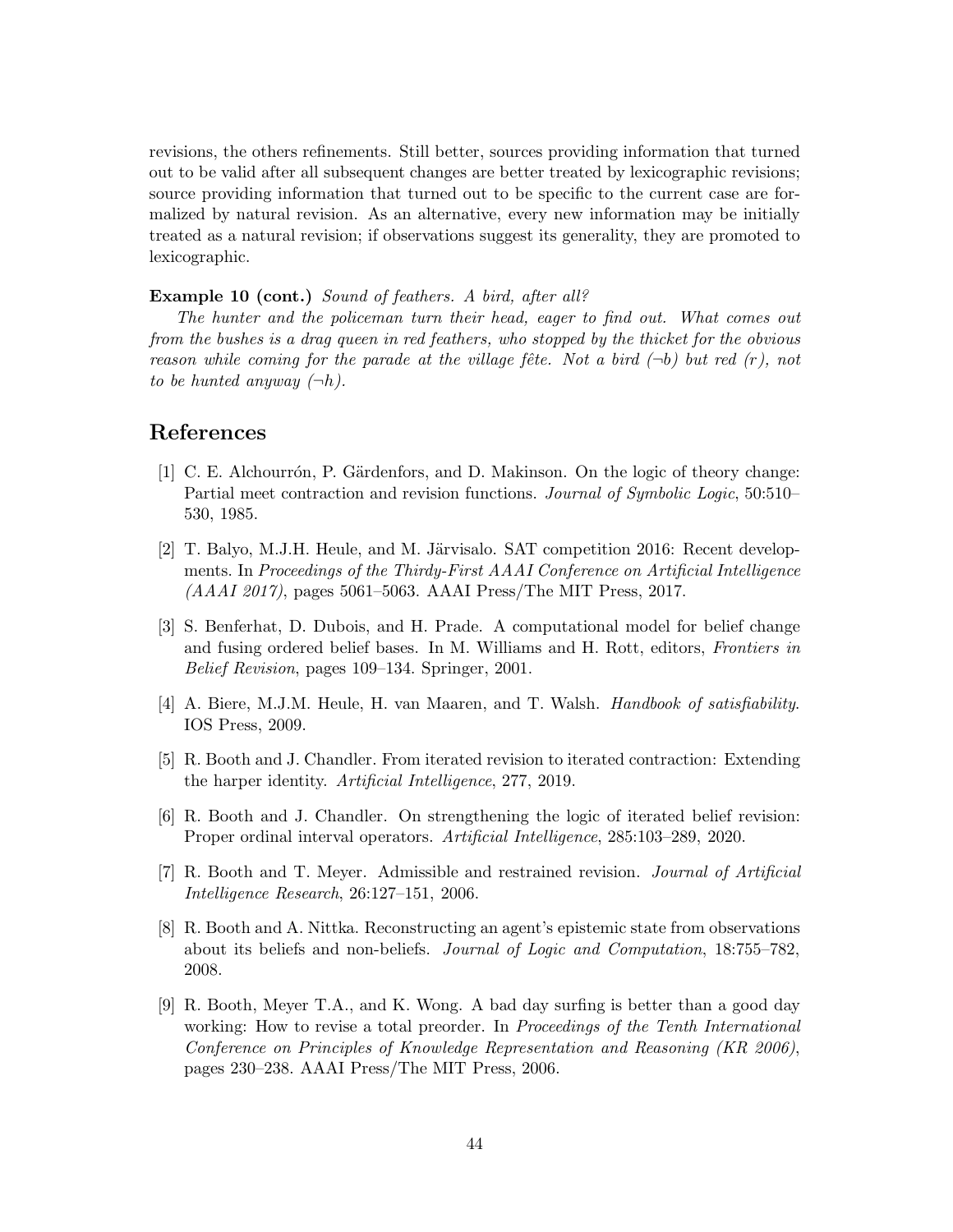- <span id="page-44-8"></span><span id="page-44-0"></span>[10] C. Boutilier. Iterated revision and minimal change of conditional beliefs. Journal of Philosophical Logic, 25(3):263–305, 1996.
- <span id="page-44-1"></span>[11] S.R. Buss and L. Hay. On truth-table reducibility to SAT. Information and Computation, 91(1):86–102, 1991.
- [12] M. Cadoli, F.M. Donini, P. Liberatore, and M. Schaerf. Space efficiency of propositional knowledge representation formalisms. Journal of Artificial Intelligence Research,  $13(1):1-31$ , 2000.
- <span id="page-44-14"></span><span id="page-44-2"></span>[13] J. Cantwell. On the logic of small changes in hypertheories. Theoria, 63(1-2):54–89, 1997.
- <span id="page-44-10"></span>[14] N. Creignou, R. Ktari, and O. Papini. Belief update within propositional fragments. Journal of Artificial Intelligence Research, 61:807–834, 2018.
- [15] M. Dalal. Investigations into a theory of knowledge base revision: Preliminary report. In Proceedings of the Seventh National Conference on Artificial Intelligence (AAAI'88), pages 475–479, 1988.
- <span id="page-44-9"></span><span id="page-44-4"></span>[16] A. Darwiche and J. Pearl. On the logic of iterated belief revision. Artificial Intelligence,  $89(1-2):1-29$ , 1997.
- [17] J.P. Delgrande, D. Dubois, and J. Lang. Iterated revision as prioritized merging. In Proceedings of the Tenth International Conference on Principles of Knowledge Representation and Reasoning (KR 2006), pages 210–220, 2006.
- <span id="page-44-13"></span>[18] T. Eiter and G. Gottlob. Complexity results for disjunctive logic programming and application to nonmonotonic logics. Technical Report CD-TR 92/41, Technische Universität Wien, Vienna Austria, Christian Doppler Labor für Expertensysteme, 1992.
- <span id="page-44-11"></span><span id="page-44-3"></span>[19] T. Eiter and G. Gottlob. On the complexity of propositional knowledge base revision, updates and counterfactuals. Artificial Intelligence, 57:227–270, 1992.
- <span id="page-44-12"></span>[20] T. Eiter and G. Gottlob. On the complexity of propositional knowledge base revision, updates and counterfactuals. Artificial Intelligence, 57:227–270, 1992.
- [21] T. Eiter and G. Gottlob. The complexity of nested counterfactuals and iterated knowledge base revisions. Journal of Computer and System Sciences, 53(3):497– 512, 1996.
- <span id="page-44-7"></span>[22] T. Eiter and G. Gottlob. The complexity class  $\theta_2^p$ : Recent results and applications in AI and modal logic. In Proceedings of the Eleventh International Symposium on Fundamentals of Computer Theory, (FCT'97), pages 1–18. Springer, 1997.
- <span id="page-44-5"></span>[23] E. Ferm´e and M.D.L. Reis. Epistemic entrenchment-based multiple contractions. Review of Symbolic Logic, 6(3):460–487, 2013.
- <span id="page-44-6"></span>[24] E. Fermé and R. Rodriguez. A brief note about Rott contraction. Journal of the Interest Group in Pure and Applied Logic, 6(6):835–842, 1998.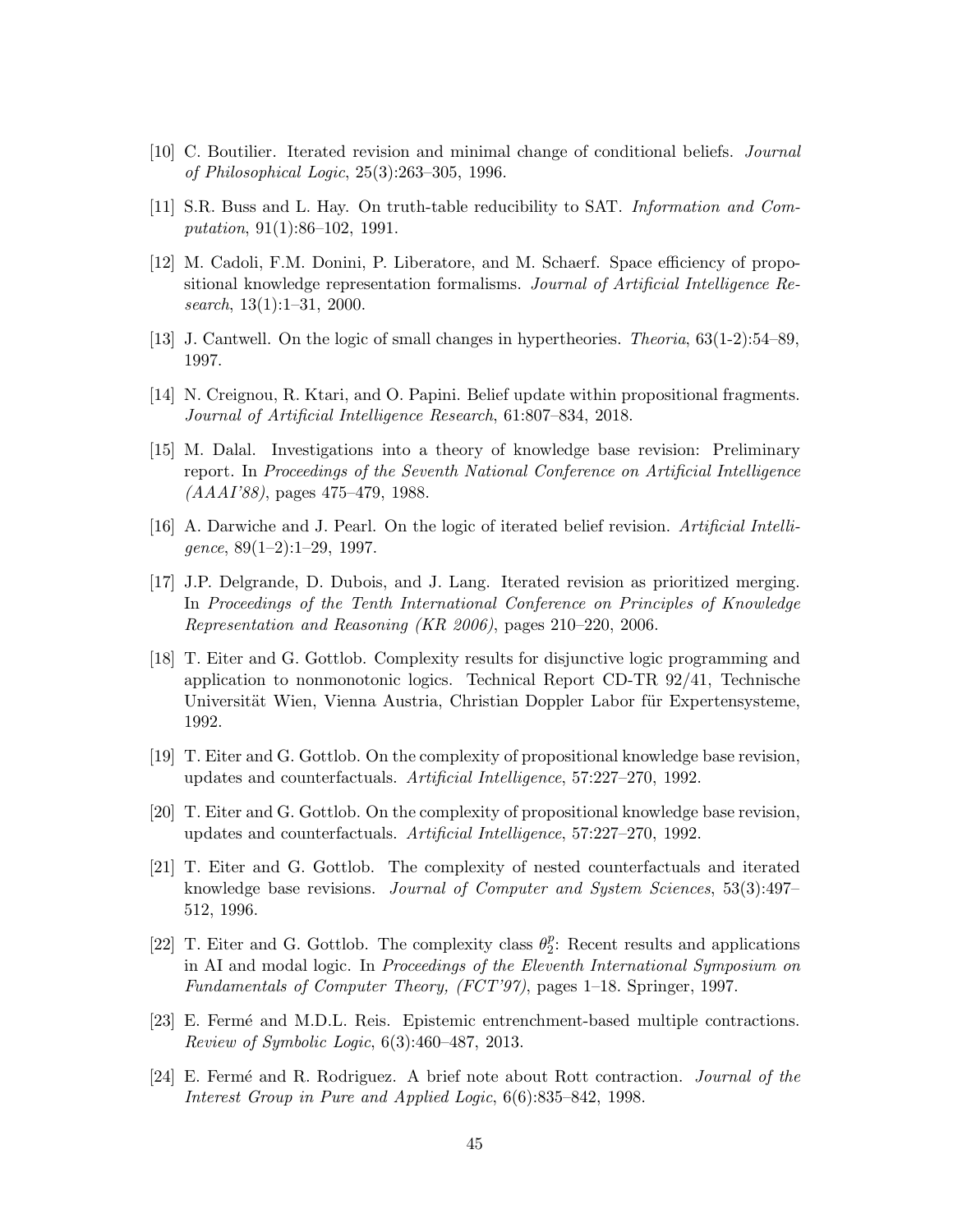- <span id="page-45-13"></span><span id="page-45-1"></span>[25] E. Fermé and H. Rott. Revision by comparison. Artificial Intelligence,  $157(1):5-47$ , 2004.
- <span id="page-45-10"></span>[26] E.L. Fermé. Irrevocable belief revision and epistemic entrenchment. *Journal of the* Interest Group in Pure and Applied Logic, 8(5):645–652, 2000.
- <span id="page-45-2"></span>[27] D.M. Gabbay, G. Pigozzi, and J. Woods. Controlled revision - an algorithmic approach for belief revision. Journal of Logic and Computation, 13(1):3–22, 2003.
- <span id="page-45-3"></span>[28] P. Gärdenfors. Knowledge in Flux: Modeling the Dynamics of Epistemic States. Bradford Books, MIT Press, Cambridge, MA, 1988.
- [29] P. Gärdenfors and D. Makinson. Revision of knowledge systems using epistemic entrenchment. In Proceedings of the Second Conference on Theoretical Aspects of Reasoning about Knowledge (TARK'88), pages 83–95, 1988.
- <span id="page-45-5"></span>[30] M. Girlando, B. Lellmann, N. Olivetti, and G.L. Pozzato. Hypersequent calculi for lewis' conditional logics with uniformity and reflexivity. In International Conference on Automated Reasoning with Analytic Tableaux and Related Methods, pages 131– 148, 2017.
- <span id="page-45-7"></span><span id="page-45-4"></span>[31] S.M. Glaister. Recovery recovered. Journal of Philosophical Logic, 29(2):171–206, 2000.
- <span id="page-45-8"></span>[32] A. Grove. Two modellings for theory change. Journal of Philosophical Logic, pages 157–170, 1988.
- <span id="page-45-14"></span>[33] S.O. Hanson. Logic of belief revision. In E.N. Zalta, editor, *The Stanford Encyclo*pedia of Philosophy. Metaphysics Research Lab, Stanford University, 2011.
- [34] S.O. Hansson. Iterated descriptor revision and the logic of ramsey test conditionals. Journal of Philosophical Logic, 45(4):429–450, 2016.
- <span id="page-45-11"></span><span id="page-45-9"></span>[35] L.A. Hemachandra. The strong exponential hierarchy collapses. Journal of Computer and System Sciences, 39(3):299–322, 1989.
- [36] T.I. I. Aravanis, P. Peppas, and M.-A. Williams. Observations on Darwiche and Pearl's approach for iterated belief revision. In Proceedings of the Twenty-Eighth International Joint Conference on Artificial Intelligence (IJCAI 2019), pages 1509– 1515, 2019.
- <span id="page-45-12"></span>[37] T. Janhunen. On the intertranslatability of non-monotonic logics. Annals of Mathematics and Artificial Intelligence, 27(1-4):79–128, 1999.
- <span id="page-45-0"></span>[38] Y. Jin and M. Thielscher. Iterated belief revision, revised. Artificial Intelligence,  $171(1):1-18$ , 2007.
- <span id="page-45-6"></span>[39] H. Katsuno and A. O. Mendelzon. Propositional knowledge base revision and minimal change. Artificial Intelligence, 52:263–294, 1991.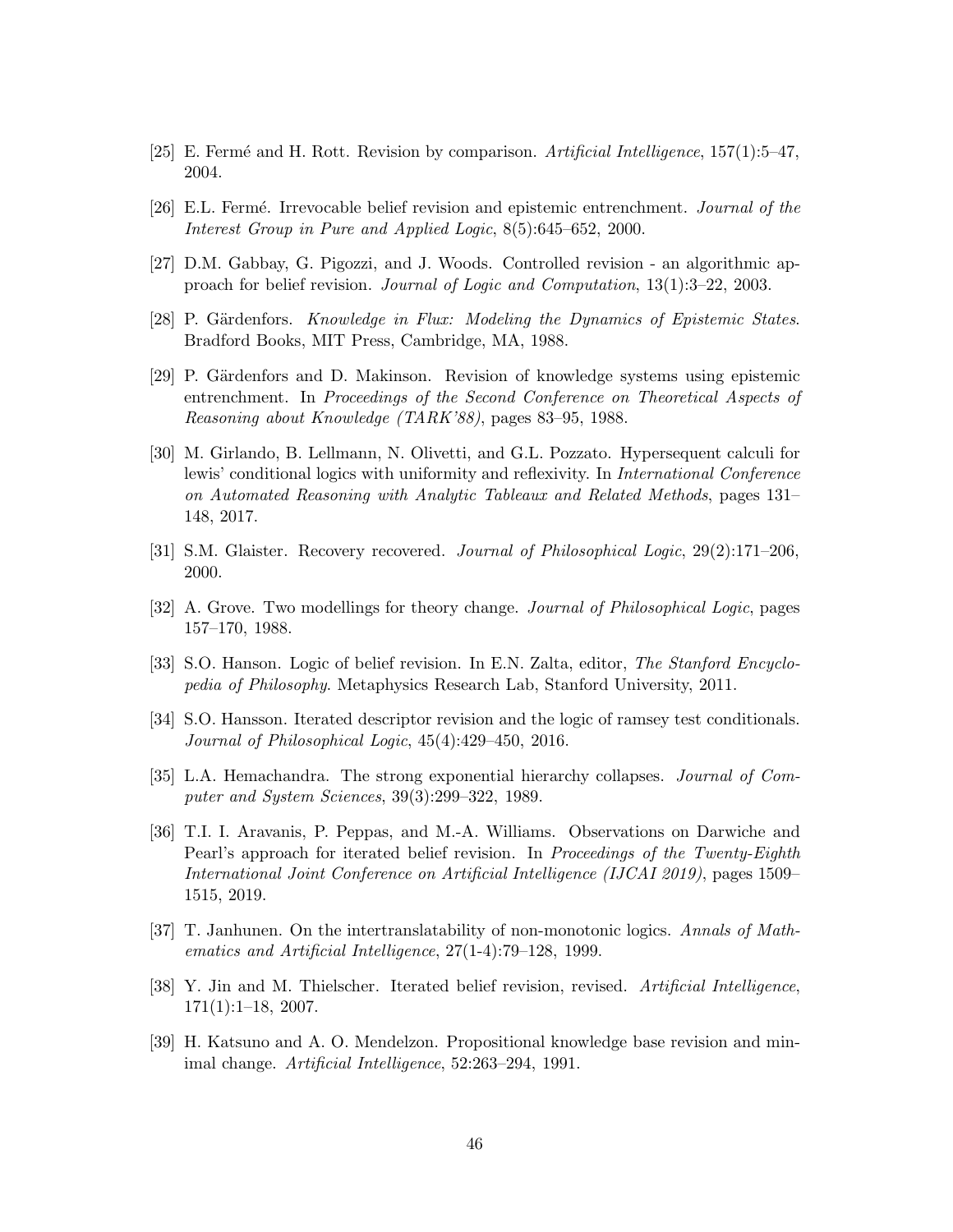- <span id="page-46-9"></span><span id="page-46-1"></span>[40] G. Kern-Isberner, N. Skovgaard-Olsen, and W. Spohn. Ranking Theory, chapter 5.3. The MIT Press, 2021.
- <span id="page-46-13"></span>[41] S. Konieczny. Operators with memory for iterated revision. Technical Report IT-314, Laboratoire d'Informatique Fondamentale de Lille, 1998.
- <span id="page-46-8"></span>[42] S. Konieczny and R. Pino Pérez. A framework for iterated revision. *Journal of* Applied Non-classical logics, 10(3-4):339–367, 2000.
- [43] S. Konieczny and R. Pino Pérez. On iterated contraction: Syntactic characterization, representation theorem and limitations of the levi identity. In Eleventh International Conference on Scalable Uncertainty Management (SUM 2017), pages 348–362. Springer, 2017.
- <span id="page-46-11"></span><span id="page-46-6"></span>[44] M. W. Krentel. The complexity of optimization problems. Journal of Computer and System Sciences, 36:490–509, 1988.
- [45] M. Langlois, R.H. Sloan, B. Szörényi, and G. Turán. Horn complements: Towards Horn-to-Horn belief revision. In *Proceedings of the Twenty-Third AAAI Conference* on Artificial Intelligence (AAAI 2008), pages 466–471, 2008.
- <span id="page-46-12"></span><span id="page-46-7"></span>[46] D. Lehmann. Belief revision, revised. In Proceedings of the Fourteenth International Joint Conference on Artificial Intelligence (IJCAI'95), pages 1534–1540, 1995.
- <span id="page-46-2"></span>[47] P. Liberatore. The complexity of iterated belief revision. In Proceedings of the Sixth International Conference on Database Theory (ICDT'97), pages 276–290, 1997.
- [48] P. Liberatore. Belief merging by examples. ACM Transactions on Computational  $Logic, 17(2):9:1-9:38, 2016.$
- <span id="page-46-14"></span>[49] P. Liberatore and M. Schaerf. Reducing belief revision to circumscription (and viceversa). Artificial Intelligence, 93(1–2):261–296, 1997.
- <span id="page-46-5"></span><span id="page-46-3"></span>[50] P. Liberatore and M. Schaerf. Belief revision and update: Complexity of model checking. Journal of Computer and System Sciences, 2000. To appear.
- [51] T. Meyer, A. Ghose, and S. Chopra. Syntactic representations of semantic merging operations. In Proceedings of the Seventh Pacific Rim International Conference on Artificial Intelligence (PRICAI 2002), page 620, 2002.
- <span id="page-46-10"></span><span id="page-46-0"></span>[52] A. Nayak. Iterated belief change based on epistemic entrenchment. Erkenntnis, 41:353–390, 1994.
- [53] A. Nayak, M. Pagnucco, and P. Peppas. Dynamic belief revision operators. Artificial Intelligence, 146(2):193–228, 2003.
- <span id="page-46-4"></span>[54] B. Nebel. How hard is it to revise a belief base? In D. Dubois and H. Prade, editors, Belief Change - Handbook of Defeasible Reasoning and Uncertainty Management Systems, Vol. 3. Kluwer Academic, 1998.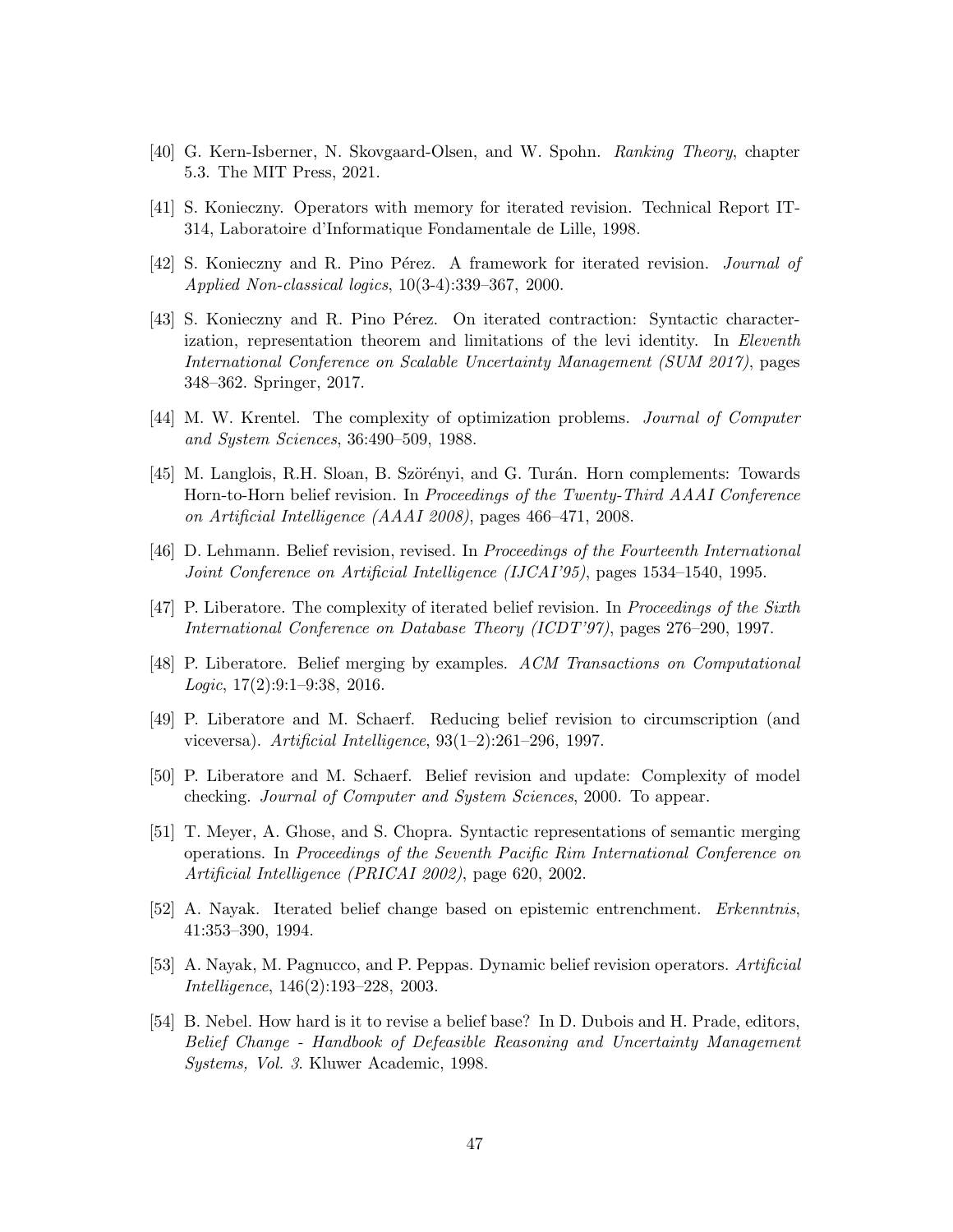- <span id="page-47-1"></span>[55] O. Papini. Iterated revision operations stemming from the history of an agent's observations. In Frontiers in belief revision, volume 22 of Applied Logic Series, pages 279–301. Springer, 2001.
- <span id="page-47-4"></span>[56] P. Peppas, A.M. Fotinopoulos, and S. Seremetaki. Conflicts between relevancesensitive and iterated belief revision. In Proceedings of the Eighteenth European Conference on Artificial Intelligence (ECAI 2008), pages 85–88. IOS Press, 2008.
- <span id="page-47-8"></span>[57] P. Peppas and M.A. Williams. Kinetic consistency and relevance in belief revision. In Proceedings of the Fifthteenth European Conference on Logics in Artificial Intelligence (JELIA 2016), pages 401–414, 2016.
- <span id="page-47-5"></span>[58] H. Rott. Coherence and conservatism in the dynamics of belief II: iterated belief change without dispositional coherence. Journal of Logic and Computation, 13(1):111–145, 2003.
- <span id="page-47-2"></span>[59] H. Rott. Revision by comparison as a unifying framework: Severe withdrawal, irrevocable revision and irrefutable revision. *Theoretical Computer Science*, 355(2):228– 242, 2006.
- <span id="page-47-3"></span>[60] H. Rott. Shifting priorities: Simple representations for twenty-seven iterated theory change operators. In D. Makinson, J. Malinowski, and H. Wansing, editors, Towards Mathematical Philosophy, volume 28 of Trends in Logic, pages 269–296. Springer Netherlands, 2009.
- <span id="page-47-9"></span>[61] H. Rott. Bounded revision: Two-dimensional belief change between conservative and moderate revision. Journal of Philosophical Logic, 41(1):173–200, 2012.
- <span id="page-47-12"></span><span id="page-47-6"></span>[62] H. Rott and M. Pagnucco. Severe withdrawal (and recovery). Journal of Philosophical Logic, 28(5):51–547, 1999.
- [63] K. Satoh. Nonmonotonic reasoning by minimal belief revision. In Proceedings of the International Conference on Fifth Generation Computer Systems (FGCS'88), pages 455–462, 1988.
- <span id="page-47-11"></span>[64] K. Sauerwald, J. Haldimann, M. von Berg, and C. Beierle. Descriptor revision for conditionals: Literal descriptors and conditional preservation. In KI-2020: Advances in Artificial Intelligence - Forty-Third German Conference on AI, pages 204–218. Springer, 2020.
- <span id="page-47-0"></span>[65] K. Sauerwald, G. Kern-Isberner, and C. Beierle. A conditional perspective for iterated belief contraction. In Proceedings of the Twenty-Fourth European Conference on Artificial Intelligence (ECAI 2020), pages 889–896. IOS Press, 2020.
- <span id="page-47-10"></span>[66] T. J. Schaefer. The complexity of satisfiability problems. In Proceedings of the Tenth ACM Symposium on Theory of Computing (STOC'78), pages 216–226, 1978.
- <span id="page-47-7"></span>[67] K. Segerberg. Irrevocable belief revision in dynamic doxastic logic. Notre Dame Journal of Formal Logic, 39:287–306, 1998.